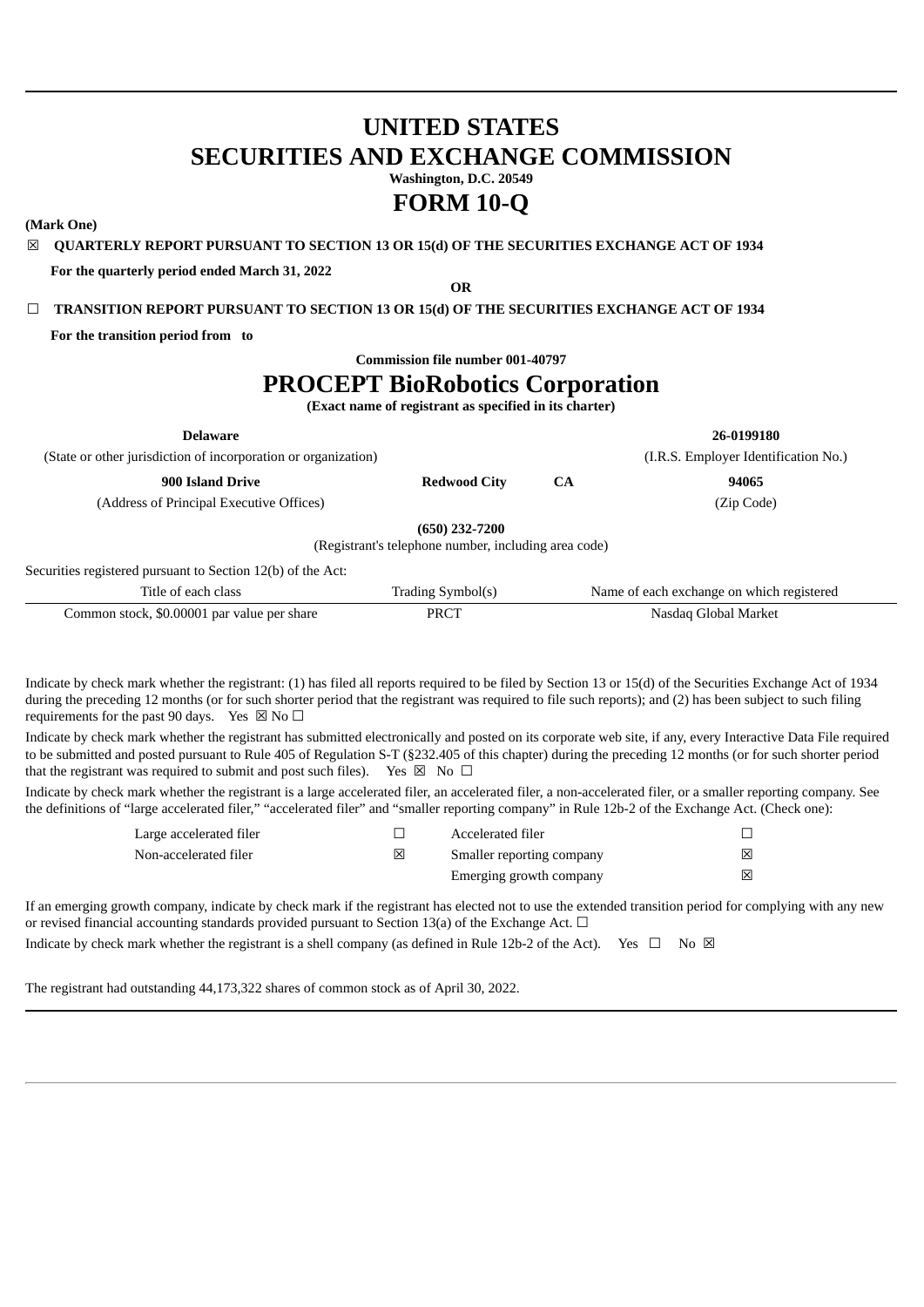# **PROCEPT BioRobotics Corporation**

# **Form 10-Q – QUARTERLY REPORT**

# **For the Quarter Ended March 31, 2022**

# **TABLE OF CONTENTS**

|          |                                                                                                                | <b>Page</b>    |
|----------|----------------------------------------------------------------------------------------------------------------|----------------|
|          | Part I. Financial Information                                                                                  |                |
| Item 1.  | <b>Condensed Consolidated Financial Statements (unaudited)</b>                                                 |                |
|          | <b>Condensed Consolidated Balance Sheets</b>                                                                   |                |
|          | <b>Condensed Consolidated Statements of Operations and Comprehensive Loss</b>                                  |                |
|          | Condensed Consolidated Statements of Redeemable Convertible Preferred Stock and Stockholders' Equity (Deficit) | 6              |
|          | <b>Condensed Consolidated Statements of Cash Flows</b>                                                         |                |
|          | <b>Notes to Condensed Consolidated Financial Statements</b>                                                    | 8              |
| Item 2.  | <b>Management's Discussion and Analysis of Financial Condition and Results of Operations</b>                   | 28             |
| Item 3.  | <b>Quantitative and Qualitative Disclosure About Market Risk</b>                                               | $\frac{37}{2}$ |
| Item 4.  | <b>Controls and Procedures</b>                                                                                 | 38             |
|          |                                                                                                                |                |
|          | Part II. Other Information                                                                                     |                |
| Item 1.  | <b>Legal Proceedings</b>                                                                                       | <u>39</u>      |
| Item 1A. | <b>Risk Factors</b>                                                                                            | 39             |
| Item 2.  | <b>Unregistered Sales of Equity Securities and Use of Proceeds</b>                                             | 39             |
| Item 3.  | <b>Defaults Upon Senior Securities</b>                                                                         | <u>39</u>      |
| Item 4.  | <b>Mine Safety Disclosures</b>                                                                                 | <u>39</u>      |
| Item 5.  | <b>Other Information</b>                                                                                       | 39             |
| Item 6.  | <b>Exhibits</b>                                                                                                | 40             |
|          | <b>Signatures</b>                                                                                              |                |

# 2

 $\_$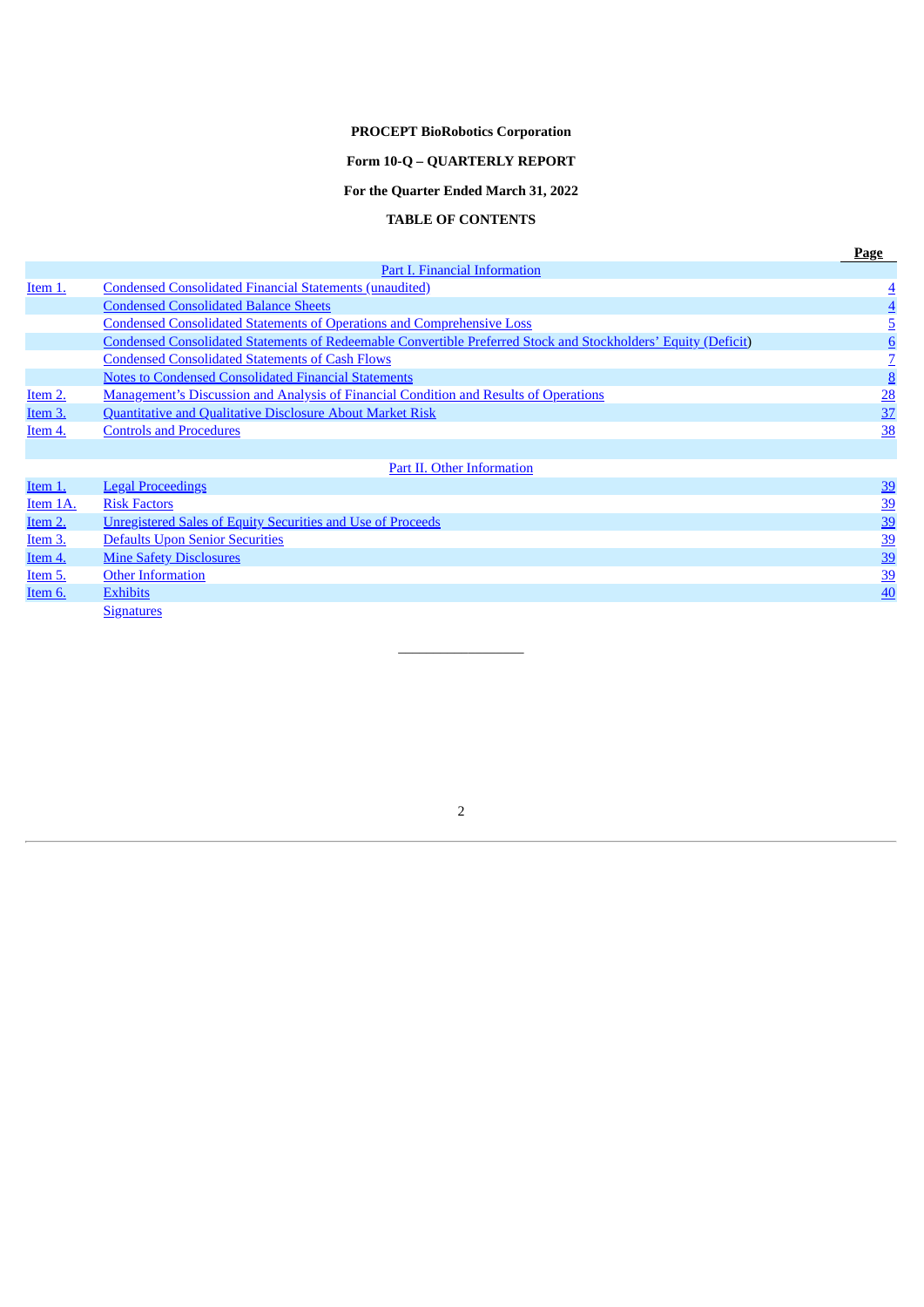### **CAUTIONARY NOTE REGARDING FORWARD-LOOKING STATEMENTS**

This Quarterly Report on Form 10-Q contains forward-looking statements. All statements other than statements of historical facts contained in this Quarterly Report are forward-looking statements. In some cases, you can identify forward-looking statements by terms such as "may," "can," "will," "would," "should," "expect," "plan," "anticipate," "could," "intend," "target," "project," "contemplate," "believe," "estimate," "predict," "potential," or "continue" or the negative of these terms or other similar expressions, although not all forward-looking statements contain these words. All statements other than statements of historical facts contained in this Quarterly Report, including without limitation statements regarding our business model and strategic plans for our products, technologies and business, including our implementation thereof, the impact on our business, financial condition and results of operations from the ongoing and global COVID-19 pandemic, or any other pandemic, epidemic or outbreak of an infectious disease in the United States or worldwide, the timing of and our ability to obtain and maintain regulatory approvals, our commercialization, marketing and manufacturing capabilities and strategy, our expectations about the commercial success and market acceptance of our products, the sufficiency of our cash, cash equivalents and short-term investments, and the plans and objectives of management for future operations and capital expenditures are forward-looking statements.

The forward-looking statements in this Quarterly Report are only predictions and are based largely on our current expectations and projections about future events and trends that we believe may affect our financial condition, results of operations, business strategy, short-term and long-term business operations and objectives, and financial needs. These forward-looking statements speak only as of the date of this Quarterly Report and are subject to a number of known and unknown risks, uncertainties, and assumptions, including those described under the sections in this Quarterly Report entitled "Risk Factors" and "Management's Discussion and Analysis of Financial Condition and Results of Operations" and elsewhere in this Quarterly Report. Moreover, we operate in a very competitive and rapidly changing environment. New risks emerge from time to time. It is not possible for our management to predict all risks, nor can we assess the impact of all factors on our business or the extent to which any factor, or combination of factors, may cause actual results to differ materially from those contained in any forward-looking statements we may make. In light of these risks, uncertainties, and assumptions, the future events and trends discussed in this Quarterly Report may not occur and actual results could differ materially and adversely from those anticipated or implied in the forward-looking statements.

<span id="page-2-0"></span>Because forward-looking statements are inherently subject to risks and uncertainties, some of which cannot be predicted or quantified, you should not rely upon these forward-looking statements as predictions of future events. The events and circumstances reflected in the forward-looking statements may not be achieved or occur. Although we believe that the expectations reflected in the forward-looking statements are reasonable, we cannot guarantee future results, performance, or achievements. Except as required by applicable law, we do not plan to publicly update or revise any forward-looking statements contained herein, whether as a result of any new information, future events, changed circumstances or otherwise. We intend the forward-looking statements contained in this Quarterly Report to be covered by the safe harbor provisions for forward-looking statements contained in Section 27A of the Securities Act of 1933, as amended (the "Securities Act"), and Section 21E of the Securities Exchange Act of 1934, as amended (the "Exchange Act").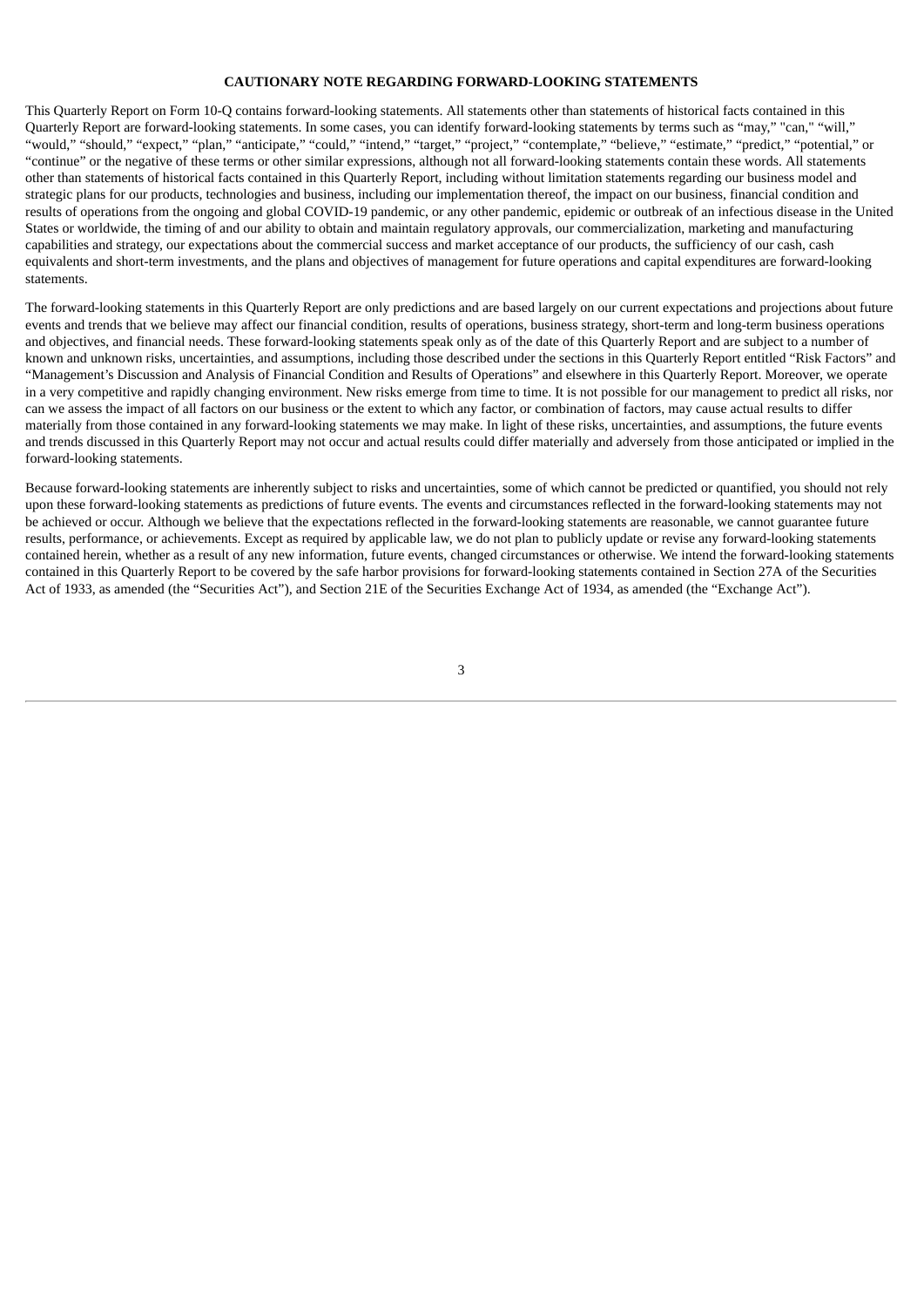# **PROCEPT BioRobotics Corporation CONDENSED CONSOLIDATED BALANCE SHEETS (in thousands, except per share data) (unaudited)**

<span id="page-3-1"></span><span id="page-3-0"></span>

|                                                                                                        |                | March 31,<br>2022        |               | December 31,<br>2021 |
|--------------------------------------------------------------------------------------------------------|----------------|--------------------------|---------------|----------------------|
| <b>Assets</b>                                                                                          |                |                          |               |                      |
| Current assets:                                                                                        |                |                          |               |                      |
| Cash and cash equivalents                                                                              | $\mathfrak{s}$ | 284,288                  | <sup>\$</sup> | 304,320              |
| Accounts receivable, net                                                                               |                | 6,992                    |               | 4,464                |
| Inventory                                                                                              |                | 12,629                   |               | 13,147               |
| Prepaid expenses and other current assets                                                              |                | 4,070                    |               | 4,242                |
| Total current assets                                                                                   |                | 307,979                  |               | 326,173              |
| Restricted cash                                                                                        |                | 3,814                    |               | 777                  |
| Property and equipment, net                                                                            |                | 4,560                    |               | 5,045                |
| Operating lease right-of-use assets, net                                                               |                | 2,877                    |               | 3,279                |
| Intangible assets, net                                                                                 |                | 1,682                    |               | 1,750                |
| <b>Total assets</b>                                                                                    | \$             | 320,912                  | \$            | 337,024              |
| <b>Liabilities and Stockholders' Equity</b>                                                            |                |                          |               |                      |
| Current liabilities:                                                                                   |                |                          |               |                      |
| Accounts payable                                                                                       | $\mathfrak{s}$ | 2,628                    | $\mathbb{S}$  | 2,029                |
| Accrued compensation                                                                                   |                | 4,586                    |               | 6,475                |
| Deferred revenue                                                                                       |                | 1,368                    |               | 1,025                |
| Operating lease – current portion                                                                      |                | 2,181                    |               | 2,105                |
| Other current liabilities                                                                              |                | 3,994                    |               | 4,608                |
| Total current liabilities                                                                              |                | 14,757                   |               | 16,242               |
| Note payable - non-current portion                                                                     |                | 50,254                   |               | 50,004               |
| Operating lease - non-current portion                                                                  |                | 1,418                    |               | 1,991                |
| Loan facility derivative liability                                                                     |                | 1,533                    |               | 1,496                |
| Other non-current liabilities                                                                          |                | 200                      |               | 200                  |
| <b>Total liabilities</b>                                                                               |                | 68,162                   |               | 69,933               |
| Commitments and contingencies (see Note 9)                                                             |                |                          |               |                      |
| Stockholders' equity:                                                                                  |                |                          |               |                      |
| Preferred stock, \$0.00001 par value;                                                                  |                |                          |               |                      |
| Authorized shares: 10,000 at March 31, 2022 and December 31, 2021                                      |                |                          |               |                      |
| Issued and outstanding shares: none at March 31, 2022 and December 31, 2021                            |                |                          |               |                      |
| Common stock, \$0.00001 par value;                                                                     |                |                          |               |                      |
| Authorized shares: 300,000 at March 31, 2022 and December 31, 2021                                     |                |                          |               |                      |
| Issued and outstanding shares: 44,077 and 43,676 at March 31, 2022 and December 31, 2021, respectively |                | $\overline{\phantom{0}}$ |               |                      |
| Additional paid-in capital                                                                             |                | 531,509                  |               | 528,666              |
| Accumulated other comprehensive loss                                                                   |                | (53)                     |               | (54)                 |
| Accumulated deficit                                                                                    |                | (278, 706)               |               | (261, 521)           |
| Total stockholders' equity                                                                             |                | 252,750                  |               | 267,091              |
| Total liabilities and stockholders' equity                                                             | \$             | 320,912                  | \$            | 337,024              |

<span id="page-3-2"></span>

The accompanying notes are an integral part of these condensed consolidated financial statements.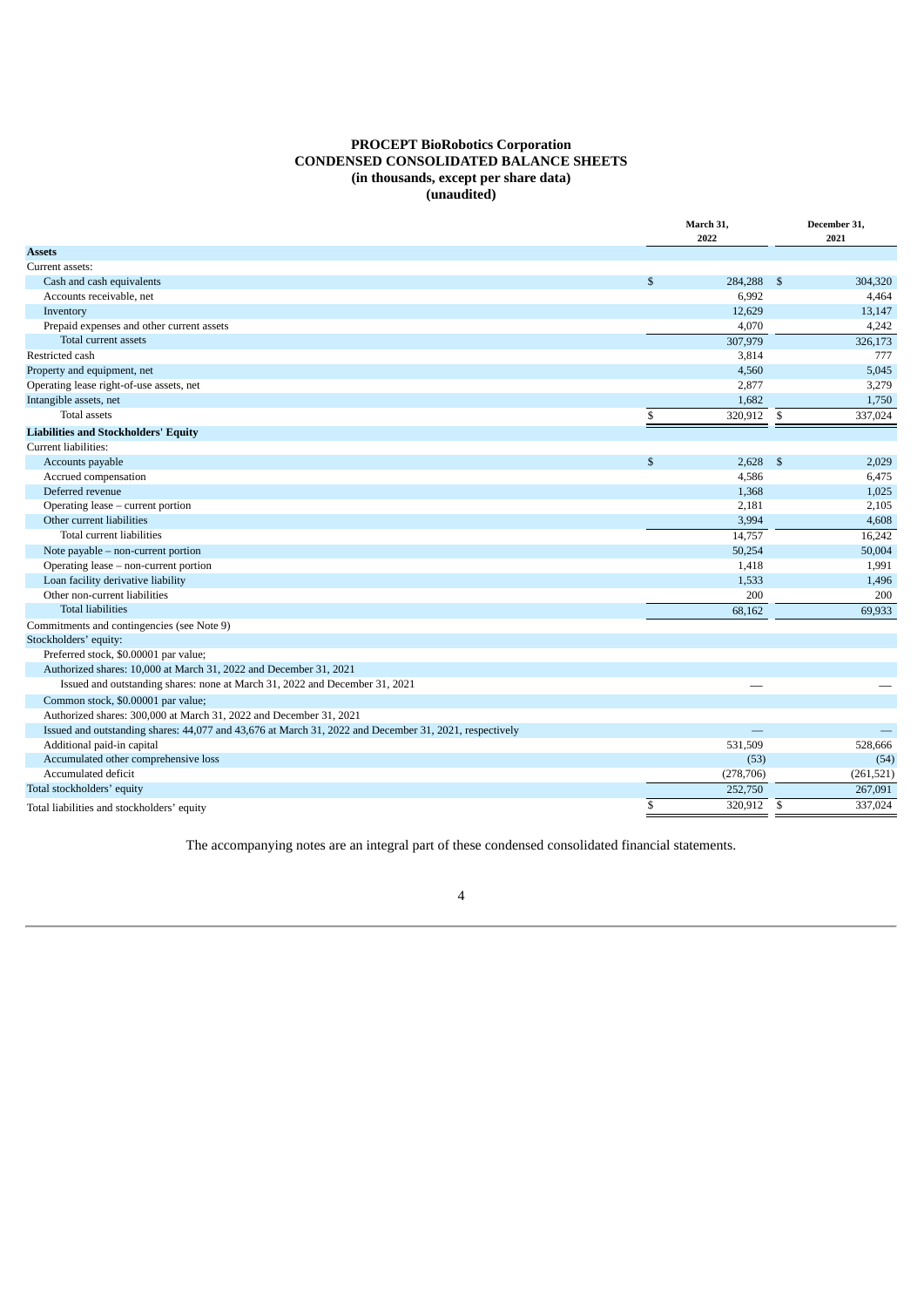# **PROCEPT BioRobotics Corporation CONDENSED CONSOLIDATED STATEMENTS OF OPERATIONS AND COMPREHENSIVE LOSS (in thousands, except per share data) (unaudited)**

|                                            |    | Three Months Ended March 31, |     |           |  |
|--------------------------------------------|----|------------------------------|-----|-----------|--|
|                                            |    | 2022                         |     | 2021      |  |
| Revenue                                    | \$ | 14,197 \$                    |     | 7,192     |  |
| Cost of sales                              |    | 6,505                        |     | 3,665     |  |
| Gross profit                               |    | 7,692                        |     | 3,527     |  |
| Operating expenses:                        |    |                              |     |           |  |
| Research and development                   |    | 5,011                        |     | 4,522     |  |
| Selling, general and administrative        |    | 18,385                       |     | 10,349    |  |
| Total operating expenses                   |    | 23,396                       |     | 14,871    |  |
| Loss from operations                       |    | (15,704)                     |     | (11, 344) |  |
| Interest expense                           |    | (1,421)                      |     | (1,464)   |  |
| Interest and other income (expense), net   |    | (60)                         |     | (14)      |  |
| Net loss                                   |    | (17, 185)                    | \$  | (12, 822) |  |
| Net loss per share, basic and diluted      |    | (0.39)                       | \$. | (2.65)    |  |
| Weighted-average common shares used to     |    |                              |     |           |  |
| compute net loss per share attributable to |    |                              |     |           |  |
| common shareholders, basic and diluted     |    | 43,855                       |     | 4,830     |  |
| Other comprehensive loss:                  |    |                              |     |           |  |
| Unrealized gain (loss) on cash equivalents |    |                              |     | (16)      |  |
| Comprehensive loss                         | S  | (17, 184)                    | .S  | (12, 838) |  |

<span id="page-4-0"></span>The accompanying notes are an integral part of these condensed consolidated financial statements.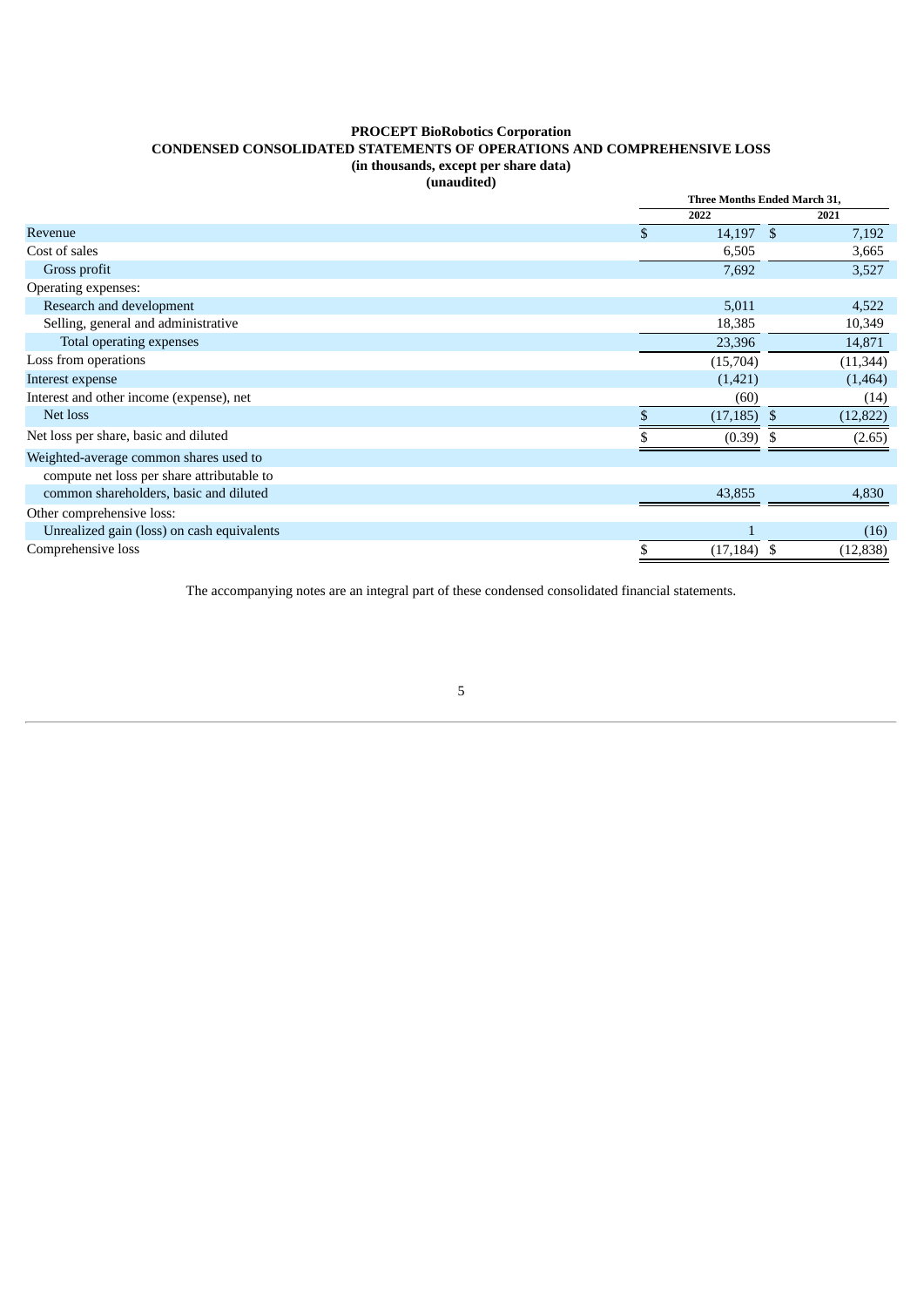# **PROCEPT BioRobotics Corporation CONDENSED CONSOLIDATED STATEMENTS OF REDEEMABLE CONVERTIBLE PREFERRED STOCK AND STOCKHOLDERS' EQUITY (DEFICIT) (in thousands)**

**(unaudited)**

|                                     |               | Redeemable<br>Convertible<br><b>Preferred Stock</b> |               | <b>Common Stock</b>                   | Additional<br>Paid-in | <b>Accumulated</b><br>Other<br>Comprehensive | Accumulated    | Total<br>Stockholders'<br>Equity |
|-------------------------------------|---------------|-----------------------------------------------------|---------------|---------------------------------------|-----------------------|----------------------------------------------|----------------|----------------------------------|
|                                     | <b>Shares</b> | <b>Amount</b>                                       | <b>Shares</b> | Amount                                | Capital               | Loss                                         | <b>Deficit</b> | (Deficit)                        |
| Balance at December 31, 2021        |               |                                                     | 43,676        | -S<br>$\overline{\phantom{0}}$        | \$528,666             | <sup>\$</sup><br>(54)                        | \$(261,521)    | 267,091<br>-S                    |
| Issuance upon exercise of options   |               |                                                     | 401           |                                       | 1,291                 |                                              |                | 1,291                            |
| Stock-based compensation expense    |               |                                                     |               |                                       | 1,552                 |                                              |                | 1,552                            |
| Unrealized loss on cash equivalents |               |                                                     |               |                                       |                       |                                              |                |                                  |
| Net loss                            |               |                                                     |               |                                       |                       |                                              | (17, 185)      | (17, 185)                        |
| Balance at March 31, 2022           |               |                                                     | 44,077        | .S<br>$\hspace{0.1mm}-\hspace{0.1mm}$ | \$531,509             | (53)<br>.S                                   | \$(278,706)    | 252,750<br>S.                    |
|                                     |               |                                                     |               |                                       |                       |                                              |                |                                  |
|                                     |               |                                                     |               |                                       |                       |                                              |                |                                  |
| Balance at December 31, 2020        | 25,402        | \$243,854                                           | 4,713 \$      |                                       | \$18,788              | \$.<br>(14)                                  | \$(201,668)    | \$(182,894)                      |
| Issuance upon exercise of options   |               |                                                     | 504           |                                       | 1,225                 |                                              |                | 1,225                            |
| Stock-based compensation expense    |               |                                                     |               |                                       | 650                   |                                              |                | 650                              |
| Unrealized loss on cash equivalents |               |                                                     |               |                                       |                       | (16)                                         |                | (16)                             |
| Net loss                            |               |                                                     |               |                                       |                       |                                              | (12, 822)      | (12, 822)                        |
| Balance at March 31, 2021           | 25,402        | \$243,854                                           | 5,217         |                                       | \$<br>20,663          | (30)<br>S.                                   | \$(214,490)    | (193, 857)<br>S.                 |

<span id="page-5-0"></span>The accompanying notes are an integral part of these condensed consolidated financial statements.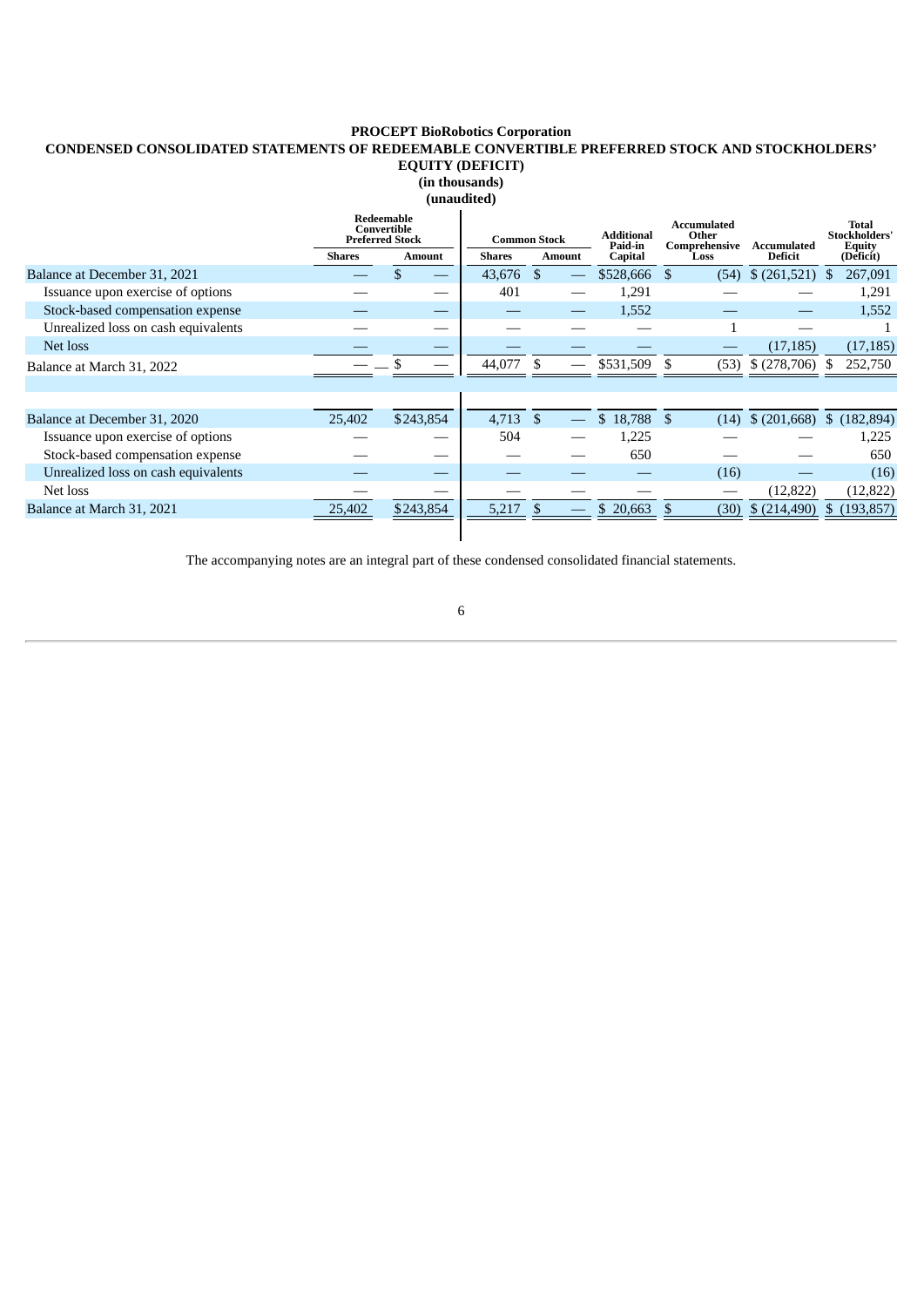## **PROCEPT BioRobotics Corporation CONDENSED CONSOLIDATED STATEMENTS OF CASH FLOWS (in thousands) (unaudited)**

|                                                                                                  | Three Months Ended March 31, |                |           |  |
|--------------------------------------------------------------------------------------------------|------------------------------|----------------|-----------|--|
|                                                                                                  | 2022                         |                | 2021      |  |
| Cash flows from operating activities:                                                            |                              |                |           |  |
| Net loss                                                                                         | \$<br>$(17, 185)$ \$         |                | (12, 822) |  |
| Adjustments to reconcile net loss to cash used in operating activities:                          |                              |                |           |  |
| Depreciation and amortization                                                                    | 758                          |                | 915       |  |
| Stock-based compensation expense                                                                 | 1,552                        |                | 650       |  |
| Change in fair value of redeemable convertible preferred stock warrants and derivative liability | 37                           |                | (280)     |  |
| Non-cash lease adjustment                                                                        | (97)                         |                | (79)      |  |
| Changes in operating assets and liabilities:                                                     |                              |                |           |  |
| Accounts receivable, net                                                                         | (2,529)                      |                | (2,584)   |  |
| Inventory                                                                                        | 517                          |                | (926)     |  |
| Prepaid expenses and other current assets                                                        | 177                          |                | (420)     |  |
| Accounts payable                                                                                 | 448                          |                | 701       |  |
| Accrued compensation                                                                             | (1,889)                      |                | (815)     |  |
| Accrued interest expense                                                                         | 250                          |                | (92)      |  |
| Deferred revenue                                                                                 | 343                          |                | 173       |  |
| Other liabilities                                                                                | (613)                        |                | 381       |  |
| Net cash used in operating activities                                                            | (18, 231)                    |                | (15, 198) |  |
| Cash flows from investing activities:                                                            |                              |                |           |  |
| Purchases of property and equipment                                                              | (55)                         |                | (39)      |  |
| Net cash used in investing activities                                                            | (55)                         |                | (39)      |  |
| Cash flows from financing activities:                                                            |                              |                |           |  |
| Proceeds from issuance of common stock from the exercise of stock options                        | 1,291                        |                | 1,225     |  |
| Net cash provided by financing activities                                                        | 1,291                        |                | 1,225     |  |
| Net decrease in cash, cash equivalents and restricted cash                                       | (16,995)                     |                | (14, 012) |  |
| Cash, cash equivalents and restricted cash                                                       |                              |                |           |  |
| Beginning of the period                                                                          | 305,097                      |                | 100,907   |  |
| End of the period                                                                                | \$<br>288,102                | $\mathfrak{s}$ | 86,895    |  |
| Reconciliation of cash, cash equivalents and restricted cash to balance sheets:                  |                              |                |           |  |
| Cash and cash equivalents                                                                        | \$<br>284,288                | -\$            | 86,118    |  |
| Restricted cash                                                                                  | 3,814                        |                | 777       |  |
| Cash, cash equivalents and restricted cash in balance sheets                                     | \$<br>288,102                | $\mathfrak{s}$ | 86,895    |  |
| <b>Supplemental cash flow information</b>                                                        |                              |                |           |  |
| Interest paid                                                                                    | \$<br>1,171                  | \$             | 1,171     |  |
| Non-cash investing and financing activities                                                      |                              |                |           |  |
|                                                                                                  | \$                           | \$             |           |  |
| Transfer of evaluation units from inventory to property and equipment, net                       |                              |                | (190)     |  |
| Property and equipment included in accounts payable and accrued expenses                         | \$<br>351                    | \$             | 200       |  |

<span id="page-6-0"></span>The accompanying notes are an integral part of these condensed consolidated financial statements.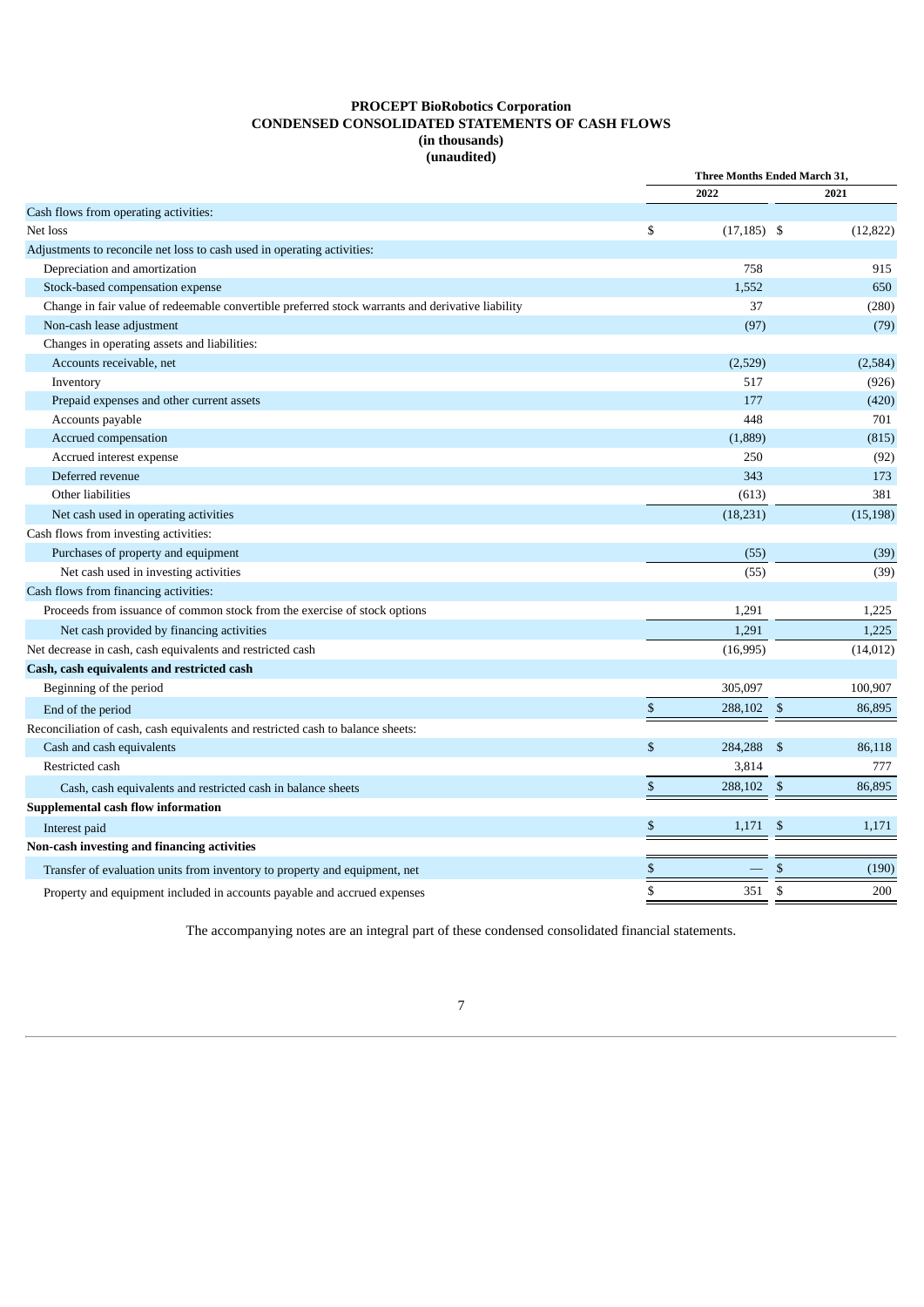# **PROCEPT BioRobotics Corporation NOTES TO CONDENSED CONSOLIDATED FINANCIAL STATEMENTS (unaudited)**

### **1. Organization**

#### *Description of Business*

PROCEPT BioRobotics Corporation (the "Company") is a surgical robotics company focused on advancing patient care by developing transformative solutions in urology. It develops, manufactures and sells the AquaBeam Robotic System, an advanced, image-guided, surgical robotic system for use in minimally invasive urologic surgery, with an initial focus on treating benign prostatic hyperplasia, or BPH. BPH is the most common prostate disease and impacts approximately 40 million men in the United States. The AquaBeam Robotic System employs a single-use disposable handpiece to deliver the Company's proprietary Aquablation therapy, which combines real-time, multi-dimensional imaging, personalized treatment planning, automated robotics and heat-free waterjet ablation for targeted and rapid removal of prostate tissue. The Company designed its AquaBeam Robotic System to enable consistent and reproducible BPH surgery outcomes. The Company received U.S. Food and Drug Administration clearance in December 2017 to market its AquaBeam Robotic System.

#### *Liquidity*

As of March 31, 2022 and December 31, 2021, the Company had cash and cash equivalents of \$284.3 million and \$304.3 million, respectively, and an accumulated deficit of \$278.7 million and \$261.5 million, respectively. In September 2021, the Company completed its initial public offering ("IPO") for net proceeds of approximately \$172.4 million, after deducting underwriting discounts and commissions and offering expenses. Since its inception, the Company has financed its operations with a combination of debt and equity financing arrangements. The Company expects its cash and cash equivalents, revenue and available debt financing arrangements will be sufficient to fund its operations through at least the next twelve months from the issuance date of these financial statements. The Company has not achieved positive cashflow from operations to date and expects to continue incurring losses for the foreseeable future as it focuses on growing its business.

The COVID-19 pandemic and the resulting economic downturn are affecting business conditions in the industry in which the Company operates. In response to the pandemic, many state and local governments in the United States issued orders that temporarily precluded elective medical procedures in order to conserve scarce health system resources. The Company has taken necessary precautions to safeguard its employees, patients, customers, and other stakeholders from the COVID-19 pandemic, while maintaining business continuity to support its patients, customers and employees. The timing, extent and continuation of any increase in procedures, and any corresponding increase in sales of the Company's products, and whether there could be a future decrease in the current level of procedures as a result of the COVID-19 pandemic or otherwise, remain uncertain and are subject to a variety of factors.

# **2. Summary of Significant Accounting Policies**

### *Basis of Preparation*

The condensed consolidated financial statements have been prepared in accordance with U.S. generally accepted accounting principles ("U.S. GAAP") and pursuant to the rules and regulations of the United States Securities and Exchange Commission ("SEC"). These condensed consolidated financial statements include the accounts of the Company and its consolidated subsidiaries. All intercompany balances and transactions have been eliminated upon consolidation.

# *Use of Estimates*

The preparation of condensed consolidated financial statements in conformity with U.S. GAAP requires management to make estimates and assumptions that affect the amounts and disclosures reported in the condensed consolidated financial statements. Management uses significant judgment when making estimates related to its common stock valuation in periods before the Company's IPO and related stock-based compensation expense, right-of-use lease asset, lease liability, the valuations of the redeemable convertible preferred stock warrant liability and

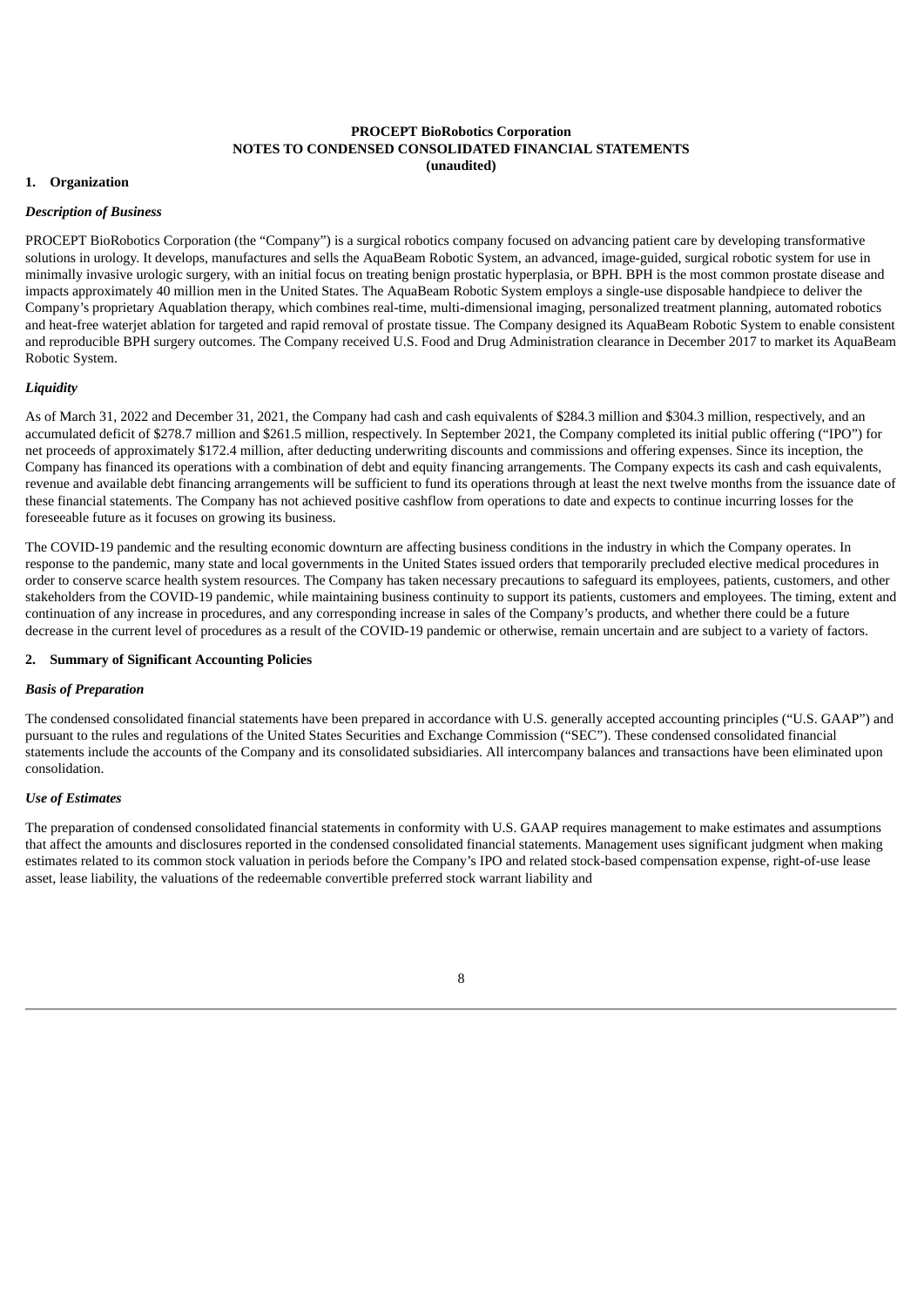loan facility derivative liability, as well as certain accrued liabilities. Management bases its estimates on historical experience and on various other assumptions that are believed to be reasonable under the circumstances, the results of which form the basis for making judgments about the carrying values of assets and liabilities. Actual results could differ from those estimates.

# *Initial Public Offering*

In September 2021, the Company completed its IPO by issuing 6,556,000 shares of common stock, and the exercise of the underwriters option for 983,400 shares, at an offering price of \$25.00 per share, for total net proceeds of approximately \$172.4 million, after deducting underwriting discounts and commissions of \$13.2 million and offering expenses of \$2.9 million. Offering costs are capitalized, and consist of fees and expenses incurred in connection with the sale of common stock in its IPO, including legal, accounting, printing and other IPO-related costs. Upon completion of its IPO, these deferred offering costs were reclassified to stockholders' equity and recorded against the proceeds from the offering. In addition, all 29,912,264 shares of its thenoutstanding redeemable convertible preferred stock automatically converted into 29,912,264 shares of common stock and it reclassified \$329.5 million of redeemable convertible preferred stock to additional paid-in capital on its condensed consolidated balance sheet.

### *Unaudited Interim Financial Statements*

The accompanying balance sheet as of March 31, 2022, the statements of operations and comprehensive loss and cash flows for the three months ended March 31, 2022 and 2021, and the statements of redeemable convertible preferred stock and stockholders' equity (deficit) as of March 31, 2022 and 2021, are unaudited. The financial data and other information disclosed in these notes to the financial statements related to March 31, 2022, and the three months ended March 31, 2022 and 2021, are also unaudited. The accompanying balance sheet as of December 31, 2021 have been derived from the audited consolidated financial statements included in the Company's Annual Report on Form 10-K ("Annual Report") filed with the Securities and Exchange Commission.

The unaudited interim financial statements have been prepared on the same basis as the annual financial statements and, in the opinion of management, reflect all adjustments, which include only normal recurring adjustments, necessary to a fair statement of the Company's financial position as of March 31, 2022, and the results of its operations and cash flows for the three months ended March 31, 2022 and 2021. The results for the three months ended March 31, 2022, are not necessarily indicative of results to be expected for the year ending December 31, 2022, or for any other interim period or for any future year and should be read in conjunction with the annual consolidated financial statements included in the Company's Annual Report.

### *Cash, Cash Equivalents and Restricted Cash*

Cash and cash equivalents consist of cash in banks and highly liquid securities, which are readily convertible to cash, that mature within 90 days or less from the original date of purchase, to be cash equivalents, which include money market funds and treasury securities.

Cash equivalents are considered available-for-sale marketable securities and are recorded at fair value, based on quoted market prices. Unrealized gains and losses are recorded in other comprehensive income (loss) and included as a separate component of stockholders' equity (deficit).

Restricted cash is primarily related to the Company's letter of credit for the lease of its new corporate headquarters.

#### *Fair Value of Financial Instruments*

The Company measures certain financial assets and liabilities at fair value on a recurring basis, including cash and cash equivalents, and accounts receivable, accounts payable and accrued liabilities, which approximate fair value due to their relatively short maturities as well as the redeemable convertible preferred stock warrant liability and loan facility derivative liability. Fair value is an exit price, representing the amount that would be received to sell an asset or paid to transfer a liability in an orderly transaction between market participants. As such, fair value is

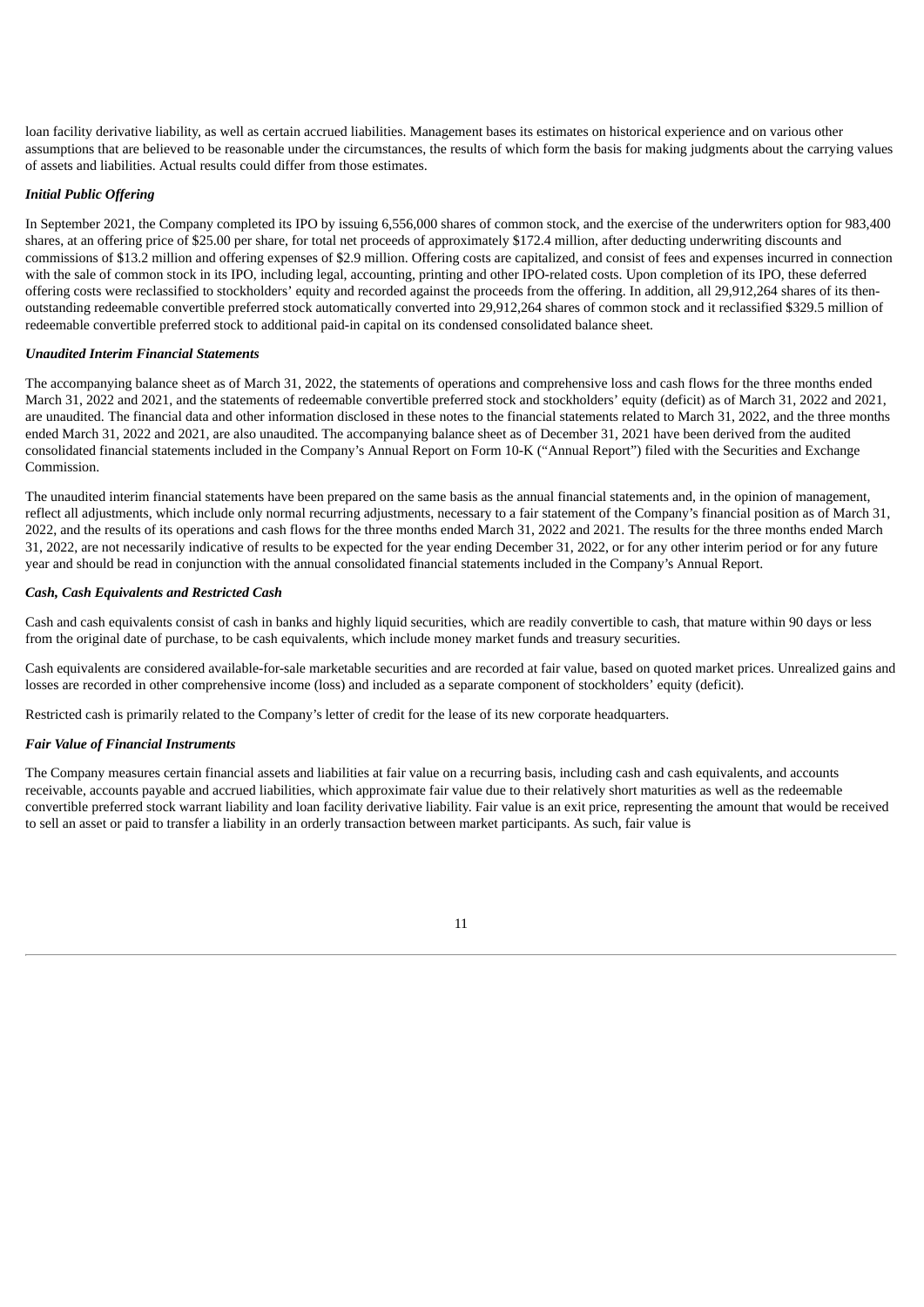a market-based measurement that should be determined based on assumptions that market participants would use in pricing an asset or a liability. A threetier fair value hierarchy is established as a basis for considering such assumptions and for inputs used in the valuation methodologies in measuring fair value:

- Level 1- Observable inputs such as quoted prices (unadjusted) for identical assets or liabilities in active markets.
- Level 2- Other inputs that are based upon quoted prices for similar instruments in active markets, quoted prices for identical or similar instruments in markets that are not active and model-based valuation techniques for which all significant inputs are observable in the market or can be derived from observable market data.
- Level 3- Unobservable inputs that are supported by little or no market activities, which would require the Company to develop its own assumptions.

The fair value hierarchy also requires an entity to maximize the use of observable inputs and minimize the use of unobservable inputs when measuring fair value.

The following is a summary of assets and liabilities measured at fair value on a recurring basis (in thousands):

|                                    | <b>March 31, 2022</b> |         |         |                          |      |                          |               | <b>December 31, 2021</b> |  |                                 |  |                                       |  |                          |  |         |
|------------------------------------|-----------------------|---------|---------|--------------------------|------|--------------------------|---------------|--------------------------|--|---------------------------------|--|---------------------------------------|--|--------------------------|--|---------|
|                                    |                       | Level 1 | Level 2 |                          |      | Level 3                  |               | <b>Total</b>             |  | Level 1                         |  | Level 2                               |  | <b>Level 3</b>           |  | Total   |
| Cash and cash equivalents:         |                       |         |         |                          |      |                          |               |                          |  |                                 |  |                                       |  |                          |  |         |
| Cash                               |                       | 8,558   | -S      | $\overline{\phantom{m}}$ | - 75 | $\overline{\phantom{m}}$ | $\mathcal{L}$ | 8,558                    |  | 13,621                          |  | $\overline{\phantom{m}}$              |  | $\overline{\phantom{m}}$ |  | 13,621  |
| Cash equivalents                   |                       | 275,730 |         | -                        |      |                          |               | 275,730                  |  | 290,699                         |  | -                                     |  |                          |  | 290,699 |
| Total cash and cash equivalents    |                       | 284,288 |         | $\overline{\phantom{m}}$ |      | $\overline{\phantom{0}}$ |               | 284.288                  |  | 304,320                         |  | $\overline{\phantom{m}}$              |  | $\overline{\phantom{a}}$ |  | 304,320 |
|                                    |                       |         |         |                          |      |                          |               |                          |  |                                 |  |                                       |  |                          |  |         |
| Loan facility derivative liability |                       |         |         |                          |      | 1,533                    |               | 1,533                    |  | $\hspace{0.1mm}-\hspace{0.1mm}$ |  | $\hspace{1.0cm} \rule{1.5cm}{0.15cm}$ |  | 1,496                    |  | 1,496   |

Cash equivalents consist primarily of money market funds and treasury securities.

There were no transfers in and out of Level 3 during the three months ended March 31, 2022 and year ended December 31, 2021.

#### *Loan facility derivative liability*

In connection with the Company's loan facility, the Company is obligated to pay a fee upon the earlier occurrence of a defined liquidity event, including but not limited to, a merger or sale of our assets or voting stock, or achieving a \$200.0 million trailing twelve months revenue target, in each case, by September 2029. The fee is calculated at the time of the liquidity event occurrence to be \$1.0 million if only the first installment has been drawn, \$2.0 million if the first two installments have been drawn, \$2.4 million if the first three installments have been drawn, or \$3.0 million if all four installments have been drawn, in each case, upon the occurrence of the liquidity event. As of March 31, 2022, the Company has drawn on the first two installments. The Company has determined this fee is a freestanding derivative instrument. The \$1.4 million fair value of this loan facility derivative was recorded as a debt discount and liability on the date of issuance in connection with obtaining additional financing as applicable and will be revalued every reporting period until the earlier occurrence of a defined liquidity event or achieving a revenue target by September 2029 or termination of such fee arrangement.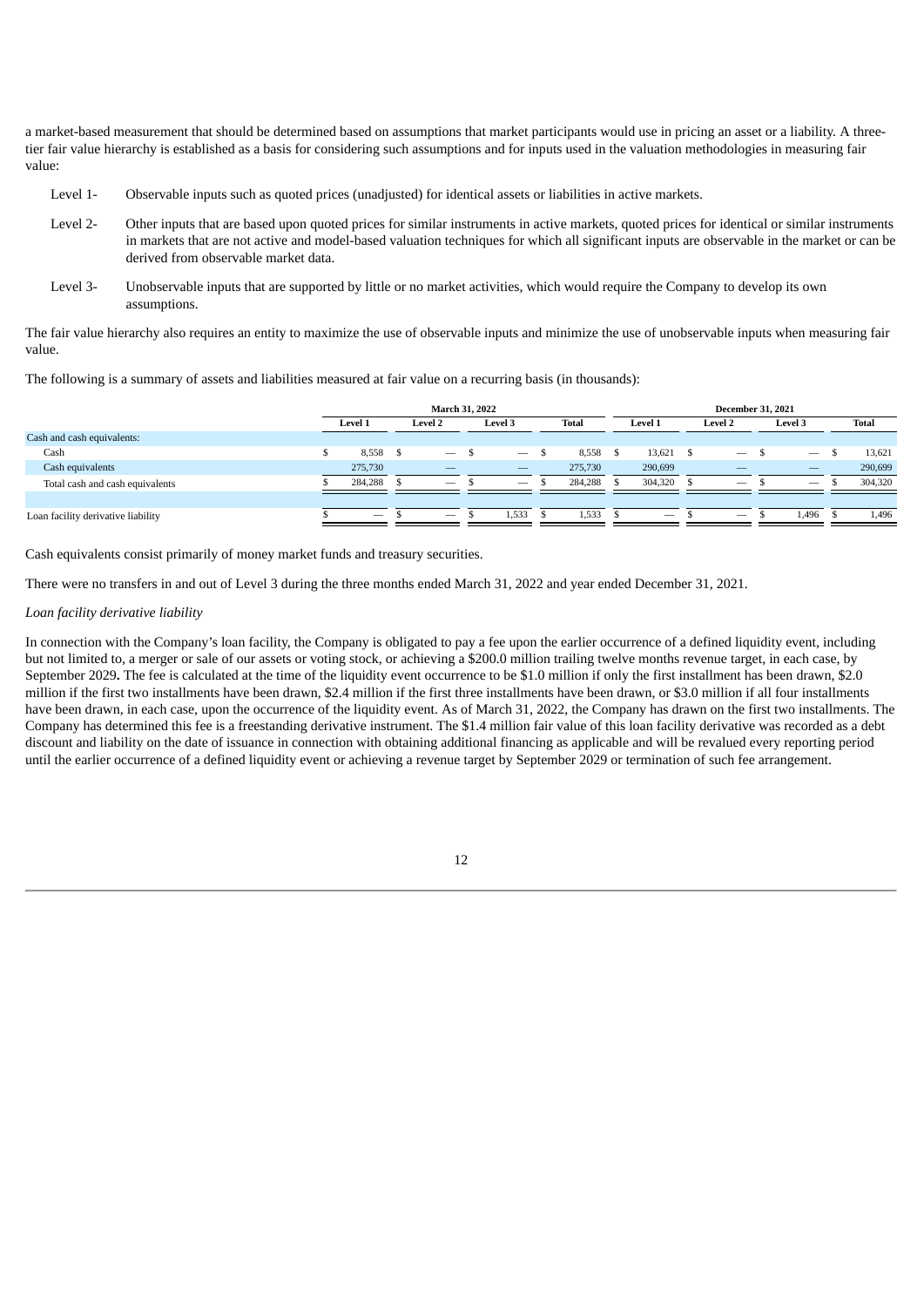The following table sets forth a summary of the changes in the estimated fair value of the Company's loan facility derivative liability, classified as Level 3 (in thousands):

|                         | Three Months Ended March 31, |       |  |       |  |
|-------------------------|------------------------------|-------|--|-------|--|
|                         |                              | 2022  |  | 2021  |  |
| Beginning of the period |                              | 1,496 |  | 1,782 |  |
| Issued                  |                              |       |  |       |  |
| Change in fair value    |                              | 37    |  | 43    |  |
| Payment of success fee  |                              | _     |  |       |  |
| End of the period       |                              | 1,533 |  | 1,825 |  |

The fair value of the loan facility derivative liability was determined using a discounted cash flow calculation discounted at 10%.

#### *Concentration of Credit Risk*

Financial instruments, which potentially subject the Company to concentrations of credit risk, consist principally of cash and cash equivalents and, to a lesser extent, accounts receivable. The Company believes that credit risk in its accounts receivable is mitigated by its credit evaluation process, relatively short collection terms and diversity of its customer base. The Company generally does not require collateral and losses on accounts receivable have historically been within management's expectations.

The Company's investment policy limits investments to certain types of debt securities issued by the U.S. government, its agencies, and institutions with investment-grade credit ratings, as well as corporate debt or commercial paper issued by the highest quality financial and non-financial companies, and places restrictions on maturities and concentration by type and issuer. The Company is exposed to credit risk in the event of a default by the financial institutions holding its cash and cash equivalents and issuers of investments to the extent recorded on the balance sheets. The Company has limited its credit risk associated with cash and cash equivalents by placing its investments with banks it believes are highly creditworthy and with highly rated investments.

### *Allowance for Doubtful Accounts*

The Company provides for uncollectible accounts receivable by recording an allowance for doubtful accounts for balances deemed uncollectible. The Company evaluates the collectability of its accounts receivable based on known collection risks and historical experience. In circumstances where the Company is aware of a specific customer's inability to meet its financial obligations to the Company (e.g., bankruptcy filings, substantial downgrading of credit ratings), the Company records a specific allowance for bad debts against amounts due to reduce the carrying amount of accounts receivable to the amount it reasonably believes will be collected. The Company has not experienced any significant collection issues and the allowance for doubtful accounts has not been material.

### *Inventory*

Inventories are valued at the lower of cost, computed on a first-in, first-out basis, or net realizable value. The allocation of production overhead to inventory costs is based on normal production capacity. Abnormal amounts of idle facility expense, freight, handling costs, and consumption are expensed as incurred, and not included in overhead. The Company maintains provisions for excess and obsolete inventory based on management's estimates of forecasted demand and, where applicable, product expiration. In 2021, the Company had initiated a voluntary recall for a limited number of handpieces due to certain issues related to supply chain and manufacturing processes, of which the provision recognized was not material.

# *Property and Equipment and Intangible Assets*

Property and equipment and intangible assets are stated at cost, less accumulated depreciation and amortization. Depreciation and amortization for property and equipment are determined using the straight-line method over the

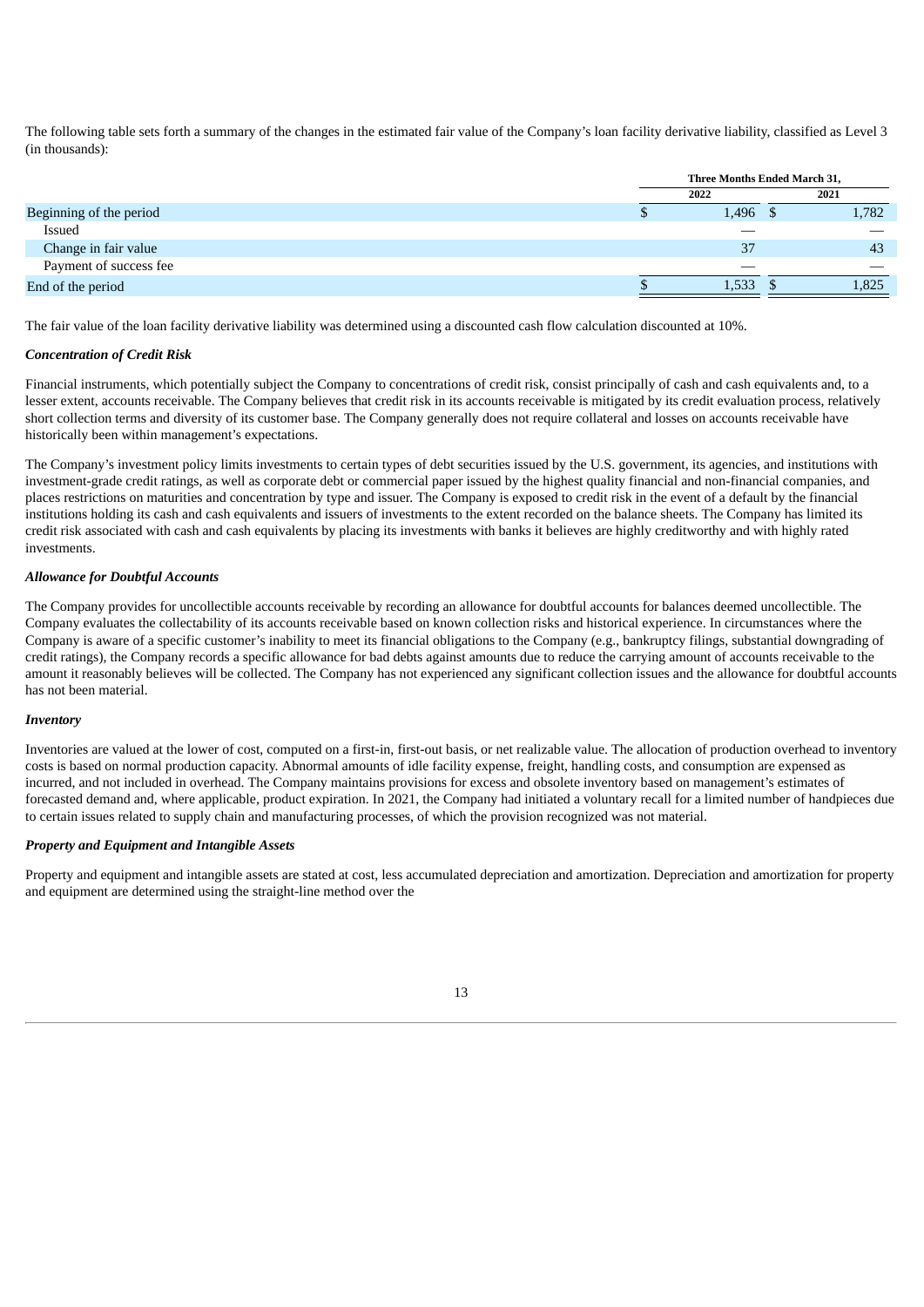estimated useful lives of the respective assets, generally three to five years. The Company reclassifies inventory used at customer sites for evaluation purposes to property and equipment due to a limited history of sales of evaluation units. Amortization of intangible assets are determined using the straightline method over the estimated useful lives, generally through the patent expiration date. Leasehold improvements are amortized on a straight-line basis over the shorter of their estimated useful lives or the term of the lease. Maintenance and repairs are charged to operating expenses as incurred.

## *Impairment of Long-Lived Assets*

Long-lived assets consist primarily of property and equipment and intangible assets, net, and are reviewed for impairment whenever events or changes in circumstances indicate that the carrying amount of an asset may not be recoverable. If circumstances require that a long-lived asset be tested for possible impairment, the Company compares the undiscounted cash flows expected to be generated by the asset group to the carrying amount of the asset group. If the carrying amount of the long-lived asset is not recoverable on an undiscounted cash flow basis, an impairment is recognized to the extent that the carrying amount exceeds its fair value. The Company determines fair value using the income approach based on the present value of expected future cash flows or other appropriate measures of estimated fair value. The Company's cash flow assumptions consider historical and forecasted revenue and operating costs and other relevant factors. During the three months ended March 31, 2022 and 2021, the Company has not recorded impairment charges on its long-lived assets.

# *Deferred Revenue*

The timing of revenue recognition may differ from the timing of invoicing to customers. The Company records deferred revenue when revenue will be recognized subsequent to invoicing. Service agreements are generally invoiced annually at the beginning of each coverage period and recorded as deferred revenue and recognized as revenue ratably over the coverage period. Deferred revenue that will be recognized during the twelve months following the balance sheet date is recorded as the current portion of deferred revenue, and the remaining portion, if any, would be recorded as non-current.

# *Redeemable Convertible Preferred Stock*

The Company records redeemable convertible preferred stock at fair value on the date of issuance, net of issuance costs. The redeemable convertible preferred stock is recorded outside of permanent equity because it contains liquidation features that are not solely within the Company's control. The Company determined that the carrying values of the redeemable convertible preferred stock should not be adjusted to the liquidation preferences because it is uncertain whether or when an event would occur that would obligate the Company to pay the liquidation preferences to holders of shares of redeemable convertible preferred stock. Subsequent adjustments to the carrying values of the redeemable convertible preferred stock to the liquidation preferences will be made only when it is probable that the redeemable convertible preferred stock will become redeemable. Upon the completion of the Company's IPO in September 2021, all 29,912,264 shares of its then-outstanding redeemable convertible preferred stock automatically converted into 29,912,264 shares of common stock and it reclassified \$329.5 million of redeemable convertible preferred stock to additional paid-in capital on its condensed consolidated balance sheet.

# *Loan Facility Derivative Liability*

The Company has determined that its obligation to pay success fees to a lender upon a successful liquidation event or achieving a revenue target represents freestanding financial instruments. The instruments are classified as a non-current liability in the consolidated balance sheets and are subject to remeasurement at each financial reporting date. Any change in fair value was recognized through other income (expense) in the condensed consolidated statements of operations and comprehensive loss.

### *Leases*

For agreements with a term of more than twelve months, the Company determines if an agreement contains a lease at inception. Operating lease liabilities represent an obligation to make lease payments arising from the lease agreement. Operating lease liabilities are recognized at the lease commencement date based on the present value of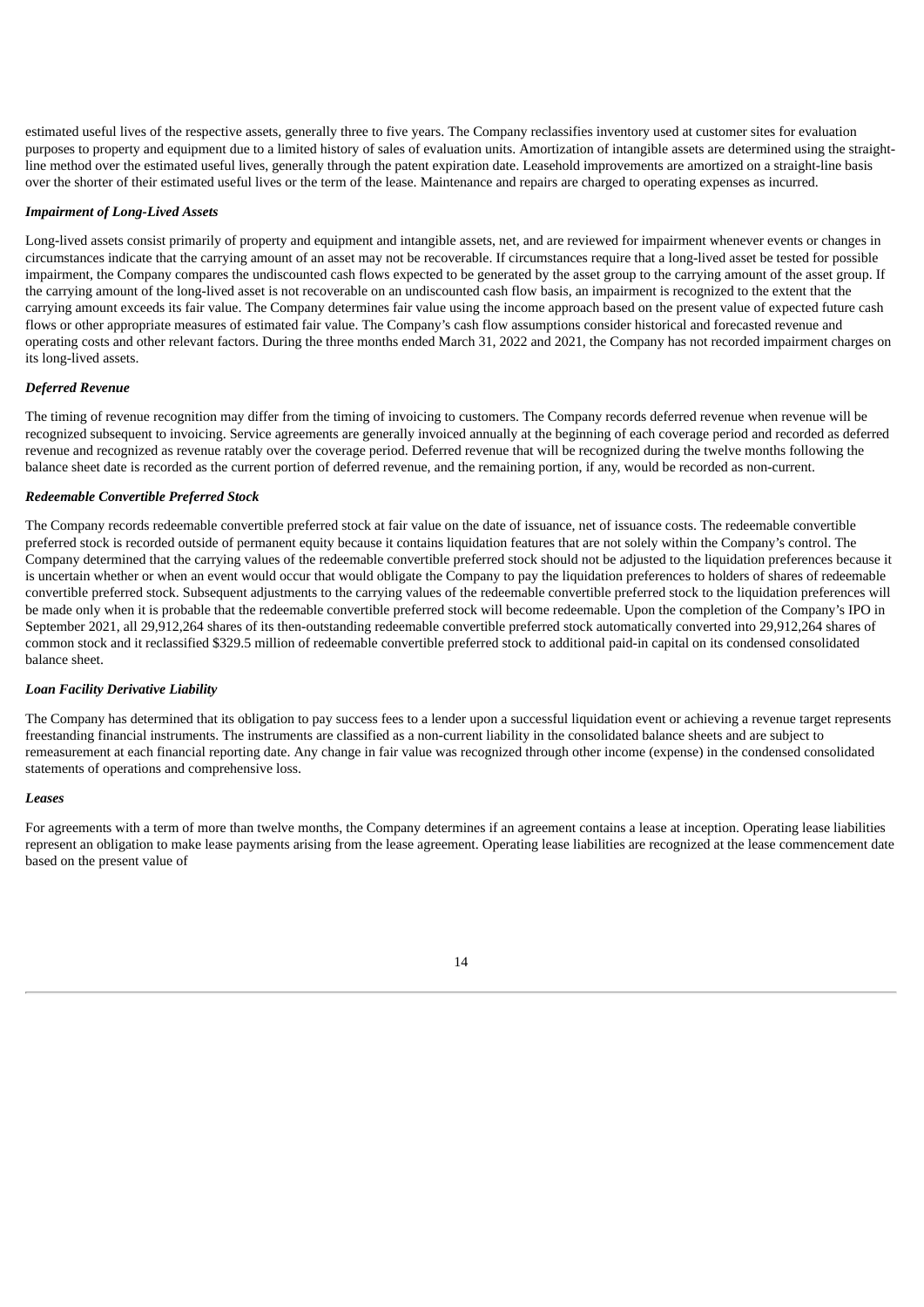lease payments over the remaining lease term. In determining the present value of lease payments, the Company estimates its incremental borrowing rate as the rate of interest that the Company would have to pay to borrow on a collateralized basis over a similar term, of an amount equal to the lease payments in a similar economic environment. Operating lease liabilities are included in the Company's consolidated balance sheet. Right-of-use assets represent our right to use an underlying asset for the lease term and are classified as non-current assets. Lease expense is recognized on a straight-line basis over the expected lease term in the Company's consolidated statements of operations and comprehensive loss.

The Company has not elected to separate lease and non-lease components for any leases within its existing classes of assets and, as a result, records a rightof-use asset and lease liability based on the present value of the future minimum lease payments over the term at commencement date. Variable lease payments are expensed as incurred. The Company has also elected to not apply the recognition requirement to any leases within its existing classes of assets with a term of twelve months or less and does not include an option to purchase the underlying asset that the Company is reasonably certain to exercise.

The Company has lessor arrangements with customers for a fixed monthly fee with no non-lease components, typically for three-twelve months. These arrangements are accounted for as an operating lease in accordance with ASC 842. These arrangements and related revenue are immaterial to the periods presented.

# *Revenue Recognition*

Revenue is derived primarily from the sales of the AquaBeam® Robotic Systems, and handpieces that are for one-time use during each surgery using the AquaBeam Robotic System. The AquaBeam Robotic System contains both software and non-software components that are delivered together as a single product and generally contain a one-year warranty.

To determine revenue recognition for arrangements that the Company determines are within the scope of ASC Topic 606, *Revenue from Contracts with Customers* ("ASC 606"), the Company performs the following five steps: (i) identify the contract with a customer; (ii) identify the performance obligations in the contract; (iii) determine the transaction price; (iv) allocate the transaction price to the performance obligations in the contract; and (v) recognize revenue when, or as, the Company satisfies the performance obligations. The Company only applies the five-step model to contracts when it is probable that the Company will collect the consideration it is entitled to in exchange for the goods or services it transfers to the customer. At contract inception, once the contract is determined to be within the scope of ASC 606, the Company assesses the goods or services promised within each contract and determines those that are performance obligations and assesses whether each promised good or service is distinct based on the contract.

The contracts are typically in the form of an agreement and a purchase order from the customer. The Company's AquaBeam Robotic System sales generally contain multiple products and services and can include a combination of the following performance obligations: robotic system, handpieces and consumables, and service.

The Company determines the transaction price it expects to be entitled to in exchange for transferring the promised product to the customer, which is based on the invoiced price for the products. All prices are at fixed amounts per the sales agreement with the customer and there are generally no discounts, rebates or other price concessions or a right of return, once the agreement is signed.

For multiple-element arrangements, revenue is allocated to each performance obligation based on its relative standalone selling price. Standalone selling prices are based on observable prices at which the Company separately sells the products or services. If a standalone selling price is not directly observable, then the Company estimates the standalone selling price considering market conditions and entity-specific factors including, but not limited to, features and functionality of the products and services, geographies, and type of customer. The Company regularly reviews standalone selling prices and updates these estimates as necessary.

The Company recognizes revenue as the performance obligations are satisfied by transferring control of the product or service to a customer. The Company generally recognizes revenue for the performance obligations at the following points in time:

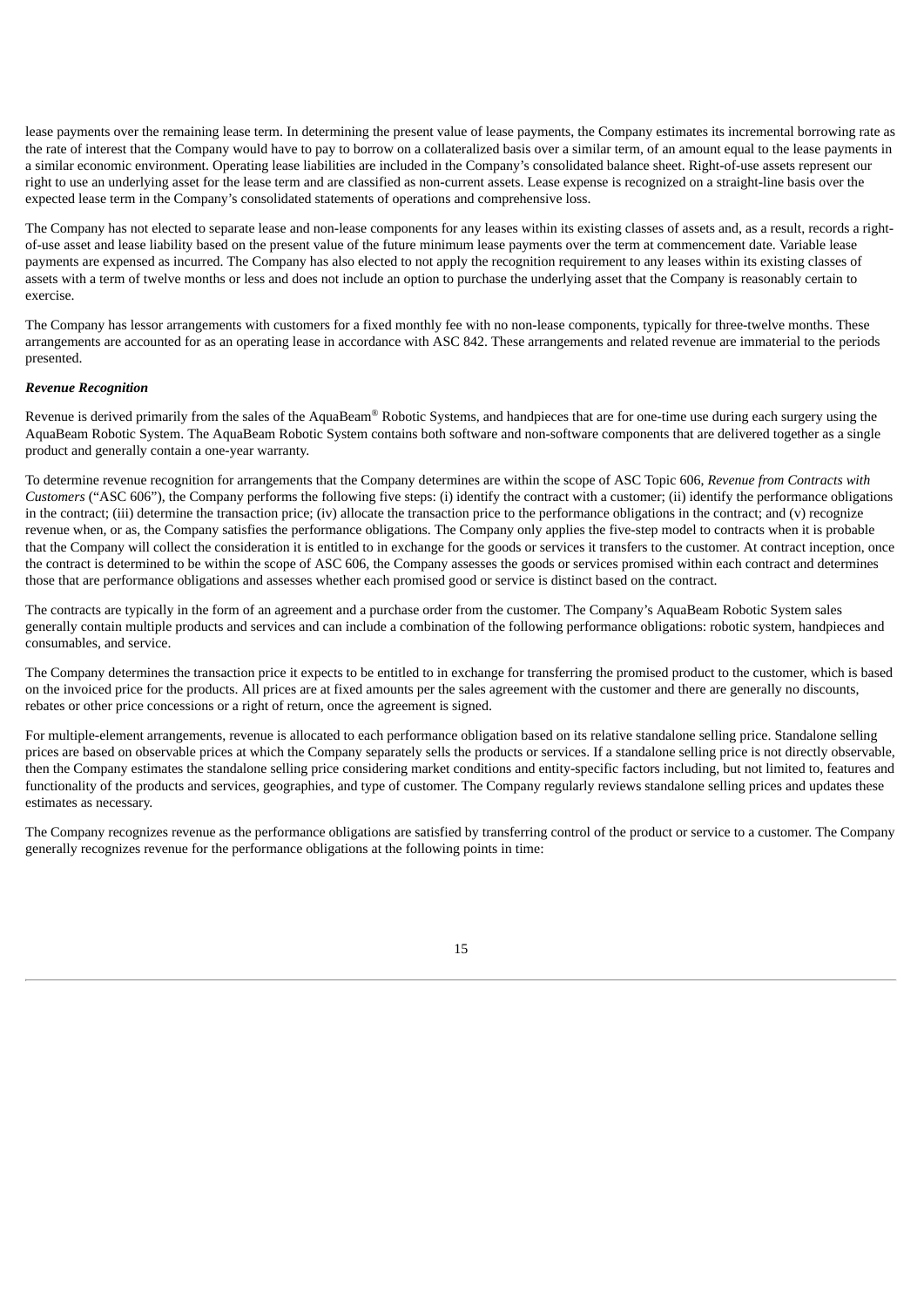*AquaBeam Robotic Systems* - For systems (including system components and system accessories) sold directly to end customers, revenue is recognized when the Company transfers control to the customer, which is generally at the time of delivery. Systems rented for a fixed monthly fee during an evaluation period, typically three-twelve months, are recognized as revenue straight-line during the lease term, in accordance with ASC 842, and are not material. For systems sold following an evaluation period, revenue is recognized generally once sales terms are mutually agreed (as the system is already installed at the customer site). For systems sold through distributors, revenue is recognized generally at the time of delivery. The Company's system arrangements generally do not provide a right of return. The systems are generally covered by a one-year service agreement included in the warranty. The service agreements have a stand alone selling price and are typically recognized as deferred revenue and amortized over the one-year service period.

*Hand pieces and other consumables* - Revenue from sales of handpieces and other consumables is recognized when control is transferred to the customers, which generally occurs at the time of shipment but also occurs at the time of delivery.

*Service* - Service revenue, inclusive of the amounts associated with the AquaBeam Robotic System warranties, is recognized over the term of the service period, as the customer benefits from the services throughout the service period.

The Company has determined that certain promises in the multiple-element arrangements, such as installation, training and certain ancillary products, are immaterial, and/or do not represent separate performance obligations for which transaction price is allocated.

The timing of revenue recognition may differ from the timing of invoicing to customers. The Company records deferred revenue when revenue is recognized subsequent to invoicing, such as service contracts, which are recognized ratably as revenue over the performance period.

The Company's typical payment terms are between approximately 30 to 90 days. The Company expenses shipping and handling costs as incurred and includes them in the cost of sales. In those cases where shipping and handling costs are billed to customers, the Company classifies the amounts billed as a component of revenue. Taxes collected from customers and remitted to governmental authorities are excluded from revenue. The Company expenses any incremental costs of obtaining a contract, including but not limited to, sales commissions, as and when incurred as the expected amortization period of the incremental costs would have been less than one year and are reported in selling, general and administrative expense in the statements of operations and comprehensive loss.

The following table presents revenue disaggregated by type and geography (in thousands):

| Three Months Ended March 31, |        |  |          |
|------------------------------|--------|--|----------|
|                              | 2022   |  | 2021     |
|                              |        |  |          |
| \$                           |        |  | 4,559    |
|                              | 4,444  |  | 1,622    |
|                              | 359    |  | 72       |
|                              | 12,557 |  | 6,253    |
|                              |        |  |          |
|                              | 742    |  | 272      |
|                              | 745    |  | 603      |
|                              | 153    |  | 64       |
|                              | 1,640  |  | 939      |
|                              | 14,197 |  | 7,192    |
|                              |        |  | 7,754 \$ |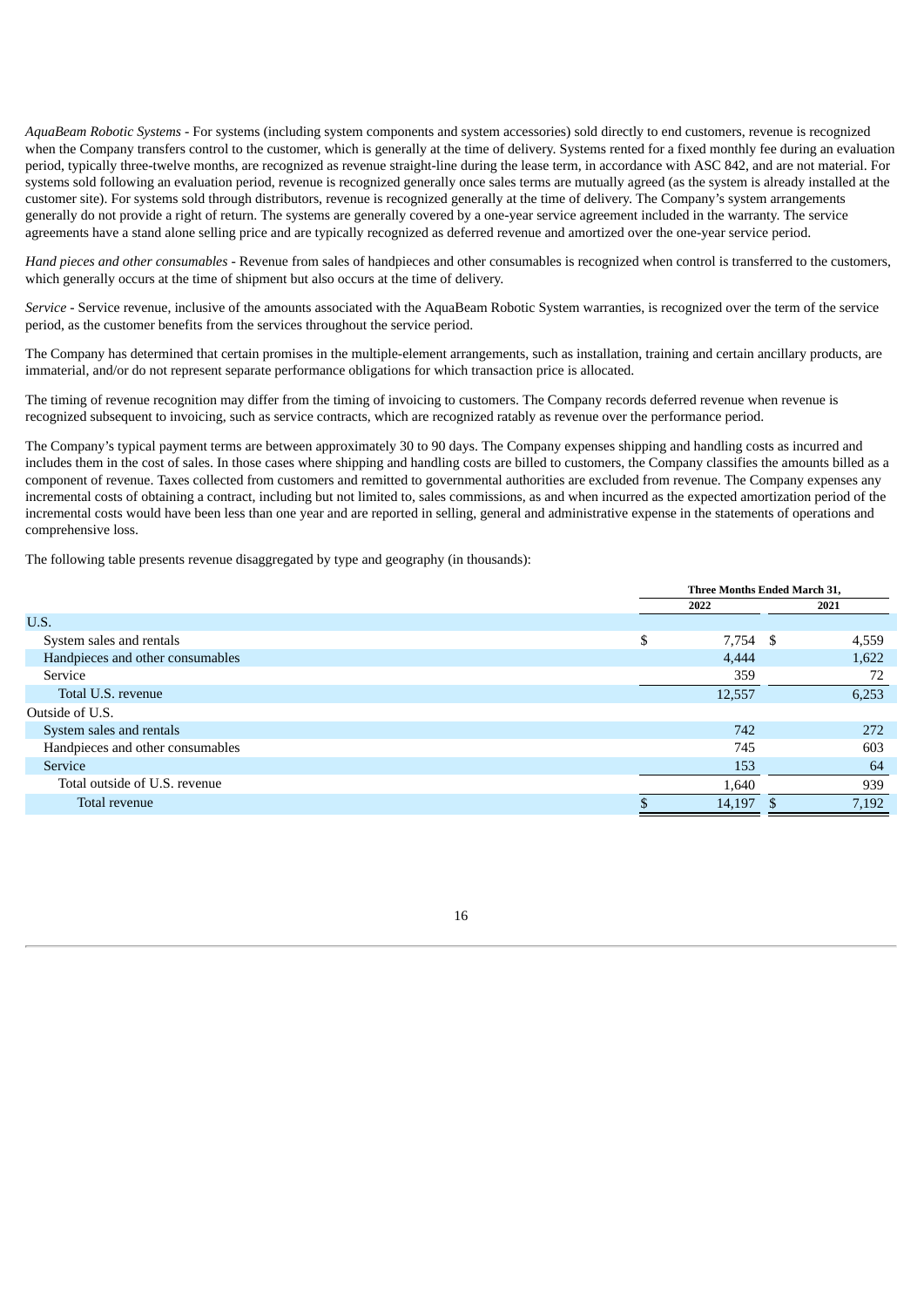### *Cost of Sales*

Cost of sales consists primarily of material costs, direct labor and manufacturing overhead costs, including stock-based compensation. A significant portion of the Company's cost of sales currently consists of manufacturing overhead costs. These overhead costs include the cost of quality assurance, material procurement, inventory control, facilities, equipment and operations supervision and management. Cost of sales also includes depreciation expense for production equipment, warranty, including any recalls, and field service costs, and purchased intangibles and certain direct costs such as shipping costs.

#### *Research and Development*

Research and development costs are expensed as incurred. Research and development costs consist primarily of engineering, product development, and regulatory affairs, consulting services, materials, depreciation and other costs associated with products and technologies being developed, including employee and non-employee compensation, stock-based compensation, supplies, quality assurance expenses, related travel expenses and facilities expenses.

# *Stock-Based Compensation*

The Company maintains an equity incentive plan to provide long-term incentives for employees, consultants and members of the board of directors. The plan allows for the issuance of non-statutory and incentive stock options and restricted stock units to employees and non-employee directors, and nonstatutory stock options to consultants.

The Company is required to determine the fair value of equity incentive awards and recognize compensation expense for all equity incentive awards made to employees and directors, including employee stock options and restricted stock units. Stock-based compensation expense is recognized over the requisite service period in the statements of operations and comprehensive loss. The Company uses the straight-line method for expense attribution.

The valuation model used for calculating the fair value of awards for stock-based compensation expense is the Black-Scholes option-pricing model (the "Black-Scholes model"). The Black-Scholes model requires the Company to make assumptions and judgments about the variables used in the calculation, including the fair value of the Company's common stock, the expected term (weighted-average period of time that the options granted are expected to be outstanding), the expected volatility of common stock, an assumed risk-free interest rate and an expected dividend rate.

Prior to the Company's IPO, the fair value of the Company's common stock underlying the stock options was determined by the Company's board of directors ("Board"). Because there was no public market for the Company's common stock, the Board determined the fair value of the Company's common stock at the time of grant of the option by considering a number of objective and subjective factors, including valuations of comparable companies, sales of the Company's redeemable convertible preferred stock, operating and financial performance and the general and industry-specific economic outlook. The Company uses the "simplified method" to determine the expected term of the stock option. Expected volatility is based on an average of the historical volatilities of the common stock of publicly-traded companies with characteristics similar to those of the Company. The risk-free rate is based on the U.S. Treasury yield curve in effect at the time of grant for periods corresponding with the expected term of the option. The Company has elected to account for forfeitures when they occur.

#### *Common Stock Valuation*

The Company's intent has been to grant all options with an exercise price not less than the fair value of its common stock underlying those options on the date of grant. Prior to its IPO, the Company has determined the estimated fair value of its common stock at each valuation date in accordance with the guidelines outlined in the American Institute of Certified Public Accountants Practice Aid, *Valuation of Privately-Held-Company Equity Securities Issued as Compensation* (the "Practice Aid"). The Company's board of directors, with the assistance of

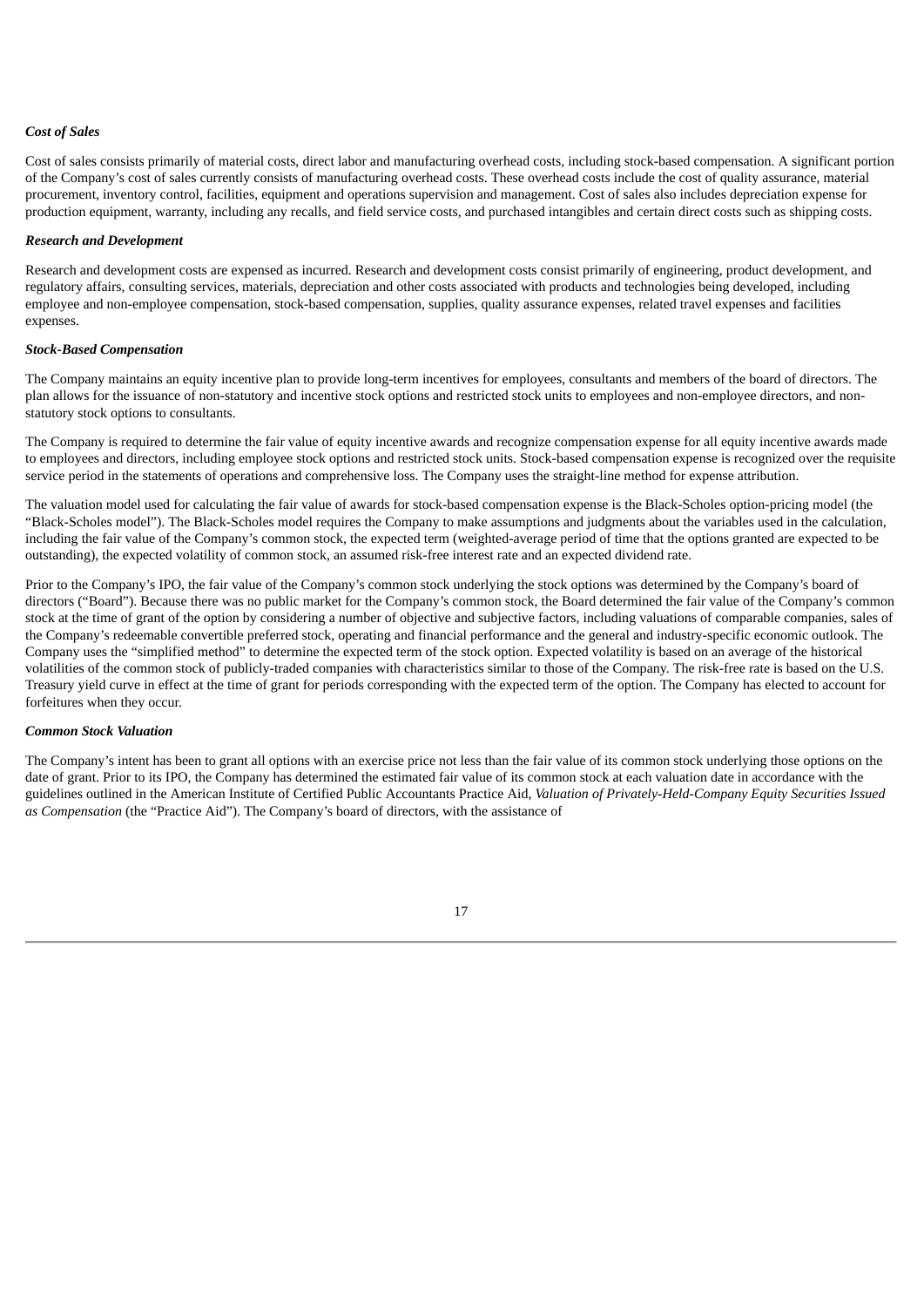management, developed these valuations using significant judgment and taking into account numerous factors, including:

- valuations of its common stock with the assistance of independent third-party valuation specialists;
- the stage of development and business strategy, including the status of research and development efforts, of its products and product candidates, and the material risks related to its business and industry;
- the results of operations and financial position, including its levels of available capital resources;
- the valuation of publicly traded companies in the life sciences and medical device sectors, as well as recently completed mergers and acquisitions of peer companies;
- the prices of its redeemable convertible preferred stock sold to investors in arm's length transactions and the rights, preferences, and privileges of its redeemable convertible preferred stock relative to those of its common stock;
- the likelihood of achieving a liquidity event for the holders of its common stock, such as an initial public offering or a sale of the Company given prevailing market conditions;
- the inability of the Company's stockholders to freely trade its common stock in the public markets, resulting in a discount to reflect the lack of marketability of the Company's common stock based on the weighted-average expected time to liquidity.
- trends and developments in its industry; and
- external market conditions affecting the life sciences and medical device industry sectors.

The Company's board of directors determined the fair value of its common stock by first determining the enterprise value of the Company's business using the market approach, income approach or from the value implied by the latest round of equity financing, and then allocating the value among the various classes of its equity securities to derive a per share value of its common stock. The Practice Aid identifies various available methods for allocating enterprise value across classes and series of capital stock to determine the estimated fair value of common stock at each valuation date.

For all options granted prior to the Company's IPO in September 2021, the Board allocated the enterprise value based on the option pricing method ("OPM"). OPM treats the rights of the holders of preferred and common stock as equivalent to call options on any value of the enterprise above certain break points of value based upon the liquidation preferences of the holders of preferred stock, as well as their rights to participation and conversion. Thus, the estimated value of the common stock can be determined by estimating the value of its portion of each of these call option rights. When valuing options granted around the time of an equity financing that is considered arms-length, OPM derived the Company's equity value of a company from the price of the securities issued by the Company in the equity financing. Following the completion of the Company's IPO in September 2021, the fair value of the Company's common stock is determined based on the closing price of its common stock on The Nasdaq Global Market.

# *Advertising Expenses*

The Company expenses the costs of advertising, including promotional expenses, as incurred. Advertising expenses were not significant.

### *Defined Contribution Plan*

The Company has a defined contribution retirement savings plan under Section 401(k) of the Internal Revenue Code. This plan allows eligible employees to defer a portion of their annual compensation on a pre-tax basis. The Company is authorized to make matching contributions but has not made such contributions for the three months ended March 31, 2022 and 2021.

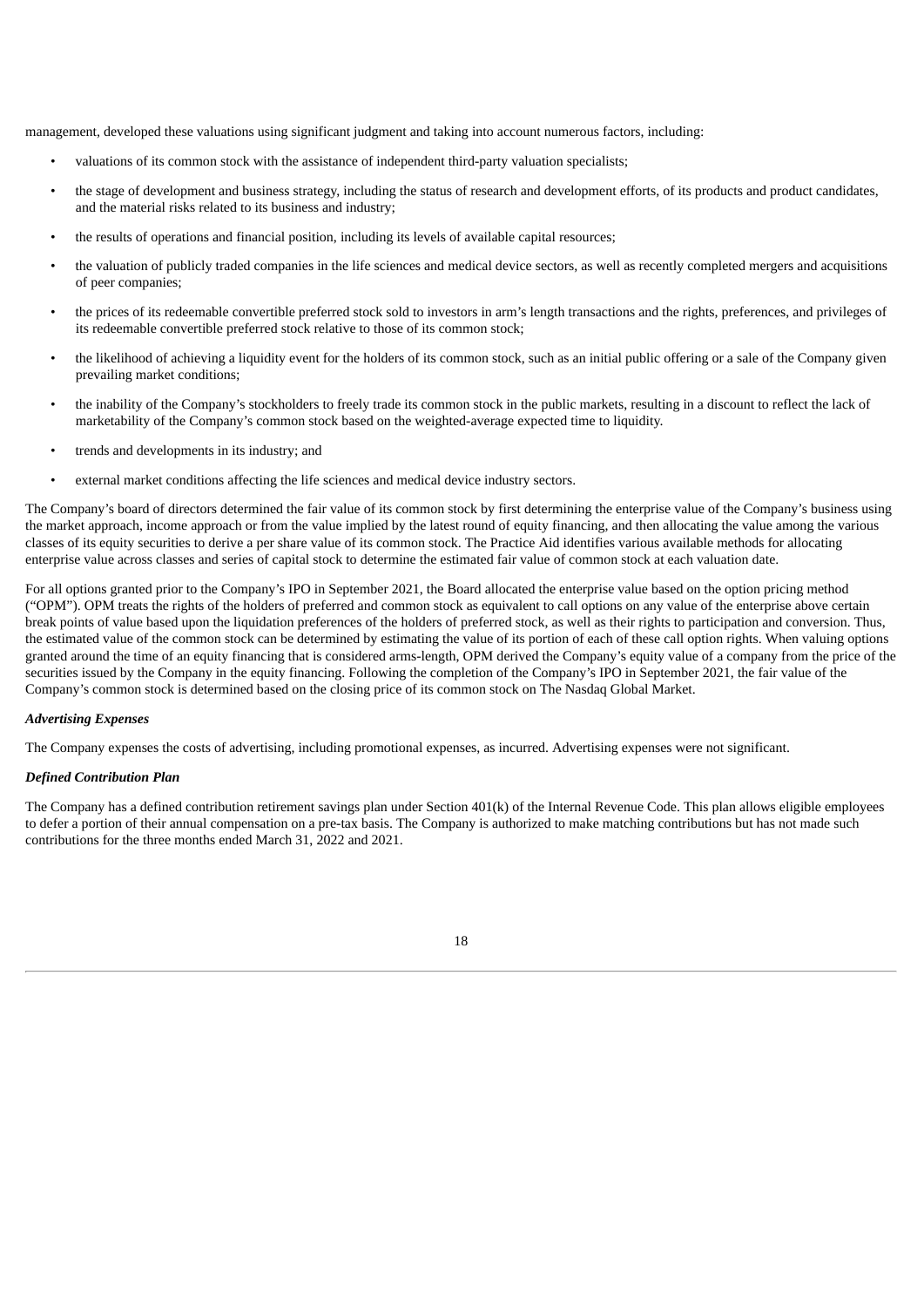### *Income Taxes*

The Company accounts for income taxes under the asset and liability method. Under this method, deferred tax assets and liabilities are determined based on the differences between the financial reporting and tax bases of assets and liabilities and are measured using the enacted tax rates that will be in effect when the differences are expected to reverse. Valuation allowances against deferred tax assets are established when necessary to reduce deferred tax assets to the amounts expected to be realized. Currently, the Company has recorded a full valuation allowance against its deferred tax assets and there is no provision for income taxes, as the Company has incurred operating losses to-date. The Company's policy is to record interest and penalties expense related to uncertain tax positions as a component of income tax expense in the statement of operations. To date, there have been no interest or penalties charged in relation to the unrecognized tax benefits.

#### *Net Loss Per Share*

Basic net loss per share is computed by dividing the net loss by the weighted-average number of shares of common stock outstanding during the period. Diluted net loss per share is computed by dividing the net loss by the weighted-average number of shares of common stock and common stock equivalent shares from dilutive stock options and common stock warrants outstanding during the period. Because the Company has reported a net loss for all periods presented, diluted net loss per share is the same as basic net loss per share for those periods as all potentially dilutive securities were antidilutive in those periods.

The Company allocates no loss to participating securities because they have no contractual obligation to share in the losses of the Company. The shares of the Company's redeemable convertible preferred stock participated in any dividends declared by the Company and were therefore considered to be participating securities.

Upon the completion of the Company's IPO in September 2021, all 29,912,264 shares of its then-outstanding redeemable convertible preferred stock automatically converted into 29,912,264 shares of common stock.

Net loss per share was determined as follows (in thousands, except per share amounts):

|                                           | <b>Three Months Ended March 31.</b> |  |           |  |  |
|-------------------------------------------|-------------------------------------|--|-----------|--|--|
|                                           | 2022                                |  | 2021      |  |  |
| Net loss                                  | (17, 185)                           |  | (12, 822) |  |  |
| Weighted-average common stock outstanding | 43.855                              |  | 4.830     |  |  |
| Net loss per share, basic and diluted     | (0.39)                              |  | (2.65)    |  |  |

The following potentially dilutive securities outstanding have been excluded from the computations of weighted-average shares outstanding because such securities have an antidilutive impact due to losses reported (in common stock equivalent shares, in thousands):

|                                                    | March 31, |        |  |
|----------------------------------------------------|-----------|--------|--|
|                                                    | 2022      | 2021   |  |
| Redeemable convertible preferred stock outstanding |           | 25,402 |  |
| Redeemable convertible preferred stock warrants    |           | 72     |  |
| Common stock options                               | 6,023     | 6,445  |  |
| Restricted stock units                             | 198       |        |  |
| Employee stock purchase plan                       | 193       |        |  |
| Total                                              | 6.414     | 31,919 |  |

#### *Comprehensive Loss*

Comprehensive loss consists of net loss and changes in unrealized gains and losses on cash equivalents and available-for-sale marketable securities. Accumulated other comprehensive income (loss) is presented in the accompanying balance sheets, when applicable.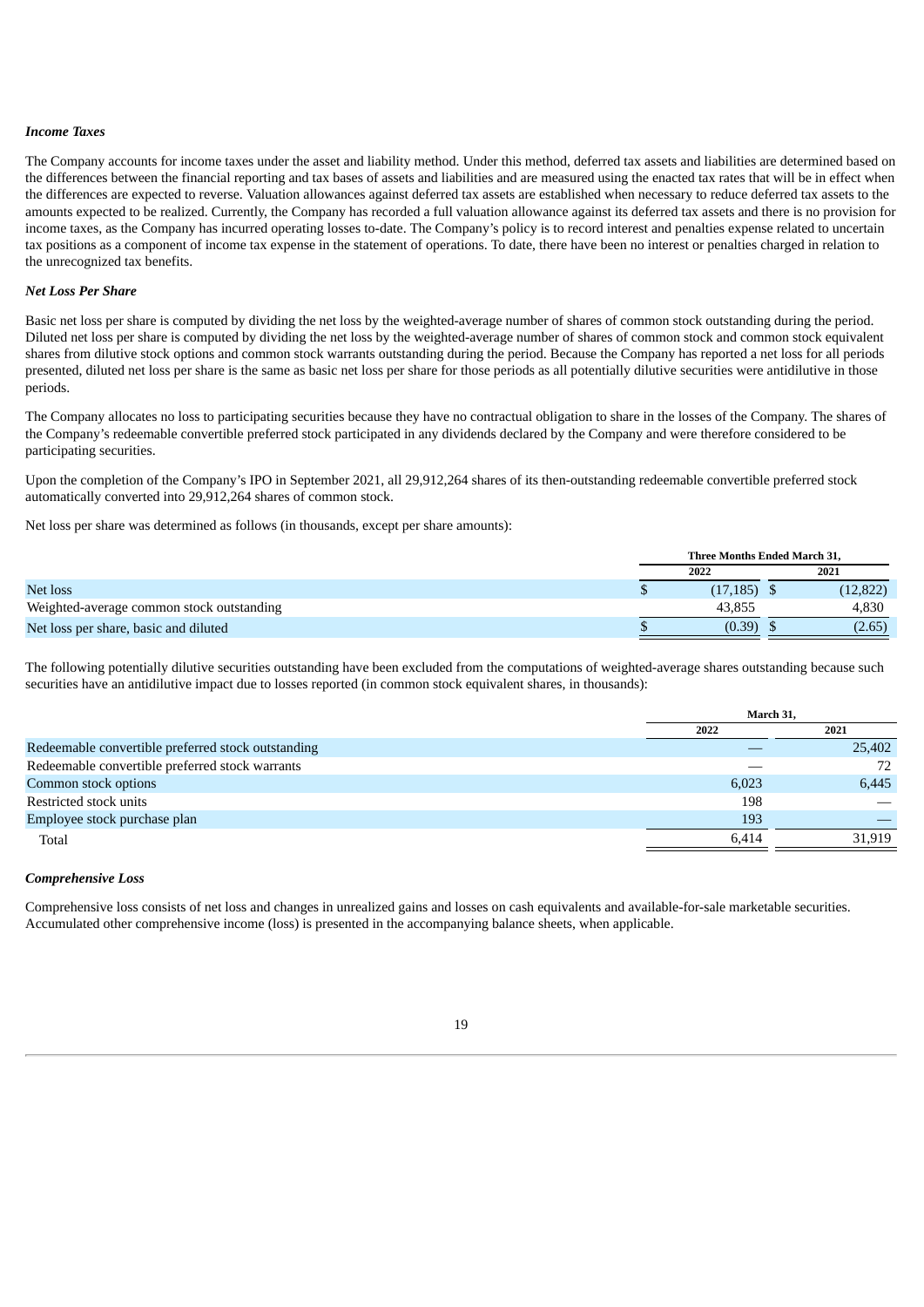### *Segment, Geographical and Customer Concentration*

The Company operates as a single operating segment. The Company's chief operating decision maker, its Chief Executive Officer, reviews financial information on an aggregate basis for the purposes of allocating resources and evaluating financial performance. The Company's assets are primarily based in the United States.

No customers accounted for more than 10% of revenue during the three months ended March 31, 2022. Two customers accounted for 11% and 10% of revenue during the three months ended March 31, 2021.

One customer accounted for 11% of accounts receivable at March 31, 2022 and December 31, 2021.

#### *JOBS Act Accounting Election*

The Company is an emerging growth company, as defined in the JOBS Act. Under the JOBS Act, emerging growth companies can delay adopting new or revised accounting standards issued subsequent to the enactment of the JOBS Act until such time as those standards apply to private companies. The Company has elected to avail itself of this exemption and, therefore, for new or revised accounting standards applicable to public companies, the Company will be subject to an extended transition period until those standards would otherwise apply to private companies.

#### *Recent Accounting Pronouncements*

In March 2020, the Financial Accounting Standards Board ("FASB") issued Accounting Standards Update ("ASU") No. 2020-4, Reference Rate Reform (Topic 848): Facilitation of the Effects of Reference Rate Reform on Financial Reporting ("ASU 2020-4"). The amendments in ASU 2020-4 provide optional expedients and exceptions for applying GAAP to contracts, hedging relationships, and other transactions affected by reference rate reform if certain criteria are met. These amendments apply only to contracts, hedging relationships, and other transactions that reference LIBOR or another reference rate expected to be discontinued because of reference rate reform. The expedients and exceptions provided do not apply to contract modifications made and hedging relationships entered into or evaluated after December 31, 2022, except for hedging relationships existing as of December 31, 2022, that an entity has elected certain optional expedients for and that are retained through the end of the hedging relationship. These amendments are effective for all entities as of March 12, 2020 through December 31, 2022. The Company is currently evaluating the impact of the adoption of ASU 2020-4 on its consolidated financial statements.

In June 2016, the FASB issued ASU No. 2016-13, Financial Instruments—Credit Losses (Topic 326) Measurement of Credit Losses on Financial Instruments ("ASU 2016-13"), which requires an entity to utilize a new impairment model known as the current expected credit loss ("CECL") model to estimate its lifetime "expected credit loss" and record an allowance that, when deducted from the amortized cost basis of the financial assets and certain other instruments, including but not limited to available-for-sale debt securities. Credit losses relating to available-for-sale debt securities will be recorded through an allowance for credit losses rather than as a direct write-down to the security. ASU 2016-13 requires a cumulative effect adjustment to the balance sheet as of the beginning of the first reporting period in which the guidance is effective. In November 2019, the FASB issued ASU 2019-10, Financial Instruments—Credit Losses (Topic 326), Derivatives and Hedging (Topic 815) and Leases (Topic 842): Effective Dates, which defers the effective date of ASU 2016-13 to fiscal years beginning after December 15, 2022 for all entities except SEC reporting companies that are not smaller reporting companies. ASU 2016-13 will be effective for the Company beginning January 1, 2023. The Company is currently evaluating the impact of the adoption of ASU 2016-13 on its consolidated financial statements.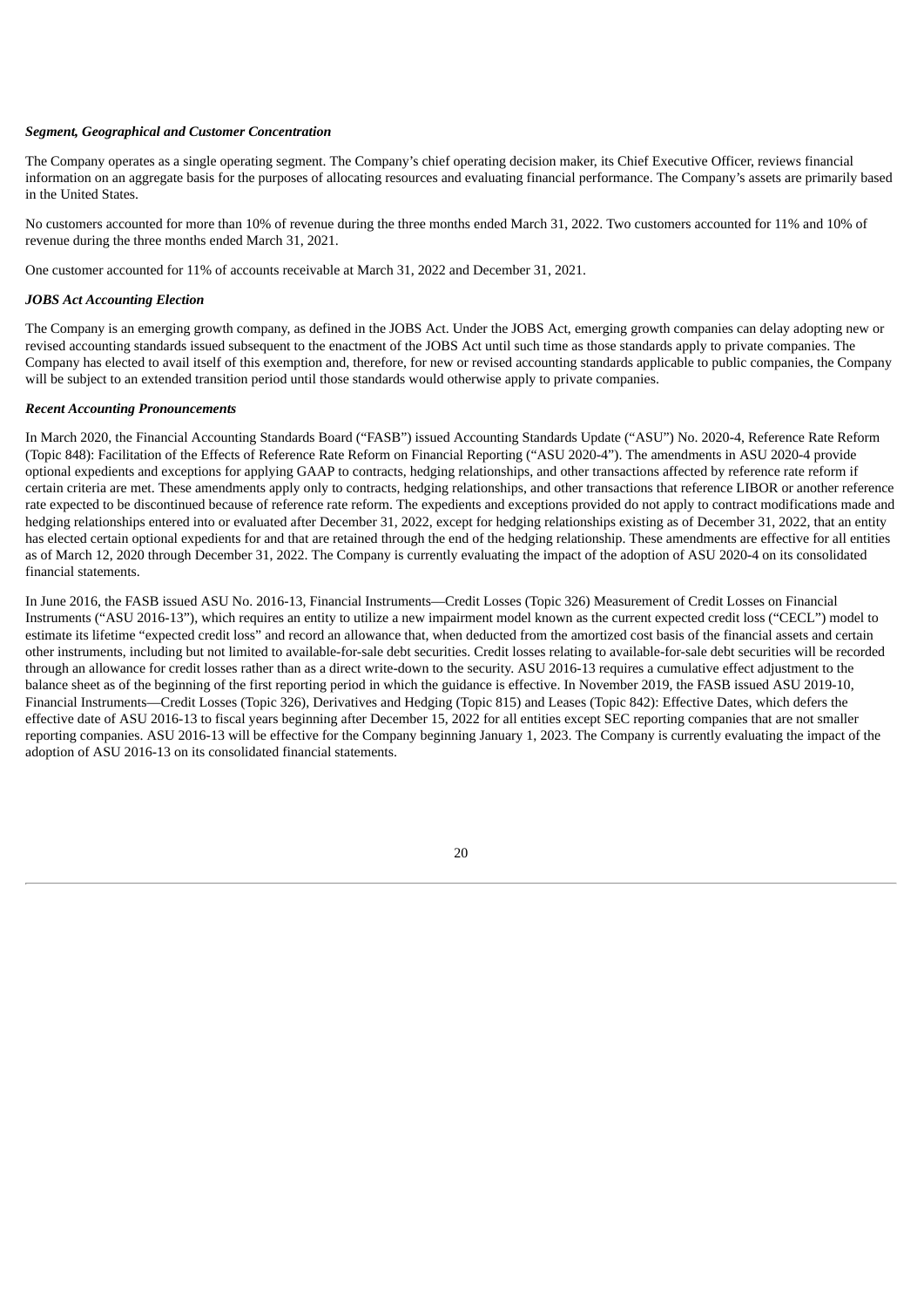# **3. Composition of Certain Consolidated Financial Statement Items**

# *Inventory (in thousands):*

| March 31,<br>2022 | December 31,<br>2021 |  |
|-------------------|----------------------|--|
| 5,401<br>Φ        | 6,740                |  |
| 323               | 905                  |  |
| 6,905             | 5,502                |  |
| 12,629            | 13,147               |  |
|                   |                      |  |

# *Prepaid Expenses and Other Current Assets (in thousands):*

|                                                 |   | March 31,<br>2022 | December 31,<br>2021 |
|-------------------------------------------------|---|-------------------|----------------------|
| Insurance                                       | Φ | 1,901             | 2,333                |
| Inventory                                       |   | 539               | 830                  |
| Software                                        |   | 683               | 428                  |
| Rent                                            |   | 252               | 253                  |
| Other                                           |   | 695               | 398                  |
| Total prepaid expenses and other current assets |   | 4,070             | 4,242                |

# *Property and Equipment, Net (in thousands):*

|                                                                              | March 31,<br>2022 | December 31,<br>2021 |
|------------------------------------------------------------------------------|-------------------|----------------------|
| Laboratory, manufacturing and computer equipment, and furniture and fixtures | $3,080$ \$        | 2,874                |
| Rental equipment                                                             | 984               | 1,082                |
| Leasehold improvements                                                       | 4.941             | 4.941                |
| Evaluation units                                                             | 2,841             | 2,842                |
| Total property and equipment                                                 | 11.846            | 11,739               |
| Less: accumulated depreciation and amortization                              | (7,286)           | (6,694)              |
| Total property and equipment, net                                            | $4,560$ \$        | 5,045                |

# *Other Current Liabilities (in thousands):*

|                                 | March 31,<br>2022 | December 31,<br>2021 |
|---------------------------------|-------------------|----------------------|
| Accrued purchases               | 219S              | 1,105                |
| Customer and supplier deposits  | 1,035             | 741                  |
| Professional services           | 542               | 600                  |
| Sales and other taxes           | 684               | 515                  |
| Interest                        | 403               | 405                  |
| Travel expenses                 | 305               | 281                  |
| Clinical trial expenses         | 127               | 183                  |
| Other                           | 679               | 778                  |
| Total other current liabilities | 3,994             | 4,608                |

As of March 31, 2022 and December 31, 2021, other non-current liabilities consisted of an asset retirement obligation for the facility lease.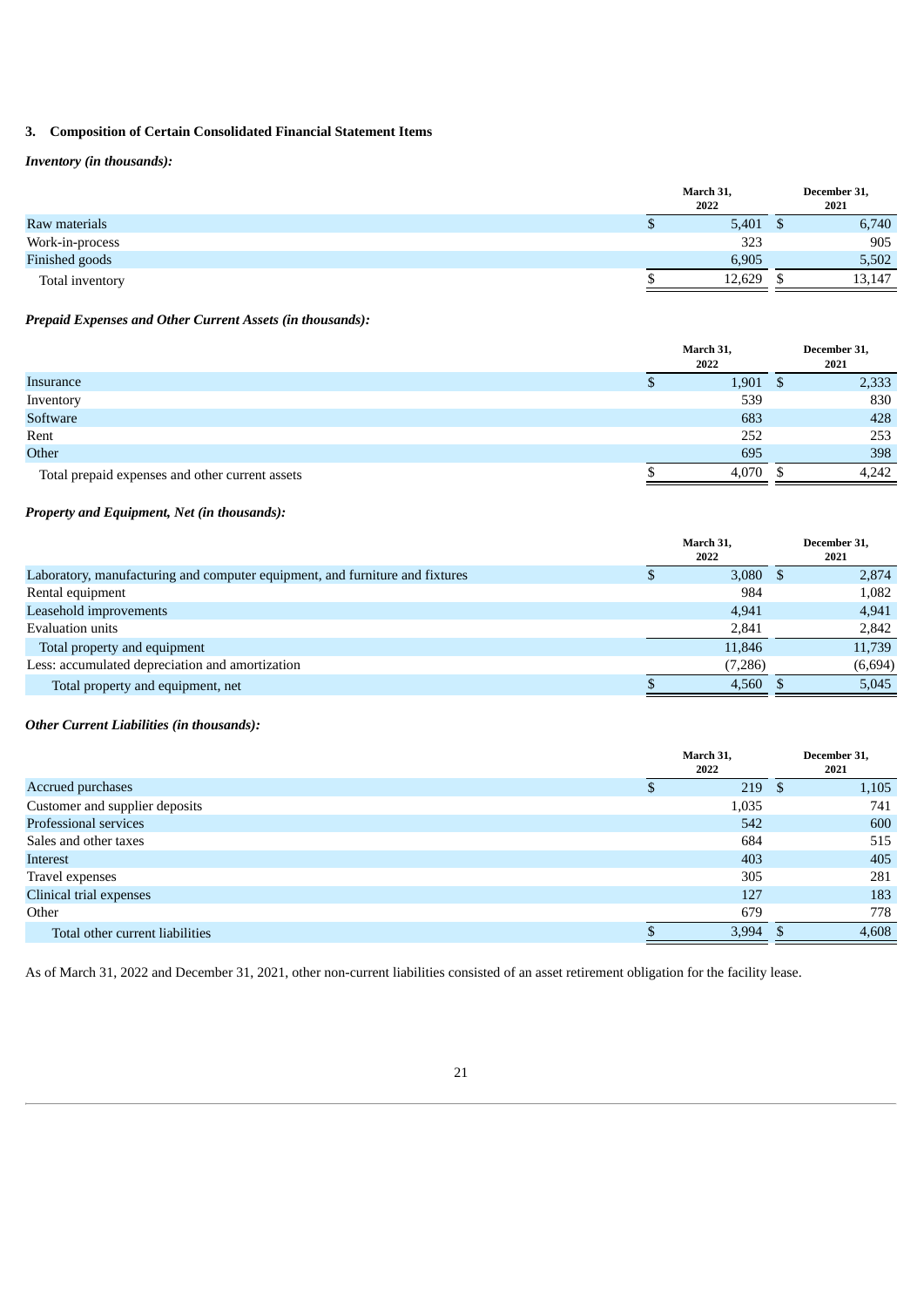### *Interest and Other Income (Expense), net (in thousands):*

|                                                                         | <b>Three Months Ended March 31.</b> |                 |  |      |
|-------------------------------------------------------------------------|-------------------------------------|-----------------|--|------|
|                                                                         |                                     | 2022            |  | 2021 |
| Interest income                                                         |                                     | 36 <sup>5</sup> |  | 14   |
| Decrease (increase) in fair value of preferred stock warrants           |                                     |                 |  | 24   |
| Decrease (increase) in fair value of loan facility derivative liability |                                     | (37)            |  | (43) |
| Other                                                                   |                                     | (59)            |  | (9)  |
| Total interest and other income (expense), net                          |                                     | (60)            |  | (14) |

### **4. Intangible Assets**

In March 2019, the Company entered into a license agreement with HydroCision, Inc. This agreement grants the Company an exclusive, perpetual, irrevocable, worldwide, fully paid-up license to develop, manufacture and commercialize products in the field of urology using the patented technology and know-how controlled by HydroCision as of the effective date and as well as new patented technology developed by HydroCision that cover certain activities and improvements that relate to the use of fluid jet technology in connection with the licensed products during the period commencing on the effective date and ending on the earlier of the date that the Company ceases to use HydroCision's existing contract manufacturers and the third anniversary of the effective date. Also included is the right to utilize HydroCision's contract manufacturers, if desired. The consideration paid was a one-time upfront payment of \$2.5 million, as well as allowing HydroCision (a reciprocal license) to use any new patented technology and know-how developed by the Company relating to the HydroCision patented technology and know-how in the field of urology for HydroCision use outside the field of urology. HydroCision will pay for any patent maintenance fees on HydroCision's licensed patents. As of March 31, 2022 and December 31, 2021, accumulated amortization was \$0.9 million and \$0.8 million, respectively, and the net carrying amount is expected to be amortized at a rate of \$0.3 million per year until fully amortized.

Amortization expense for intangible assets was \$0.1 million for each of the three months ended March 31, 2022 and 2021.

### **5. Loan Facility**

In September 2019, the Company entered into a loan facility for up to \$75.0 million available in four installments. The Company borrowed \$25.0 million in September 2019. An additional \$25.0 million was borrowed in March 2020. The third installment of \$10.0 million was originally available for draw through March 31, 2021 contingent upon achieving \$20.0 million in trailing six months revenue. In January 2021, the third installment was amended to be available for draw through June 30, 2021 contingent upon achieving \$6.4 million trailing six months revenue. The remaining \$15.0 million was originally available for draw through June 30, 2021 and is contingent upon achieving \$25.0 million in trailing six months revenue. In January 2021, this installment was amended to be available for draw through June 30, 2022. The facility bears an interest rate of 9.37%, which is 7.17% plus the greater of 2.2% or 30 day LIBOR. The initial term of the facility is 60 months with interest-only payments each month for 24 months followed by 36 months amortization of principal and interest. In January 2021, the interest-only period was amended to 36 months followed by 24 months amortization (principal and interest) beginning October 1, 2022 since the amended trailing six months target revenue of \$6.4 million was achieved, and accordingly, the current portion of the amount due was reclassified to non-current. Upon drawing the final \$15.0 million tranche, interest-only period is extended 12 months followed by 24 months amortization of principal and interest. Upon the completion of the Company raising over \$50.0 million in its IPO in September 2021, interest-only payments were extended an additional 12 months followed by 12 months amortization of principal and interest. Substantially all assets of the Company are pledged as collateral. Commencing with the earlier of June 30, 2021 and the month following the funding of either the third or final installment, the Company is required to achieve revenues for the previous six months ended equal to the greater of (1) 70% of the forecast for the commensurate period, (2) \$15.0 million if neither third or final installments have been drawn, (3) \$20.0 million if the third but not final installment has been drawn and (4) \$25.0 million if both the third and final installments have been drawn.

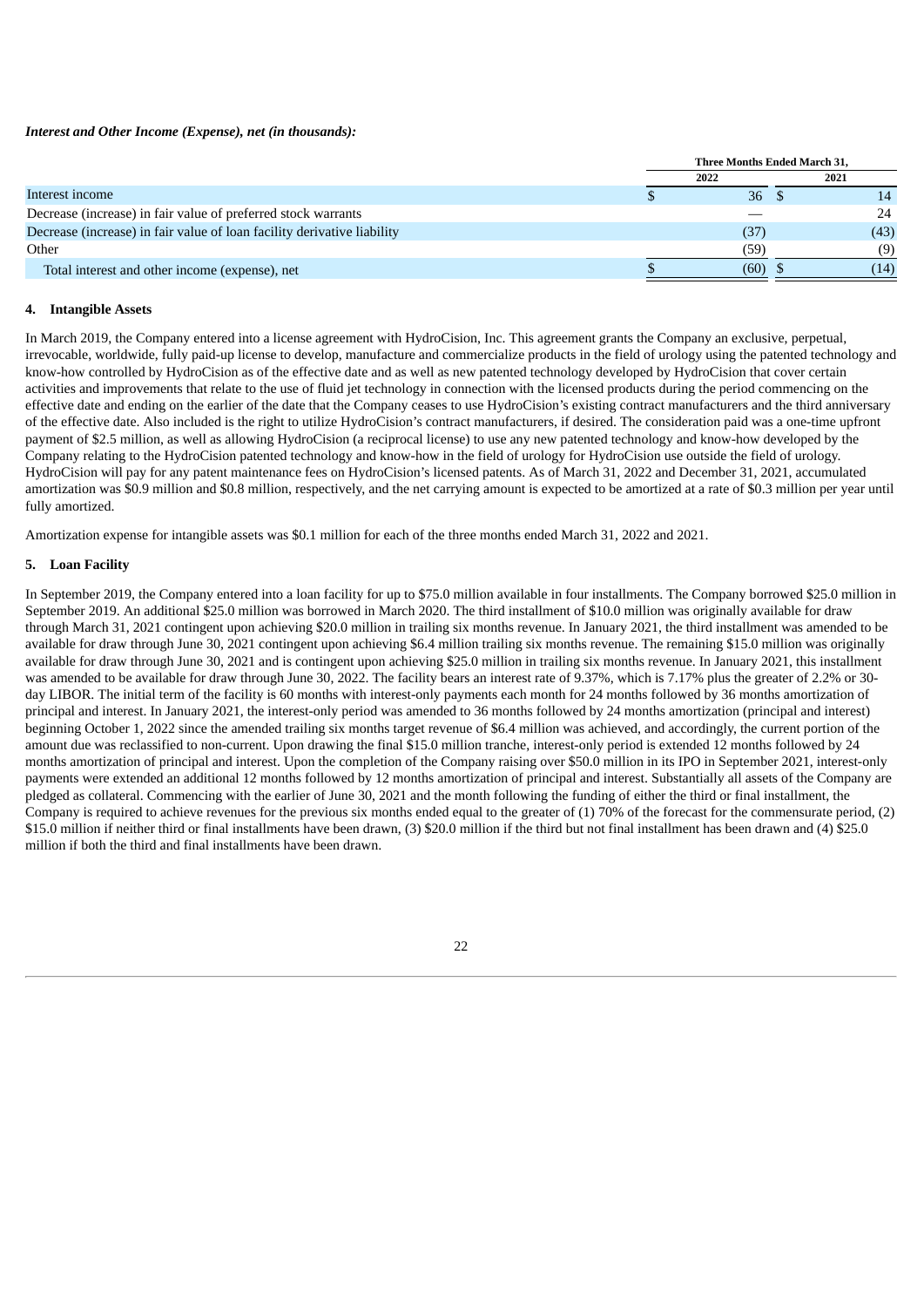The loan facility includes certain fees payable to the lender recorded as a loan discount that are accrued and amortized to interest expense during the loan term. A 6% final payment fee of each funded tranche is payable at the earlier of prepayment or loan maturity and a 0.25% facility fee paid at each funded tranche. A prepayment fee was originally payable if the loan is paid before maturity in the amount of 3% of loans outstanding if paid in full during first 12 months, 2% if loan is paid in full during second twelve months, or 1% if loan is paid in full thereafter before maturity. In January 2021, the prepayment fee was removed as part of the amendments. In addition, the Company should pay the lender's loan initiation fees and a fee upon the earlier occurrence of a defined liquidity event, including but not limited to, a merger or sale of the Company's assets or voting stock, or achieving a \$200 million trailing twelve months revenue target, in each case, by September 2029**.** The success fees are calculated at the time of the liquidity event occurrence to be \$1.0 million if only the first installment has been drawn, \$2.0 million if the first two installments have been drawn, \$2.4 million if the first three installments have been drawn, or \$3.0 million if all four installments have been drawn, in each case, upon the occurrence of the defined liquidity event. As of March 31, 2022, the Company has drawn on the first two installments. The Company determined that this obligation to pay success fees represents freestanding financial instruments.

The amendments in January 2021 were accounted for as a debt modification under ASC 470-50-40 as the changes in the debt terms are not considered substantial, and thus no gain or loss was recorded and a new effective interest rate was established based on the carrying value of the loan and the revised cash flows.

### **6. Redeemable Convertible Preferred Stock Warrants**

In June 2017, in connection with the issuance of convertible notes, the Company issued 108,145 redeemable convertible preferred stock warrants that were exercisable into Series E or the next round of redeemable convertible preferred stock. During the three months ended March 31, 2021, no warrants were exercised, and 71,705 were outstanding at March 31, 2021. Upon the completion of the Company's IPO in September 2021, 62,454 warrants were exercised and the remaining unexercised warrants expired.

# **7. Redeemable Convertible Preferred Stock**

A summary of the Company's redeemable convertible preferred stock are as follows:

|               | March 31, 2021                     |                                            |    |                                     |
|---------------|------------------------------------|--------------------------------------------|----|-------------------------------------|
| <b>Series</b> | <b>Shares</b><br><b>Authorized</b> | Shares<br><b>Issued and</b><br>Outstanding |    | Carrying<br>Value<br>(in thousands) |
| $\mathbf{A}$  | 1,243,223                          | 1,104,728                                  | -S | 2,781                               |
| B             | 1,841,805                          | 1,543,804                                  |    | 5,404                               |
| C             | 1,564,851                          | 1,564,851                                  |    | 7,073                               |
| D             | 8,245,295                          | 7,547,542                                  |    | 36,879                              |
| E             | 8,825,653                          | 8,414,496                                  |    | 115,229                             |
| F             | 5,263,157                          | 5,226,981                                  |    | 76,488                              |
| <b>Total</b>  | 26,983,984                         | 25,402,402                                 | \$ | 243,854                             |

Upon the completion of the Company's IPO in September 2021, all 29,912,264 shares of its then-outstanding redeemable convertible preferred stock automatically converted into 29,912,264 shares of common stock and it reclassified \$329.5 million of redeemable convertible preferred stock to additional paid-in capital on our condensed consolidated balance sheet.

# **8. Stockholder's Equity**

### *2021 Equity Incentive Award Plan*

In September 2021, the Company adopted the 2021 Equity Incentive Award Plan (the "2021 Plan"), which allows for the granting of stock options and stock purchase rights to the employees, members of the board of directors, and consultants of the Company. A total of 3,303,910 shares of common stock were initially reserved for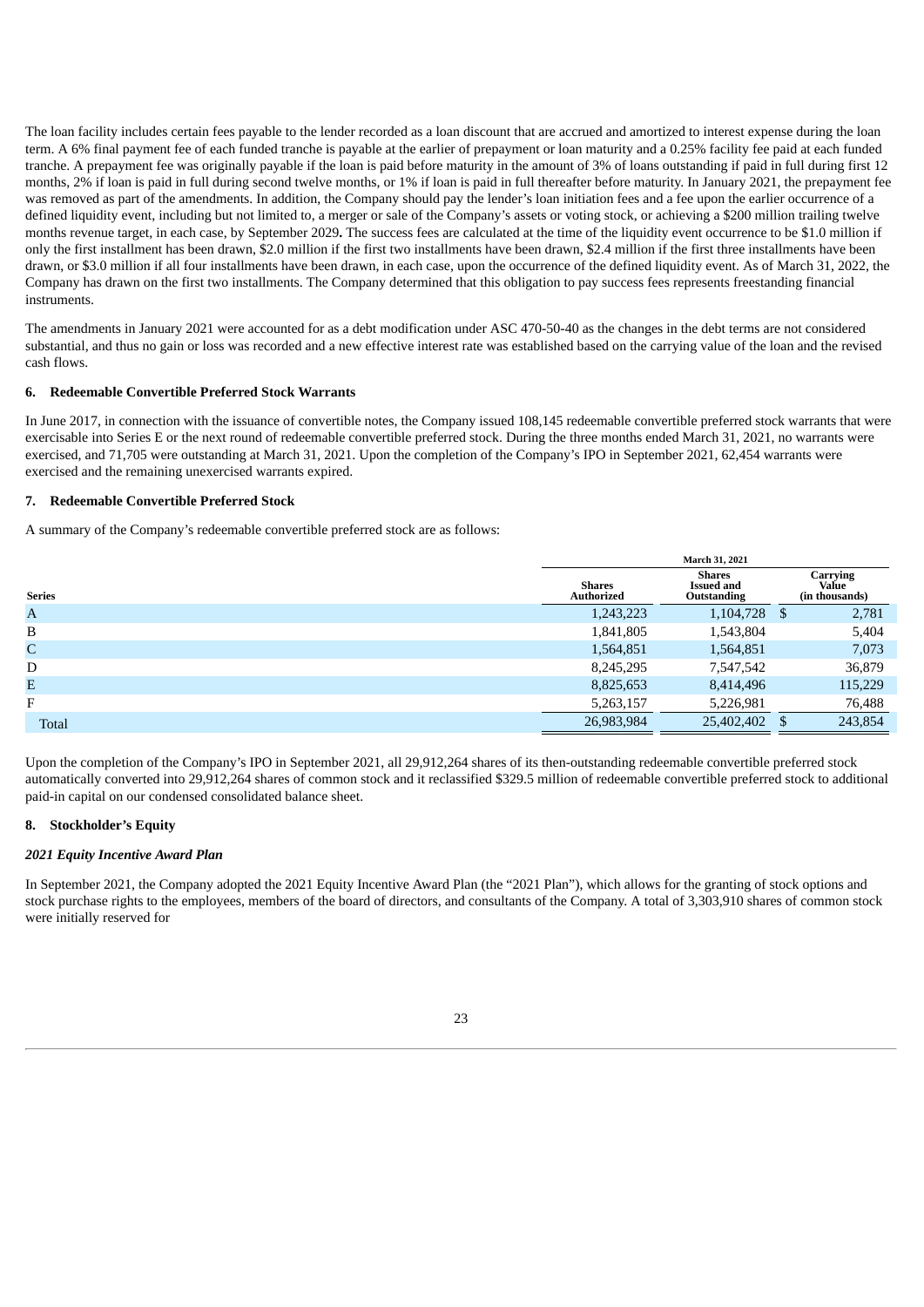issuance under the 2021 Plan. Options granted under the 2021 Plan may be either incentive stock options ("ISOs") or nonqualified stock options ("NSOs"). ISOs may be granted only to the Company's employees, including officers and directors who are also employees. NSOs may be granted to employees and consultants.

Options under the 2021 Plan may be granted for periods of up to 10 years and at prices no less than 100% of the estimated fair value of the shares on the date of grant as determined by the board of directors, provided, however, that the exercise price of an ISO and NSO granted to a 10% shareholder shall not be less than 110% of the estimated fair value of the shares on the date of grant.

Granted options for newly hired employees usually vest over four years monthly with a one-year cliff vesting, and follow-on options vest monthly over four years with no cliff vesting. Granted restricted stock units for newly hired employees and follow-on restricted stock units usually vest over 4 years annually. Options granted to consultants have various vesting schedules depending on the underlying consulting arrangement and anticipated period of service. As of March 31, 2022, 2.8 million shares are available for grant and 0.5 million awards outstanding under the 2021 Plan.

### *2008 Stock Plan*

The Company ceased making awards under the 2008 Stock Plan upon the effective date of the Company's IPO. In 2008, the Company adopted the 2008 Stock Plan (the "2008 Plan"), which allows for the granting of stock options and stock purchase rights to the employees, members of the board of directors, and consultants of the Company. Options granted under the 2008 Plan may be either incentive stock options ("ISOs") or nonqualified stock options ("NSOs"). ISOs may be granted only to the Company's employees, including officers and directors who are also employees. NSOs may be granted to employees and consultants. Options granted under the 2008 Plan will start expiring in August 2021. Options outstanding under the 2008 Plan will expire upon forfeiture. As of March 31, 2022, 5.7 million options were outstanding under the 2008 Plan.

A summary of the Company's stock option activity and related information are as follows (options in thousands):

|                                  |                | <b>Three Months Ended</b><br><b>March 31, 2022</b> |  |  |
|----------------------------------|----------------|----------------------------------------------------|--|--|
|                                  | <b>Options</b> | Price                                              |  |  |
| Outstanding, beginning of period | 6,365 \$       | 5.34                                               |  |  |
| Granted                          | 186            | 34.99                                              |  |  |
| Exercised                        | (401)          | 3.21                                               |  |  |
| Forfeited                        | (127)          | 5.51                                               |  |  |
| Outstanding, end of period       | 6,023          | 6.40                                               |  |  |
| Vested and expected to vest      | 6,023          | 6.40                                               |  |  |
| Exercisable                      | 3,092          | 4.39                                               |  |  |

As of March 31, 2022 and December 31, 2021, the aggregate pre-tax intrinsic value of options outstanding and exercisable was \$94.6 million and \$64.3 million, respectively, and options outstanding were \$172.4 million and \$125.7 million, respectively. The aggregate pre-tax intrinsic value of options exercised was \$8.7 million and \$1.5 million during the three months ended March 31, 2022 and 2021, respectively. The aggregate pre-tax intrinsic value was calculated as the difference between the exercise prices of the underlying options and the estimated fair value of the common stock on the date of exercise. The total fair value of options vested was \$1.0 million and \$1.1 million during the three months ended March 31, 2022 and 2021, respectively.

A summary of the Company's restricted stock unit activity and related information are as follows (restricted stock units in thousands):

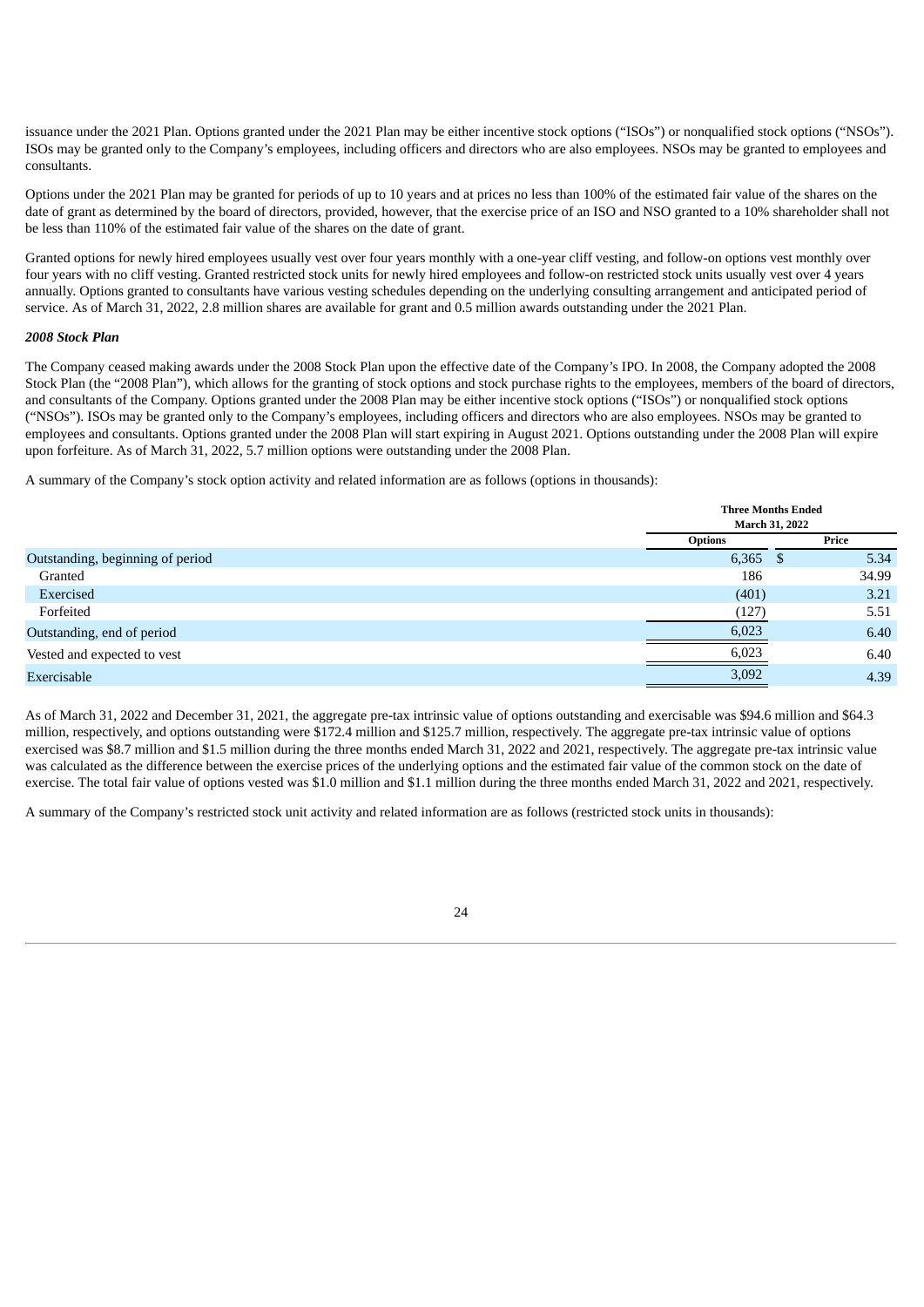|                                  | Three Months Ended<br><b>March 31, 2022</b> |  |       |
|----------------------------------|---------------------------------------------|--|-------|
|                                  | <b>Options</b>                              |  | Price |
| Outstanding, beginning of period | 35                                          |  | 34.78 |
| Awarded                          | 164                                         |  | 29.65 |
| Forfeited                        |                                             |  | 18.96 |
| Outstanding, end of period       | 198                                         |  | 30.61 |

**Three Months Ended**

As of March 31, 2022 and December 31, 2021, the aggregate pre-tax intrinsic value of restricted stock units outstanding was \$6.9 million and \$0.9 million, respectively, calculated based on the closing price of the Company's common stock at the end of the period, and the weighted-average remaining contractual term was 3.8 years and 3.6 years, respectively.

### *2021 Employee Stock Purchase Plan*

In September 2021, the Company adopted the 2021 Employee Stock Purchase Plan (the "2021 ESPP"). The 2021 ESPP became effective on the effective date of the IPO. A total of 412,988 shares were initially reserved for issuance under the 2021 ESPP. Additionally, the number of shares of common stock reserved for issuance under the 2021 ESPP will increase automatically each year, beginning on January 1, 2022, and continuing through and including January 1, 2031, by the lesser of (1) 1% of the total number of shares of common stock outstanding on December 31 of the preceding calendar year; or (2) such lesser number as determined by the Company's board of directors. The number of shares that may be issued under the 2021 ESPP shall not exceed a total of 10,526,315 shares. In November 2021, the Company implemented the 2021 ESPP. As of March 31, 2022, no shares have been issued under the 2021 ESPP.

The Company estimates the fair value of stock-based compensation on the date of grant using the Black-Scholes option-pricing model. The Black-Scholes model determines the fair value of stock-based awards based on the fair market value of the Company's common stock on the date of grant and is affected by assumptions regarding a number of highly complex and subjective variables. These variables include, but are not limited to, the fair market value of the Company's common stock, volatility over the expected term of the awards and actual and projected employee stock option exercise behaviors. The Company has opted to use the "simplified method" for estimating the expected term of options, whereby the expected term equals the arithmetic average of the vesting term and the original contractual term of the option. Due to the Company's limited operating history and a lack of company specific historical and implied volatility data, the Company has based its estimate of expected volatility on the historical volatility of a group of similar companies that are publicly traded. When selecting these public companies on which it has based its expected stock price volatility, the Company generally selected companies with comparable characteristics to it, including enterprise value, stages of clinical development, risk profiles, position within the industry and with historical share price information sufficient to meet the expected life of the stock-based awards. The historical volatility data was computed using the daily closing prices for the selected companies' shares during the equivalent period of the calculated expected term of the share-based payments. The Company will continue to analyze the historical stock price volatility and expected term assumptions as more historical data for the Company's common stock becomes available. The risk-free rate assumption is based on the U.S. Treasury instruments with maturities similar to the expected term of the Company's stock options. The expected dividend assumption is based on the Company's history of not paying dividends and its expectation that it will not declare dividends for the foreseeable future.

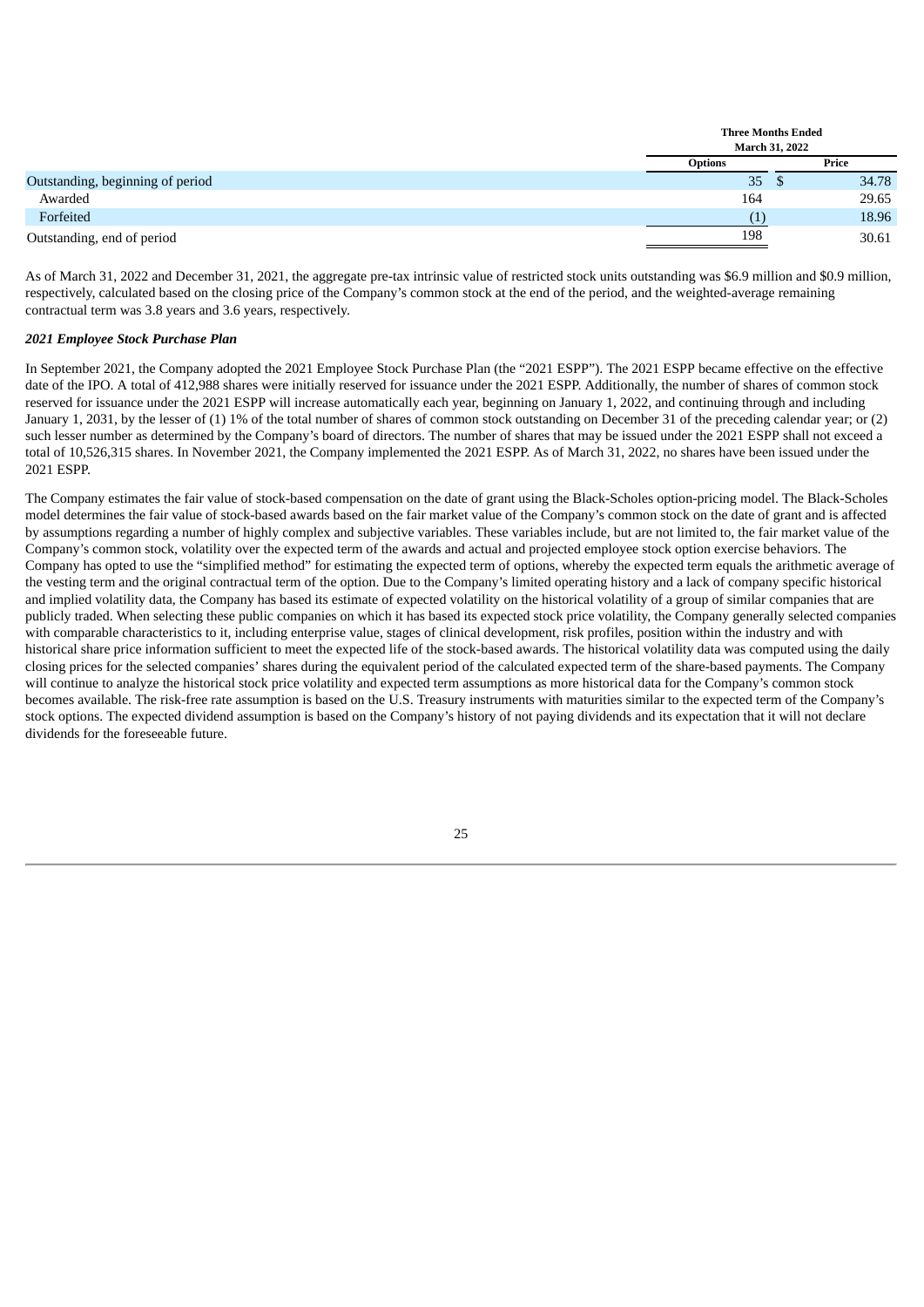Total stock-based compensation recognized, before taxes, are as follows (in thousands):

|                                   | Three Months Ended March 31, |       |  |      |
|-----------------------------------|------------------------------|-------|--|------|
|                                   |                              | 2022  |  | 2021 |
| Cost of sales                     |                              | 124   |  | 23   |
| Research and development          |                              | 299   |  | 152  |
| Sales, general and administrative |                              | 1,129 |  | 475  |
| Total stock-based compensation    |                              | 1.552 |  | 650  |

The amount of unearned stock-based compensation related to unvested employee stock-based payment awards as of March 31, 2022 and December 31, 2021 is \$18.7 million and \$10.6 million, respectively. The weighted-average period over which the unearned stock-based compensation is expected to be recognized as of March 31, 2022 and December 31, 2021 is 3.1 years and 2.8 years, respectively.

The fair value of the options granted to employees or directors was estimated as of the grant date using the Black-Scholes model assuming the weightedaverage assumptions listed in the following table:

|                             | Three Months Ended March 31, |         |  |
|-----------------------------|------------------------------|---------|--|
|                             | 2022                         | 2021    |  |
| Expected life (years)       | 6.0                          | 6.0     |  |
| <b>Expected volatility</b>  | 64 %                         | 45 %    |  |
| Risk-free interest rate     | $2.4\%$                      | $1.1\%$ |  |
| Expected dividend rate      | $-$ %                        | $-$ %   |  |
| Weighted-average fair value | 20.87                        | 2.38    |  |

The fair value of the options granted under the 2021 ESPP to employees was estimated as of the grant date using the Black-Scholes model assuming the weighted-average assumptions listed in the following table:

|                             | <b>Three Months Ended</b><br>March 31, |         |
|-----------------------------|----------------------------------------|---------|
|                             | 2022                                   |         |
| Expected life (years)       |                                        | 0.9     |
| <b>Expected volatility</b>  |                                        | 50%     |
| Risk-free interest rate     |                                        | $0.1\%$ |
| Expected dividend rate      |                                        | $-$ %   |
| Weighted-average fair value |                                        | 8.44    |

# **9. Commitments and Contingencies**

#### *Guarantees and Indemnifications*

In the normal course of business, the Company enters into agreements that contain a variety of representations and provide for general indemnification. The Company's exposure under these agreements is unknown because it involves claims that may be made against the Company in the future. To date, the Company has not paid any claims or been required to defend any action related to its indemnification obligations. As of March 31, 2022 and December 31, 2021, the Company does not have any material indemnification claims that were probable or reasonably possible and consequently has not recorded related liabilities.

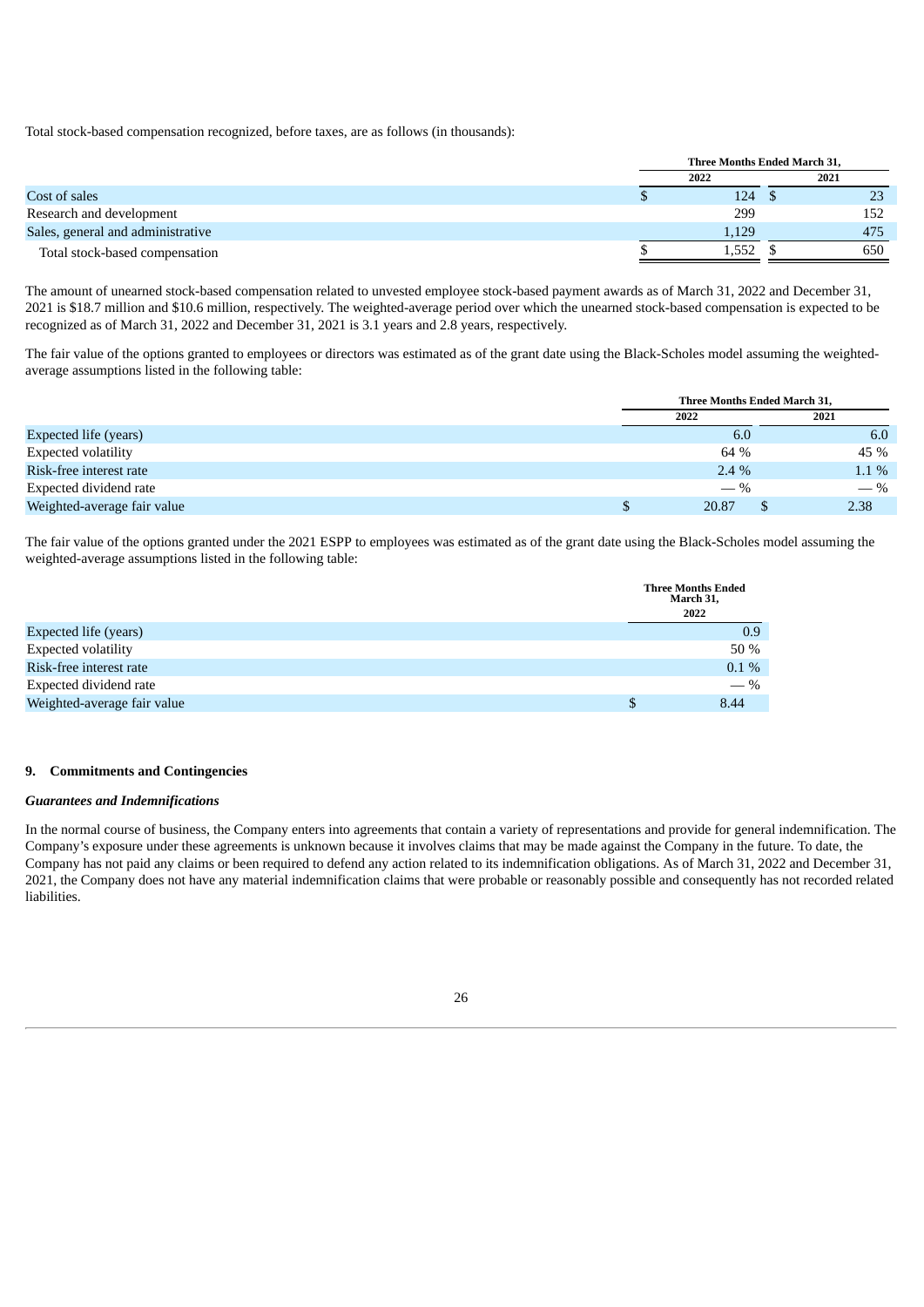# *Facility Lease*

In July 2013, the Company entered into a lease agreement for its current facility located in Redwood City, California. In 2018, the Company expanded the lease space and extended the lease agreement through October 2023. The lease agreement provides for an escalation of rent payments each year and the Company records rent expense on a straight-line basis over the term of the lease. Rent is payable monthly. As of March 31, 2022 and December 31, 2021, the remaining future minimum lease payments under this lease is \$3.9 million and \$4.5 million, respectively.

Rent expense recognized under the lease, including additional rent charges for utilities, parking, maintenance, and real estate taxes, was \$0.7 million for each of the three months ended March 31, 2022 and 2021.

As of March 31, 2022 and December 31, 2021, the Company has future commitments of \$53.9 million and \$54.5 million from debt repayments and office space under a non-cancelable operating lease expiring October 2023, respectively.

Future minimum annual operating lease and debt repayments are as follows (in thousands):

| As of March 31, 2022                                         | <b>Minimum Lease</b><br>Payments | <b>Debt Repayments</b>        | Total       |
|--------------------------------------------------------------|----------------------------------|-------------------------------|-------------|
| 2022                                                         | $1,842$ \$                       | $\overbrace{\phantom{13333}}$ | 1,842<br>۰D |
| 2023                                                         | 2,092                            | 12,500                        | 14,592      |
| 2024                                                         |                                  | 37,500                        | 37,500      |
| Total minimum payments                                       | 3,934                            | 50,000                        | 53,934      |
| Less: amount representing interest/unamortized debt discount | (335)                            | 254                           | (81)        |
| Present value of future payments                             | 3,599                            | 50,254                        | 53,853      |
| Less: current portion                                        | (2,181)                          |                               | (2, 181)    |
| Non-current portion                                          | $1,418$ \$                       | $50,254$ \$                   | 51,672      |
|                                                              |                                  |                               |             |

| As of December 31, 2021                                      | <b>Minimum Lease</b><br>Payments | <b>Debt Repayments</b> | Total   |
|--------------------------------------------------------------|----------------------------------|------------------------|---------|
| 2022                                                         | $2,445$ \$                       | $\hspace{0.1cm}$       | 2,445   |
| 2023                                                         | 2,092                            | 12,500                 | 14,592  |
| 2024                                                         |                                  | 37,500                 | 37,500  |
| Total minimum payments                                       | 4,537                            | 50,000                 | 54,537  |
| Less: amount representing interest/unamortized debt discount | (441)                            |                        | (437)   |
| Present value of future payments                             | 4.096                            | 50,004                 | 54,100  |
| Less: current portion                                        | (2,105)                          |                        | (2,105) |
| Non-current portion                                          | 1,991                            | 50,004                 | 51,995  |

As of March 31, 2022 and December 31, 2021, the Company's security deposit is in the form of, and recorded as, restricted cash.

<span id="page-24-0"></span>On December 31, 2021, the Company entered into a lease for two existing buildings, comprising approximately 158,221 square feet of space, located in San Jose, California. The term of the lease is anticipated to commence no later than December 31, 2022, and continue for 122 months following the lease commencement, with two five year options to extend the term of the lease. The Lease provides for annual base rent of \$4.3 million for the first year, which increases on a yearly basis up to \$5.5 million for the tenth year, for an aggregate of \$49.2 million. In January 2022, the Company issued a standby letter of credit to the landlord in the amount of \$3.0 million as the security deposit for the lease. The standby letter of credit is secured by a \$3.0 million bank deposit and will be recorded as restricted cash. Under the terms of the lease, the Company will receive an allowance of up to \$7.9 million from the landlord to be applied to the Company's construction of tenant improvements following the landlord's delivery of the two buildings to the Company. The Company intends to relocate its operations to the facility in San Jose prior to the end of the term of the lease for its facility in Redwood City, California.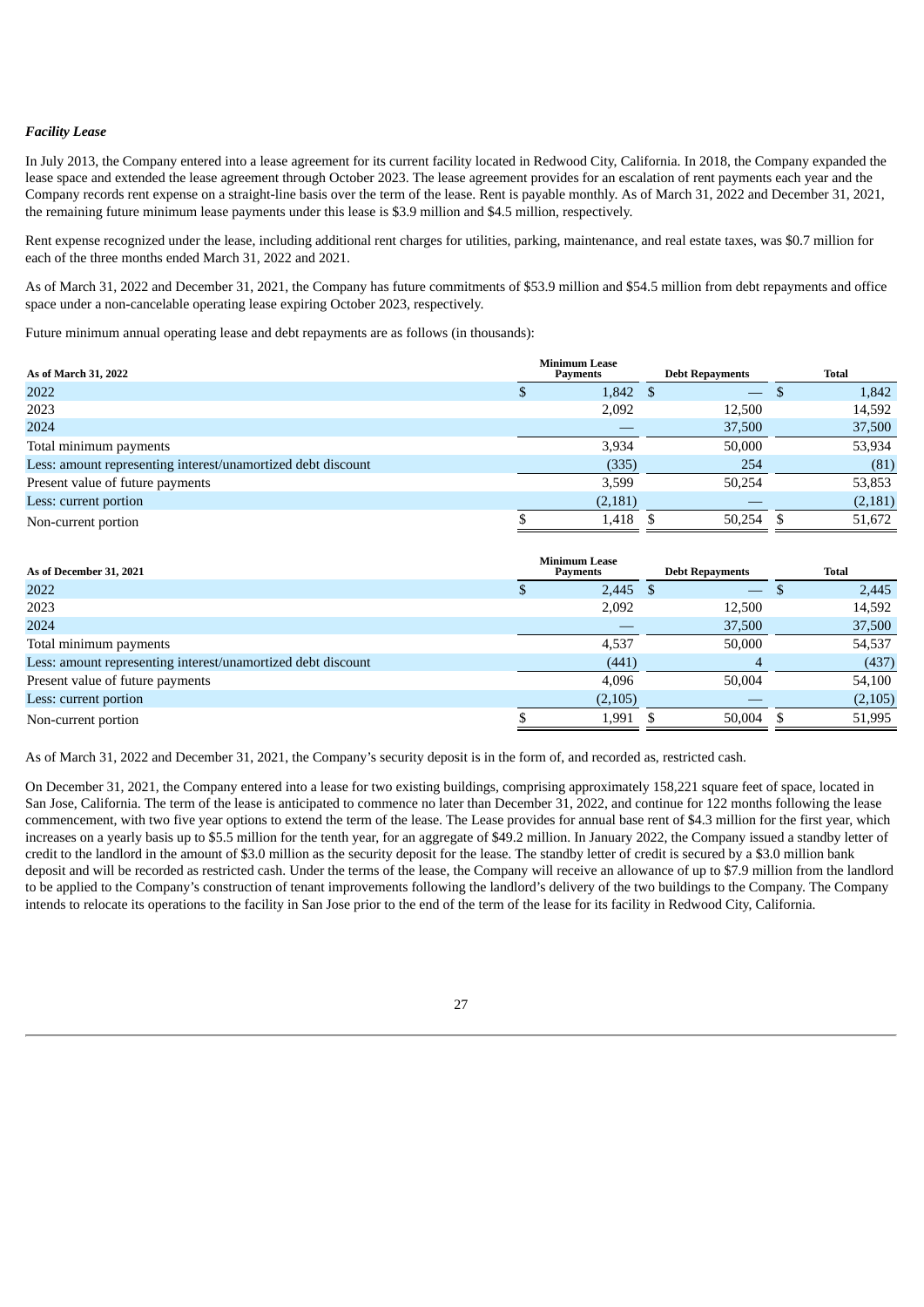# **ITEM 2. MANAGEMENT'S DISCUSSION AND ANALYSIS OF FINANCIAL CONDITION AND RESULTS OF OPERATIONS**

The following discussion and analysis of our financial condition and results of operations together with our financial statements and related notes included elsewhere in this report. In addition to historical financial information, the following discussion and analysis contains forward-looking statements that involve risks, uncertainties and assumptions. Our actual results and timing of selected events may differ materially from those anticipated in these forwardlooking statements as a result of many factors, including those discussed in the section titled "Risk Factors" and elsewhere in this report. Please also see *the section titled "Cautionary Note Regarding Forward-Looking Statements."*

### **Overview**

We are a surgical robotics company focused on advancing patient care by developing transformative solutions in urology. We develop, manufacture and sell the AquaBeam Robotic System, an advanced, image-guided, surgical robotic system for use in minimally invasive urologic surgery, with an initial focus on treating benign prostatic hyperplasia, or BPH. BPH is the most common prostate disease and impacts approximately 40 million men in the United States. The AquaBeam Robotic System employs a single-use disposable handpiece to deliver our proprietary Aquablation therapy, which combines real-time, multi-dimensional imaging, personalized treatment planning, automated robotics and heat-free waterjet ablation for targeted and rapid removal of prostate tissue. We designed our AquaBeam Robotic System to enable consistent and reproducible BPH surgery outcomes. We believe that Aquablation therapy represents a paradigm shift in the surgical treatment of BPH by addressing compromises associated with alternative surgical interventions. We designed Aquablation therapy to deliver effective, safe and durable outcomes for males suffering from lower urinary tract symptoms, or LUTS, due to BPH that are independent of prostate size and shape or surgeon experience. We have developed a significant and growing body of clinical evidence, which includes nine clinical studies and over 100 peer-reviewed publications, supporting the benefits and clinical advantages of Aquablation therapy. As of March 31, 2022, we had an install base of 150 AquaBeam Robotic Systems globally, including 93 in the United States.

Our U.S. pivotal trial, the WATER study, is the only FDA pivotal study randomized against transurethral resection of prostate, or TURP, which is the historical standard of care for the surgical treatment of BPH. In this study, Aquablation therapy demonstrated superior safety and non-inferior efficacy compared to TURP across prostate sizes between 30 ml and 80 ml, and superior efficacy in a subset of patients with prostates larger than 50 ml. We have established strong relationships with key opinion leaders, or KOLs, within the urology community and collaborated with key urological societies in global markets. This support has been instrumental in facilitating broader acceptance and adoption of Aquablation therapy. As a result of our strong KOL network and our compelling clinical evidence, Aquablation therapy has been added to clinical guidelines of various professional associations, including the American Urological Association.

In the United States, we sell our products to hospitals. We are initially targeting 860 high-volume hospitals that perform, on average, more than 200 resective procedures annually and account for approximately 70% of all hospital-based resective procedures. Over time, we will gradually expand our focus to also include mid- and low-volume hospitals. These customers in turn bill various third-party payors, such as commercial payors and government agencies, for treatment payment of each patient. Effective in 2021, all local Medicare Administrative Contractors, or MACs, which represent 100% of eligible Medicare patients, issued final positive local coverage determinations to provide Medicare beneficiaries with access to Aquablation therapy in all 50 states. We also have favorable coverage decisions from several large commercial payors, including Aetna, Anthem, Cigna, Humana, Health Care Service Corporation, Independence Blue Cross Blue Shield, BlueCross – Massachusetts, Emblem Health, and CareFirst. We plan to leverage these recent successes in our active discussions with all commercial payors to establish additional positive national and regional coverage policies. Outside of the United States, we have ongoing efforts in key markets to expand established coverage and improve payment which we believe will expand patient access to Aquablation therapy.

We manufacture the AquaBeam Robotic System, the handpiece, integrated scope and other accessories at our facility in Redwood City, California. This includes supporting the supply chain distribution and logistics of the

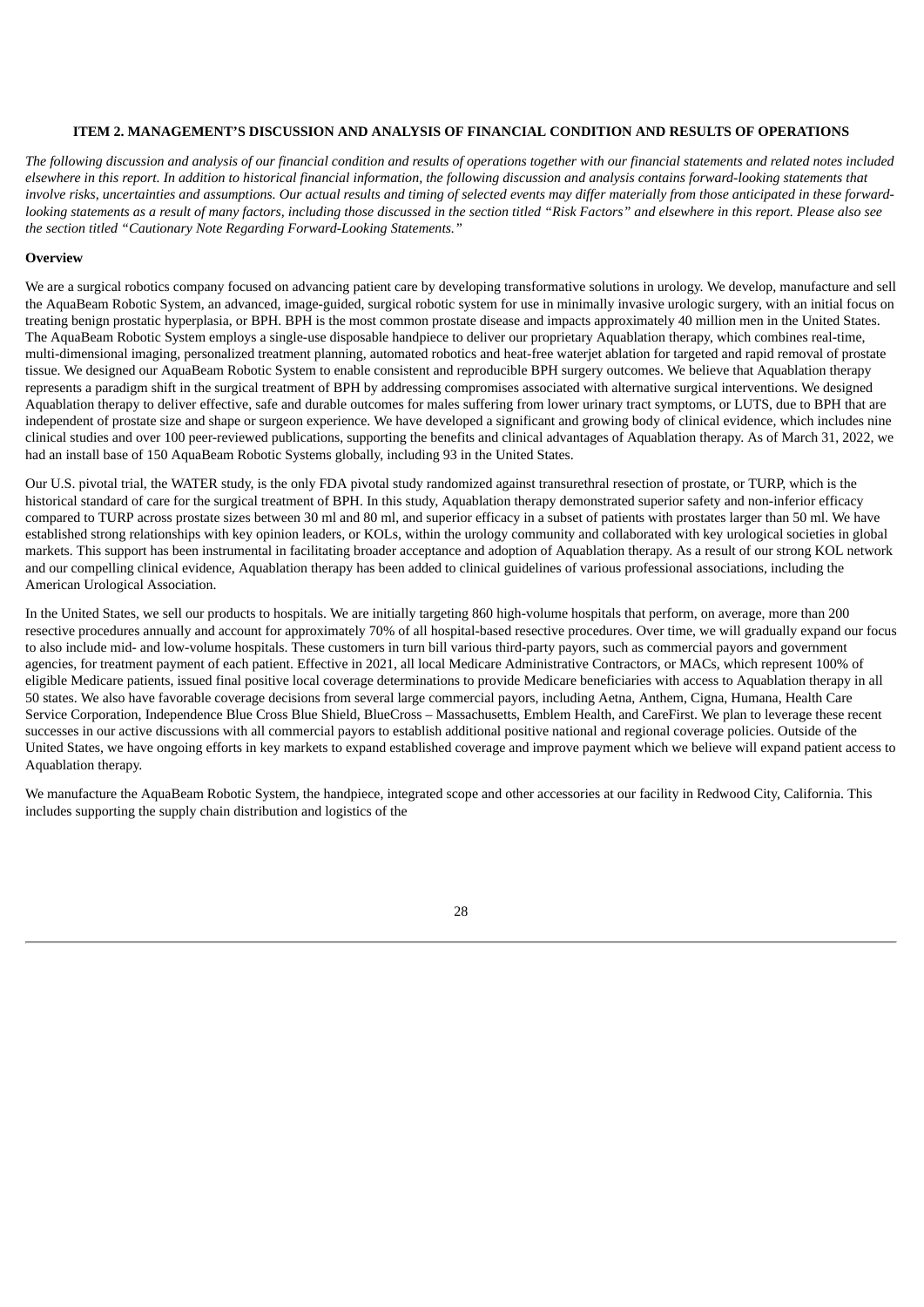various components. Components, sub-assemblies and services required to manufacture our products are purchased from numerous global suppliers. Each AquaBeam Robotic System is shipped to our customers with a third-party manufactured ultrasound system and probe. We utilize a well-known third-party logistics provider located in the United States and the Netherlands to ship our products to our customers globally.

We generated revenue of \$14.2 million and incurred a net loss of \$17.2 million for the three months ended March 31, 2022, compared to revenue of \$7.2 million and a net loss of \$12.8 million for the three months ended March 31, 2021. As of March 31, 2022, we had cash and cash equivalents of \$284.3 million and an accumulated deficit of \$278.7 million.

We completed our IPO in September 2021, which raised \$172.4 million, net of issuance costs. Previously, our primary sources of capital have been from private placements of redeemable convertible preferred securities and debt financing agreements. As of March 31, 2022, we have raised \$337.1 million from private placements of redeemable convertible preferred securities from our investors. We expect our expenses will increase for the foreseeable future, in particular as we continue to make substantial investments in sales and marketing, operations and research and development. Moreover, we expect to incur additional expenses as a result of operating as a public company, including legal, accounting, insurance, compliance with the rules and regulations of the SEC and those of any stock exchange on which our securities are traded, investor relations, and other administrative and professional services expenses. Based on our operating plan, we currently believe that our existing cash and cash equivalents, anticipated revenue and available debt financing arrangements will be sufficient to meet our capital requirements and fund our operations through at least the next twelve months from the issuance date of the financial statements. If these sources are insufficient to satisfy our liquidity requirements, we may seek to sell additional public equity or debt securities or obtain an additional credit facility. The sale of equity and convertible debt securities may result in dilution to our stockholders and, in the case of preferred equity securities or convertible debt, those securities could provide for rights, preferences or privileges senior to those of our common stock. Debt financing, if available, may involve covenants restricting our operations or our ability to incur additional debt. Any debt financing or additional equity that we raise may contain terms that are not favorable to us or our stockholders. Additional financing may not be available at all, or in amounts or on terms unacceptable to us. If we are unable to obtain additional financing, we may be required to delay the development, commercialization and marketing of our products.

### *Factors Affecting Our Performance*

We believe there are several important factors that have impacted and that we expect will impact our operating performance and results of operations for the foreseeable future. While these factors may present significant opportunities for us, they also pose significant risks and challenges that we must address. See the section titled "Risk Factors" for more information. These factors include:

- *Grow our install base of AquaBeam Robotic Systems:* As of March 31, 2022, we had an install base of 150 AquaBeam Robotic Systems globally, including 93 in the United States. In the United States, we are initially focused on driving adoption of Aquablation therapy among urologists that perform hospital-based resective BPH surgery. We are initially targeting 860 high-volume hospitals that we estimate perform, on average, more than 200 resective procedures annually and account for approximately 70% of all hospital-based resective procedures. To penetrate these hospitals, we will continue to increase our direct team of capital sales representatives, who are focused on driving system placement within hospitals by engaging with key surgeons and decision makers to educate them about the compelling value proposition of Aquablation therapy. As we increase our install base of AquaBeam Robotic systems our revenue will increase as a result of the system sale and resulting utilization.
- *Increase system utilization:* Our revenue is significantly impacted by the utilization of our AquaBeam robotic system. Once we place a system within a hospital our objective is to establish Aquablation therapy as the surgical treatment of choice for BPH. Within each hospital we are initially focused on targeting urologists who perform medium-to-high volumes of resective procedures and converting their resective cases to Aquablation therapy. To accomplish this, we will continue expanding our team of highly trained Aquablation representatives and clinical specialists who are focused on driving system utilization within the hospital, providing education and training support and ensuring excellent user experiences. As urologists

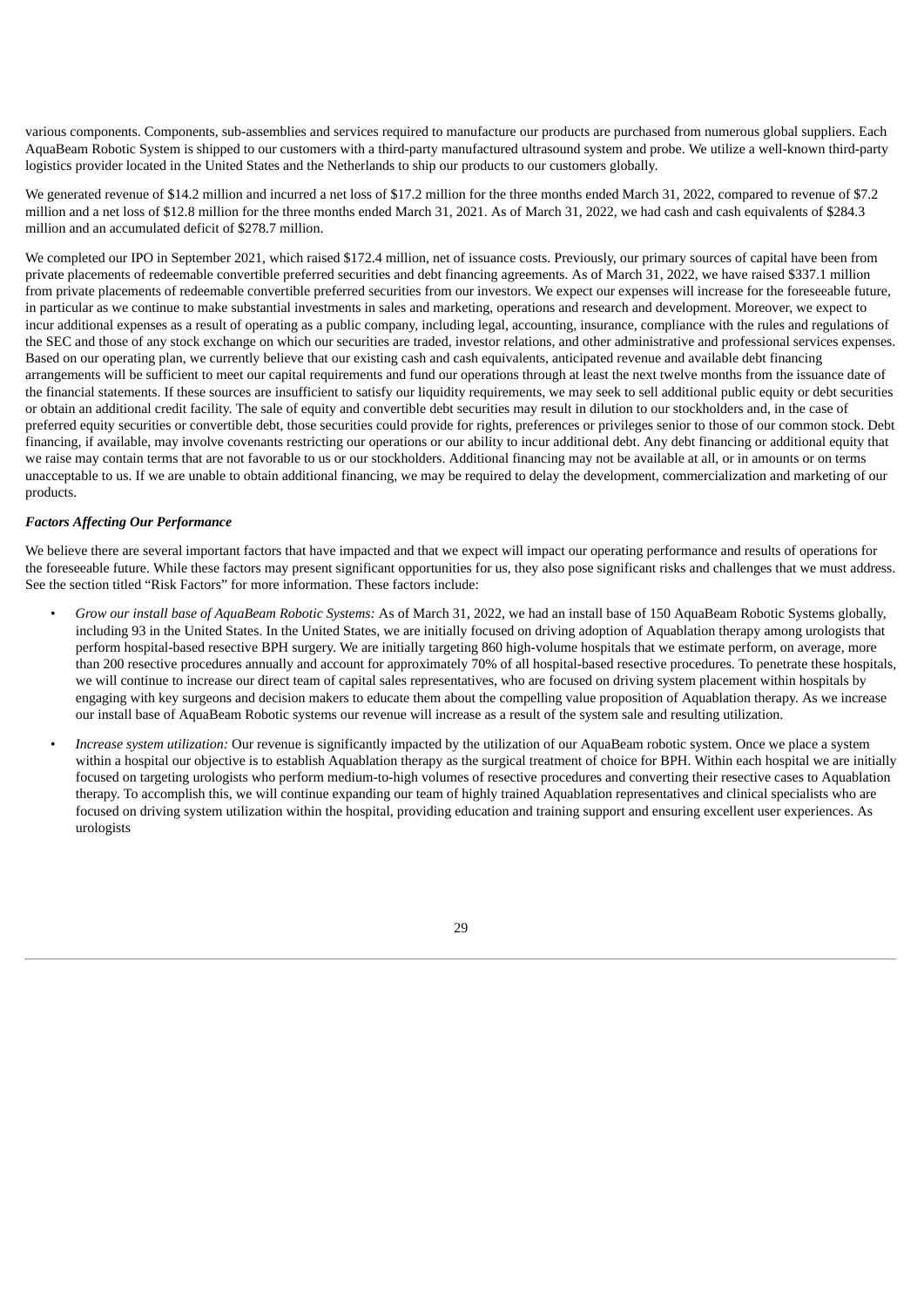gain experience with Aquablation therapy we will leverage their experiences to capture more surgical volumes and establish Aquablation therapy as the surgical standard of care.

- *Reimbursement and coverage decisions by third-party payors.* Healthcare providers in the United States generally rely on third-party payors, principally federal Medicare, state Medicaid and private health insurance plans, to cover all or part of the cost of procedures using our AquaBeam Robotic System. The revenue we are able to generate from sales of our products depends in large part on the availability of sufficient reimbursement from such payors. Effective in 2021, all local MACs, representing 100% of eligible Medicare patients, issued final positive local coverage determinations to provide Medicare beneficiaries with access to Aquablation therapy in all 50 states. We believe that these favorable coverage decisions have been a catalyst for hospital adoption of our AquaBeam Robotic System. We believe our strong body of clinical evidence and support from key societies, supplemented by the momentum from Medicare coverage, have led to favorable coverage decisions from several large commercial payors, including Aetna, Anthem, Cigna, Humana, Health Care Service Corporation, Independence Blue Cross Blue Shield, BlueCross – Massachusetts, Emblem Health, and CareFirst. We plan to leverage these recent successes in our active discussions with commercial payors to establish additional positive national and regional coverage policies. We believe that additional commercial payor coverage will contribute to increasing utilization of our system over time. Outside of the United States, we have ongoing efforts in key markets to expand established coverage and further improve patient access to Aquablation therapy.
- *Cost of sales.* The results of our operations will depend, in part, on our ability to increase our gross margins by more effectively managing our costs to produce our AquaBeam Robotic System and single-use disposable handpieces, and to scale our manufacturing operations efficiently. We anticipate that as we expand our sales and marketing efforts and drive further sales growth, our purchasing costs on a per unit basis may decrease, and in turn improve our gross margin. As our commercial operations continue to grow, we expect to continue to realize operating leverage through increased scale efficiencies.
- *Investment in research and development to drive continuous improvements and innovation.* We are currently developing additional and next generation technologies to support and improve Aquablation therapy to further satisfy the evolving needs of surgeons and their patients as well as to further enhance the usability and scalability of the AquaBeam Robotic System. We also plan to leverage our treatment data and software development capabilities to integrate artificial intelligence and machine learning to enable computer-assisted anatomy recognition and improved treatment planning and personalization. Our future growth is dependent on these continuous improvements which require significant resources and investment.

# *Impact of the COVID-19 Pandemic*

The COVID-19 outbreak and the consequential economic disruptions have negatively impacted and may continue to negatively impact our operations, revenue and overall financial condition. In response to the pandemic, numerous state and local jurisdictions imposed, and others in the future may impose, "shelter-in-place" orders, quarantines, executive orders, and similar government orders and restrictions for their residents to control the spread of COVID-19. Starting in mid-March 2020, the governor of California, where our headquarters are located, issued "shelter-in-place" or "stay at home" orders restricting non-essential activities, travel, and business operations, subject to certain exceptions for necessary activities. Such orders or restrictions have resulted in our headquarters closing, slowdowns and delays, travel restrictions, and cancellation of training and other events, among other effects, thereby negatively impacting our operations. Additionally, in the United States, governmental authorities have recommended, and in certain cases required, that elective, specialty and other procedures and appointments be suspended or canceled to avoid non-essential patient exposure to medical environments and potential infection with COVID-19 and to focus limited resources and personnel capacity toward the treatment of COVID-19.

These measures and challenges have decreased the number of BPH procedures generally, and consequently could have slowed adoption of our AquaBeam therapy and may have impacted our ability to sell our AquaBeam Robotic System. We believe the number of our systems sold has been impacted as health care organizations globally have prioritized the treatment of patients with COVID-19, and as health care organizations continue to experience consequential economic disruptions from the COVID-19 pandemic such as budget shortfalls and staffing shortages.

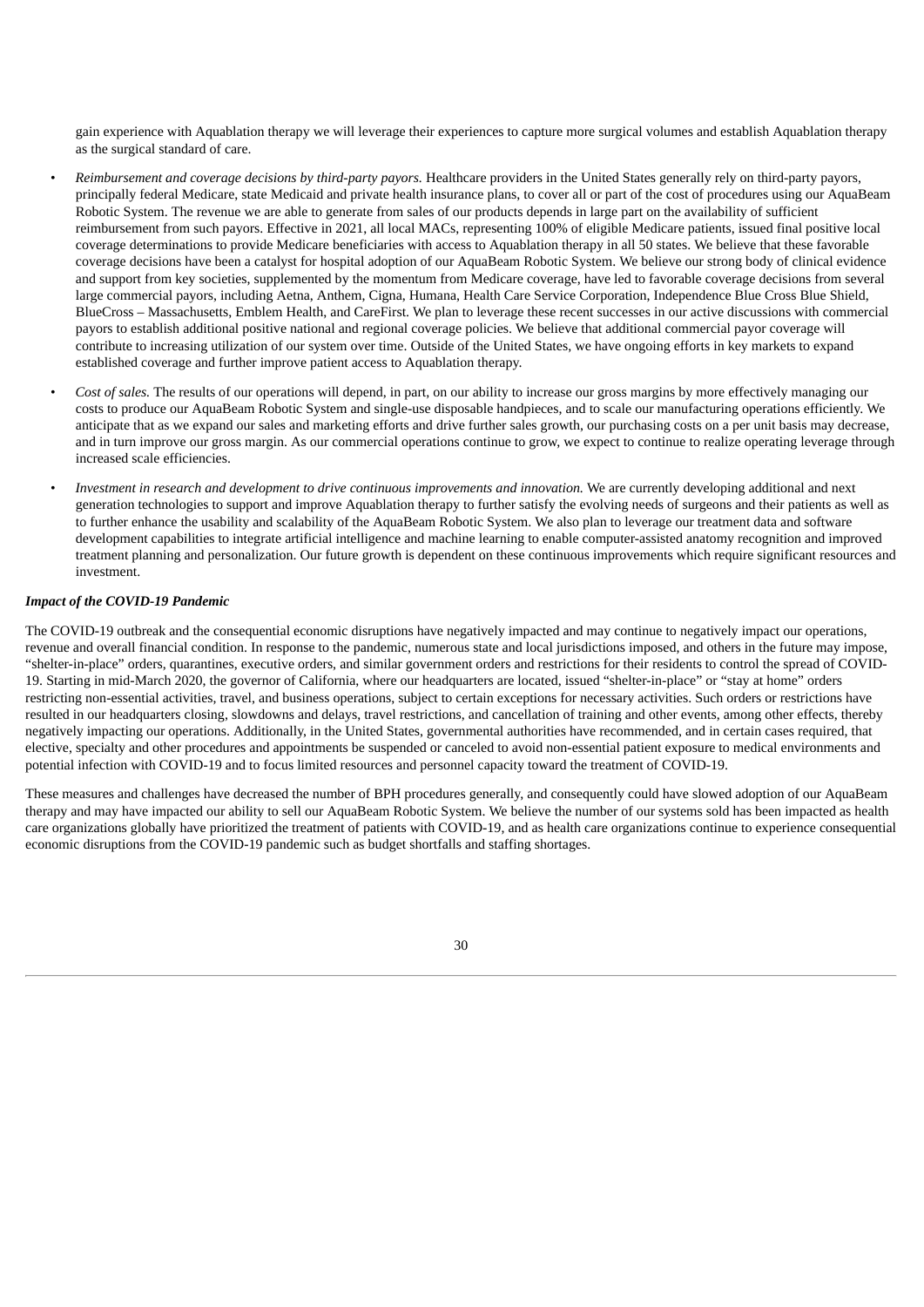Numerous procedures have been and in certain jurisdictions in which we operate are continuing to be cancelled or delayed as a result of local public health measures and hospital policies. We have also experienced disruptions, and may experience future disruptions, including: delays in sales personnel becoming fully trained and productive; difficulties and delays in physician outreach and training physicians to use our AquaBeam Robotic System; restrictions on personnel to travel; delays in follow-ups of our clinical studies; challenges with maintaining adequate supply from third-party manufacturers of components and finished goods and distribution providers; and access to physicians for training and case support.

While many restrictions associated with COVID-19 have more recently been relaxed, the longevity and extent of the various COVID-19 pandemic remains uncertain, including due to the emergence and impact of the COVID-19 variants and continued economic disruptions. These measures and challenges may continue for the duration of the pandemic and may negatively impact our revenue growth while the pandemic continues.

#### **Components of Our Results of Operations**

### *Revenue*

We generate our revenue primarily from the capital portion of our business, which includes sales and rentals of our AquaBeam Robotic System, and from the recurring revenue associated with sales of our single-use disposable handpieces that are used during each surgery performed with our system. Other revenue is derived primarily from service and repair and extended service contracts with our existing customers. We expect our revenue to increase in absolute dollars for the foreseeable future as we continue to focus on driving adoption of Aquablation therapy, and increased system utilization, though it may fluctuate from quarter to quarter.

The following table presents revenue by significant geographical locations for the periods indicated:

|                           | Three Months Ended March 31, |      |  |  |
|---------------------------|------------------------------|------|--|--|
|                           | 2022                         | 2021 |  |  |
| <b>United States</b>      | 88 %                         | 87 % |  |  |
| Outside the United States | 12 %                         | 13 % |  |  |

We expect that both our U.S. and international revenue will increase in the near term as we continue to expand the install base of AquaBeam Robotic Systems and increase the units sold of our single-use disposable handpieces. We expect our increase in revenues in absolute dollars to be larger in the United States.

### *Cost of Sales and Gross Margin*

Cost of sales consists primarily of material costs, direct labor and manufacturing overhead costs, warranty and service costs, and other direct costs such as shipping costs. A significant portion of our cost of sales currently consists of manufacturing overhead costs. These overhead costs include compensation for personnel, including stock-based compensation, facilities, equipment and operations supervision, quality assurance and material procurement. We expect our cost of sales to increase in absolute dollars for the foreseeable future primarily as, and to the extent, our revenue grows, or we make additional investments in our manufacturing capabilities, though it may fluctuate from period to period.

We calculate gross margin percentage as gross profit divided by revenue. Our gross margin has been and will continue to be affected by a variety of factors, primarily, product and geographic mix and the resulting average selling prices, production volumes, manufacturing costs and product yields, and to a lesser extent the implementation of cost reduction strategies. We expect our gross margin to increase over the long term as our production volume increases and as we spread the fixed portion of our manufacturing overhead costs over a larger number of units produced, thereby significantly reducing our per unit manufacturing costs, though it may fluctuate from quarter to quarter. Our gross margins can fluctuate due to geographic mix. To the extent we sell more systems and handpieces in the United States, we expect our margins will increase due to the higher average selling prices as compared to sales outside of the United States.

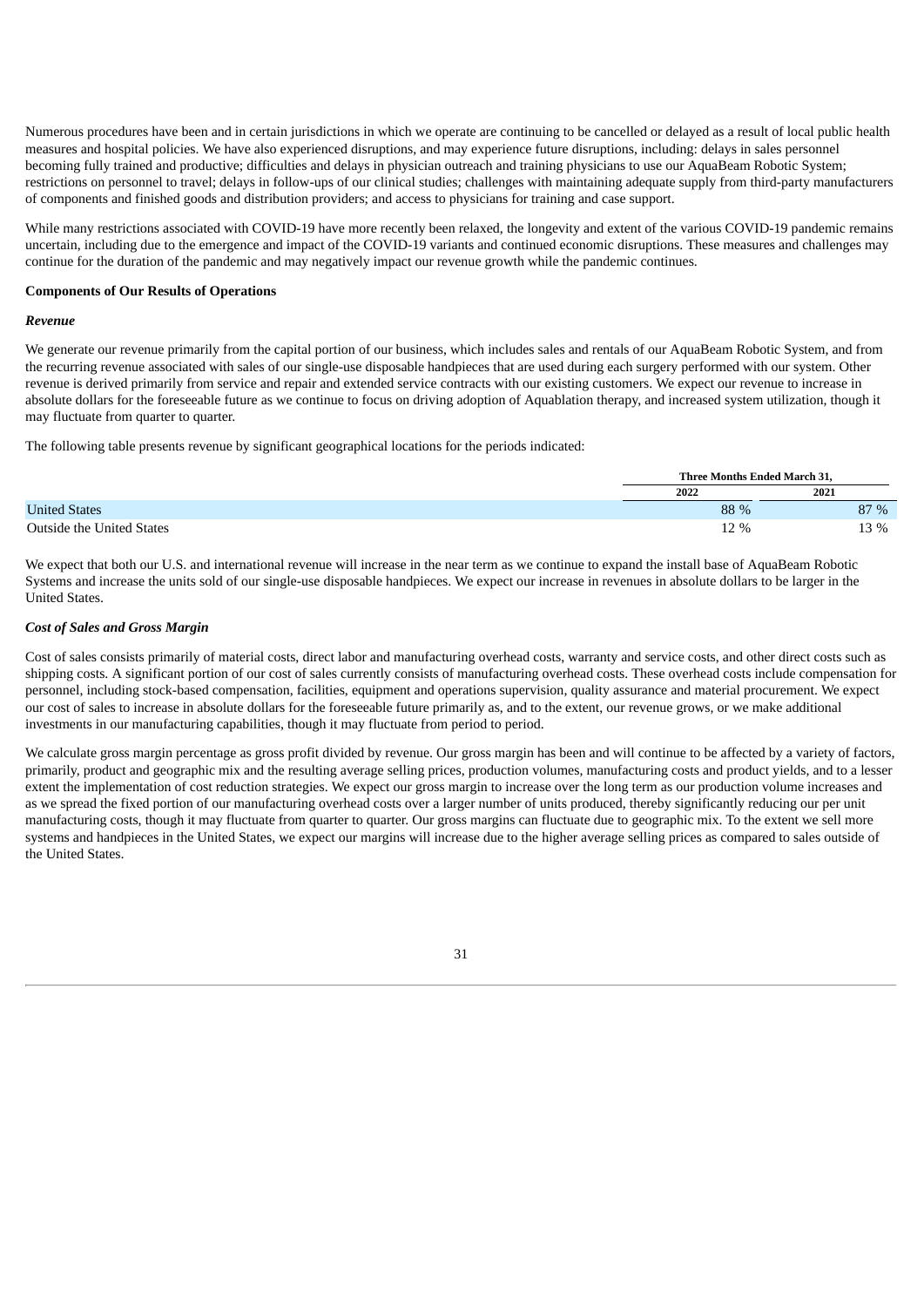### *Operating Expenses*

### *Research and Development*

Research and development, or R&D, expenses consist primarily of engineering, product development, regulatory affairs, consulting services, materials, depreciation and other costs associated with products and technologies being developed. These expenses include employee and non-employee compensation, including stock-based compensation, supplies, materials, quality assurance expenses, consulting, related travel expenses and facilities expenses. We expect our R&D expenses to increase in absolute dollars for the foreseeable future as we continue to develop, enhance and commercialize new products and technologies, though it may fluctuate from quarter to quarter. However, we expect our R&D expenses as a percentage of revenue to vary over time depending on the level and timing of initiating new product development efforts.

#### *Selling, General and Administrative*

Selling, general and administrative, or SG&A, expenses consist primarily of compensation for personnel, including stock-based compensation, related to selling, marketing, clinical affairs, professional education, finance, information technology, and human resource functions. SG&A expenses also include commissions, training, travel expenses, promotional activities, conferences, trade shows, professional services fees, audit fees, legal fees, insurance costs and general corporate expenses including allocated facilities-related expenses. Clinical expenses include clinical trial design, clinical site reimbursement, data management and travel expenses. We expect our SG&A expenses to increase in absolute dollars for the foreseeable future as we expand our commercial infrastructure and incur additional fees associated with operating as a public company, including legal, accounting, insurance, compliance with the rules and regulations of the SEC and those of any stock exchange on which our securities are traded, investor relations, and other administrative and professional services expenses, though it may fluctuate from quarter to quarter. However, over time, we expect our SG&A expenses to decrease as a percentage of revenue.

# *Interest and Other Income (Expense), Net*

#### *Interest Expense*

Interest expense consists primarily of interest expense from our loan payable.

### *Interest and Other Income (Expense), Net*

Interest and other income (expense), net, consists primarily of interest income from our cash and cash equivalents balances, and fair value adjustments from our redeemable convertible preferred stock warrant liabilities and our loan facility derivative liability.

In connection with our sales of redeemable convertible preferred stock, we issued warrants to purchase shares of our Series E redeemable convertible preferred stock. We classified these warrants as a liability on our balance sheets that we remeasured to fair value at each reporting date with the corresponding change in fair value being recognized in our statements of operations. Upon completion of our IPO in September 2021, the redeemable convertible preferred stock warrant liability was reclassified to additional paid-in capital in stockholders' equity (deficit) for warrants exercised and statement of operations for warrants expired.

Additionally, in connection with the loan facility, we are obligated to pay a fee upon the earlier occurrence of a defined liquidity event, including but not limited to, a merger or sale of our assets or voting stock, or our achieving a \$200 million trailing twelve months revenue target, in each case, by September 2029. The fee is calculated at the time of the liquidity event occurrence to be \$1.0 million if only the first installment has been drawn, \$2.0 million if the first two installments have been drawn, \$2.4 million if the first three installments have been drawn, or \$3.0 million if all four installments have been drawn, in each case, upon the occurrence of the liquidity event. We adjust the carrying values of the loan facility derivative liability for changes in fair value and recognize those changes in interest and other income (expense), net.

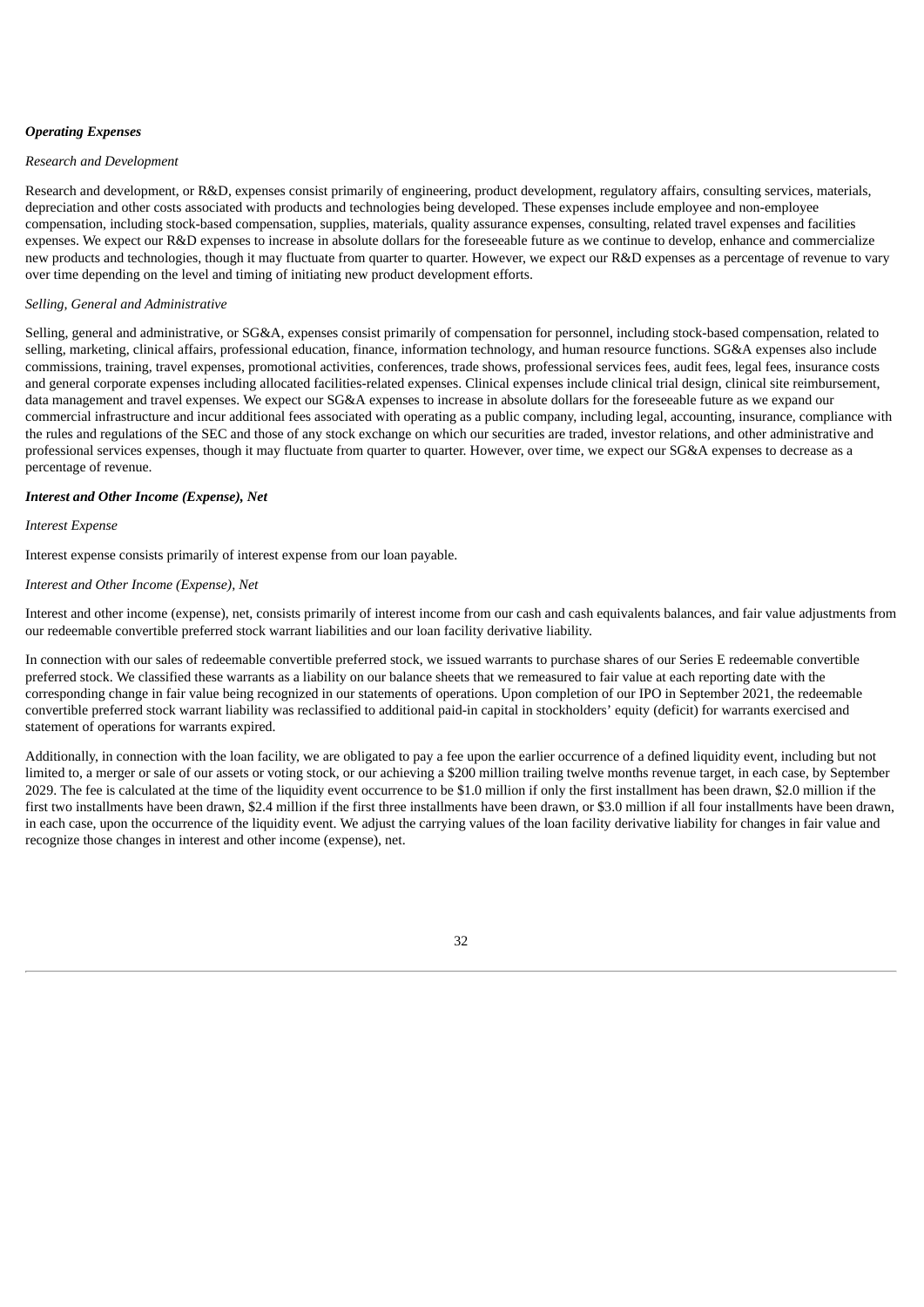# **Results of Operations**

The following tables show our results of operations for the periods indicated:

|                                          | <b>Three Months Ended</b><br>March 31, |           |                    |           |     | Change   |       |  |
|------------------------------------------|----------------------------------------|-----------|--------------------|-----------|-----|----------|-------|--|
|                                          | 2022                                   |           |                    | 2021      |     | ь        | $\%$  |  |
|                                          | (in thousands, except percentages)     |           |                    |           |     |          |       |  |
| Revenue                                  | \$                                     | 14,197    | $\mathbf{\hat{S}}$ | 7,192     | \$. | 7,005    | 97 %  |  |
| Cost of sales                            |                                        | 6,505     |                    | 3,665     |     | 2,840    | 77    |  |
| Gross profit                             |                                        | 7,692     |                    | 3,527     |     | 4,165    | 118   |  |
| Gross margin                             |                                        | 54 %      |                    | 49 %      |     |          |       |  |
|                                          |                                        |           |                    |           |     |          |       |  |
| Operating expenses:                      |                                        |           |                    |           |     |          |       |  |
| Research and development                 |                                        | 5,011     |                    | 4,522     |     | 489      | 11    |  |
| Selling, general and administrative      |                                        | 18,385    |                    | 10,349    |     | 8,036    | 78    |  |
| Total operating expenses                 |                                        | 23,396    |                    | 14,871    |     | 8,525    | 57    |  |
| Loss from operations                     |                                        | (15,704)  |                    | (11, 344) |     | (4,360)  | (38)  |  |
| Interest expense                         |                                        | (1,421)   |                    | (1,464)   |     | 43       | 3     |  |
| Interest and other income (expense), net |                                        | (60)      |                    | (14)      |     | (46)     | (329) |  |
| Net loss                                 |                                        | (17, 185) |                    | (12, 822) | S   | (4, 363) | (34)  |  |

# *Comparison of Three Months Ended March 31, 2022 and 2021*

| Revenue                          |                                    |           |            |  |        |               |
|----------------------------------|------------------------------------|-----------|------------|--|--------|---------------|
|                                  | <b>Three Months Ended</b>          | March 31, |            |  | Change |               |
|                                  | 2022                               |           | 2021       |  |        | $\frac{9}{6}$ |
|                                  | (in thousands, except percentages) |           |            |  |        |               |
| System sales and rentals         | 8,496 \$                           |           | $4,831$ \$ |  | 3,665  | 76 %          |
| Handpieces and other consumables | 5,189                              |           | 2,225      |  | 2,964  | 133           |
| Service                          | 512                                |           | 136        |  | 376    | 276           |
| Total revenue                    | 14.197                             |           | 7,192      |  | 7,005  | 97            |

Revenue increased \$7.0 million, or 97%, to \$14.2 million during the three months ended March 31, 2022, compared to \$7.2 million during the three months ended March 31, 2021. The growth in revenue was primarily attributable to an increase of \$6.3 million in revenues derived from the United States. The increase was due to higher sales volumes of both our AquaBeam Robotic System and our single-use disposable handpieces, resulting from the expansion of insurance coverage and the increase in personnel in our sales and marketing organizations. In addition, sales of both our AquaBeam Robotic System and our single-use disposable handpieces outside of the United States increased by \$0.6 million in sales volume.

### *Cost of Sales and Gross Margin*

Cost of sales increased \$2.8 million, or 77%, to \$6.5 million during the three months ended March 31, 2022, compared to \$3.7 million during the three months ended March 31, 2021. The increase in cost of sales was primarily attributable to the growth in the number of units sold.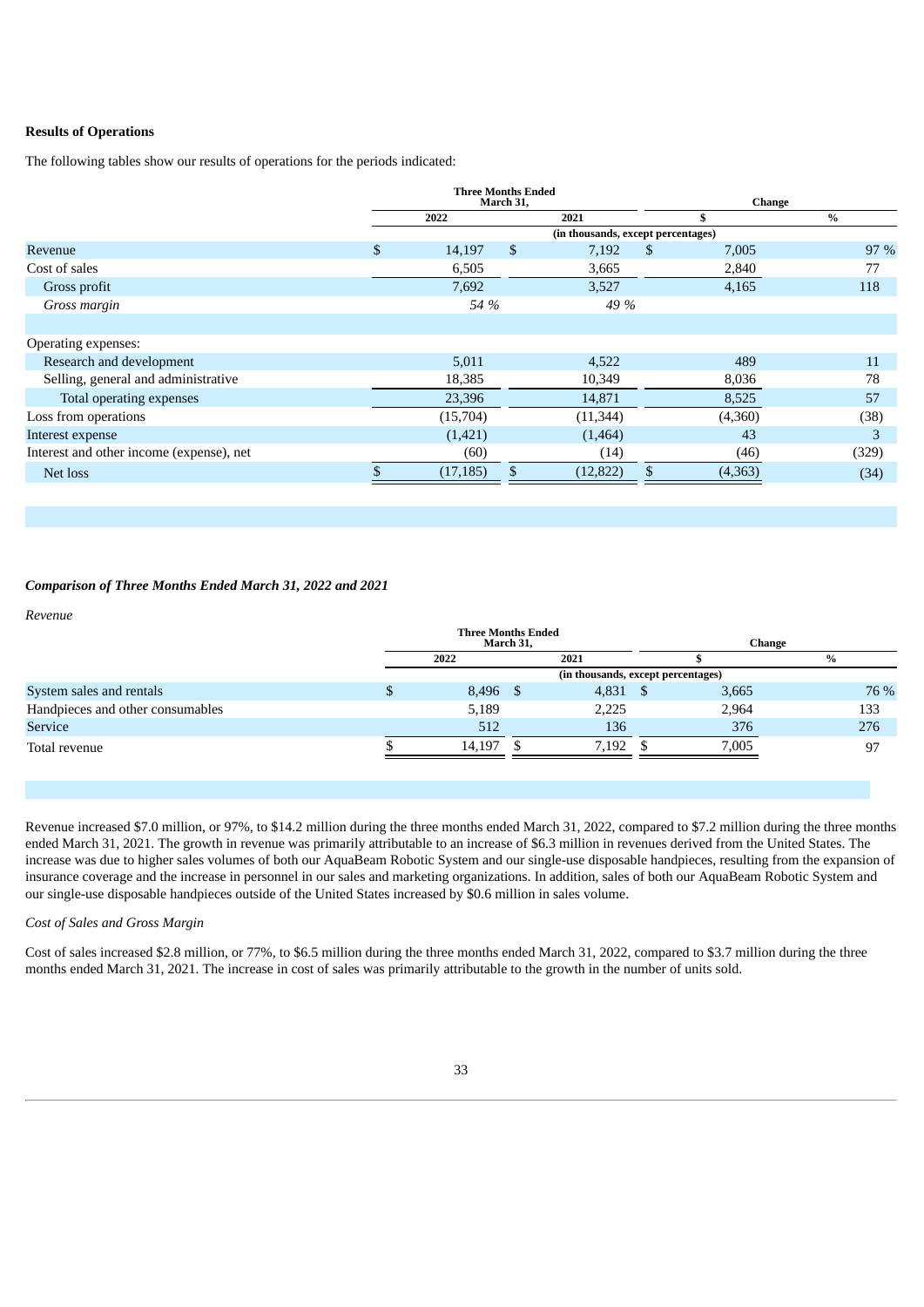Gross margin increased to 54% during the three months ended March 31, 2022, compared to 49% for the three months ended March 31, 2021. The increase in gross margin was primarily attributable to the growth in unit sales, which allowed us to spread the fixed portion of our manufacturing overhead costs over more production units. Additionally, we realized higher average selling prices in the United States on both our AquaBeam Robotic System and our single-use disposable handpieces.

### *Research and Development Expenses*

R&D expenses increased \$0.5 million, or 11%, to \$5.0 million during the three months ended March 31, 2022, compared to \$4.5 million during the three months ended March 31, 2021. The increase in R&D expenses was primarily due to employee-related expenses of our R&D organization. These expenses support ongoing product improvements and the development of additional and next generation technologies.

### *Selling, General and Administrative Expenses*

SG&A expenses increased \$8.0 million, or 78%, to \$18.4 million during the three months ended March 31, 2022, compared to \$10.3 million during the three months ended March 31, 2021. The increase in SG&A expenses was primarily due to employee-related expenses of our sales and marketing organization and reimbursement and administrative organizations as we expanded our infrastructure to drive and support our growth in revenue.

### *Interest Expense*

Interest expense was consistent during the three months ended March 31, 2022 and 2021.

### *Interest and Other Income (Expense), Net*

Interest and other income (expense), net, was consistent during the three months ended March 31, 2022 and 2021.

# **Liquidity and Capital Resources**

### *Overview*

We completed our IPO in September 2021, which raised \$172.4 million, net of issuance costs. Previously, our primary sources of capital have been from private placements of redeemable convertible preferred securities and debt financing agreements.

As of March 31, 2022, we had cash and cash equivalents of \$284.3 million, an accumulated deficit of \$278.7 million, and \$50.0 million outstanding on our loan facility. We expect our expenses will increase for the foreseeable future, in particular as we continue to make substantial investments in sales and marketing, operations and research and development. Moreover, we expect to incur additional expenses as a result of operating as a public company, including legal, accounting, insurance, compliance with the rules and regulations of the SEC and those of any stock exchange on which our securities are traded, investor relations, and other administrative and professional services expenses. Our future funding requirements will depend on many factors, including:

- the degree and rate of market acceptance of our products and Aquablation therapy;
- the scope and timing of investment in our sales force and expansion of our commercial organization;
- the impact on our business from the ongoing and global COVID-19 pandemic and the end of the COVID-19 pandemic, or any other pandemic, epidemic or outbreak of an infectious disease;
- the scope, rate of progress and cost of our current or future clinical trials and registries;
- the cost of our research and development activities;
- the cost and timing of additional regulatory clearances or approvals;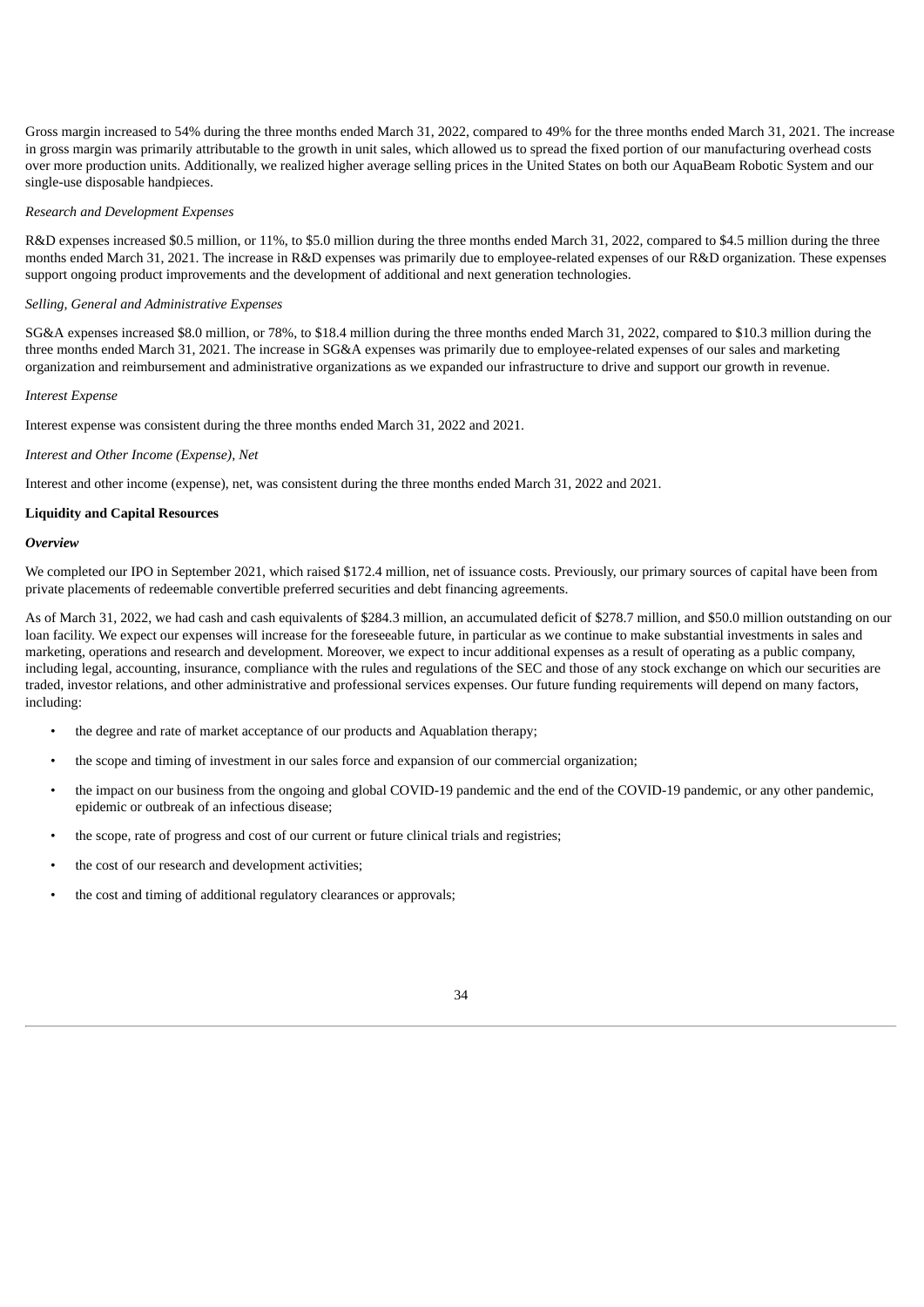- the costs associated with any product recall that may occur:
- the costs associated with the manufacturing of our products at increased production levels;
- the costs of attaining, defending and enforcing our intellectual property rights;
- whether we acquire third-party companies, products or technologies;
- the terms and timing of any other collaborative, licensing and other arrangements that we may establish;
- the emergence of competing technologies or other adverse market developments; and
- the rate at which we expand internationally.

Based on our operating plan, we currently believe that our existing cash and cash equivalents, anticipated revenue and available debt financing arrangements will be sufficient to meet our capital requirements and fund our operations through at least the next twelve months from the issuance date of the financial statements. We have based this estimate on assumptions that may prove to be wrong, and we may need to utilize additional available capital resources. If these sources are insufficient to satisfy our liquidity requirements, we may seek to sell additional public equity or debt securities or obtain an additional credit facility. The sale of equity and convertible debt securities may result in dilution to our stockholders and, in the case of preferred equity securities or convertible debt, those securities could provide for rights, preferences or privileges senior to those of our common stock. Debt financing, if available, may involve covenants restricting our operations or our ability to incur additional debt. Any debt financing or additional equity that we raise may contain terms that are not favorable to us or our stockholders. Additional financing may not be available at all, or in amounts or on terms unacceptable to us. If we are unable to obtain additional financing, we may be required to delay the development, commercialization and marketing of our products.

### *Indebtedness*

In September 2019, we entered into a loan facility for up to \$75.0 million available in four installments. We borrowed \$25.0 million in September 2019 and an additional \$25.0 million in March 2020. The third installment is for \$10.0 million and was originally available for draw through March 31, 2021 contingent upon our achieving \$20.0 million trailing six months revenue in any month before March 31, 2021.

The remaining \$15.0 million was originally available for draw through June 30, 2021 contingent upon achieving \$25.0 million in trailing six months revenue. In January 2021, the third installment was amended to be available for draw through March 31, 2022 contingent upon our achieving \$6.4 million trailing six months revenue prior to June 30, 2021, and the fourth installment was amended to be available for draw though June 30, 2022. The facility bears an interest rate of the greater of (i) 9.37% and (ii) 7.17% plus 30-day LIBOR. The facility includes customary negative covenants that, among other things, restrict our ability to incur indebtedness or enter into certain change of control transactions. It also contains customary events of default that would result in the termination of the commitments under the facility and permit the lender to accelerate payment on outstanding borrowings. As of March 31, 2022, we were in compliance with all covenants under the facility. The initial term of the facility is 60 months with interest-only payments, with the repayment of principal being amortized over a period of: 36 months, if we fail to achieve the revenue target for the third installment, 24 months if we achieve the revenue target for the third installment but have not raised at least \$50.0 million in an initial public offering, or 12 months if we achieve the revenue target for the third installment and raise at least \$50.0 million in an initial public offering. Upon completion of raising over \$50.0 million in our IPO in September 2021, interest-only payments was extended an additional 12 months followed by 12 months amortization of principal and interest. We pledged substantially all of our assets as collateral for the loan. Commencing with the quarter ended June 30, 2021, we are required to achieve revenue for the previous six months ended equal to 70% of the forecast for the commensurate quarterly period. Additionally, in connection with the loan facility, we are obligated to pay a fee upon the earlier occurrence of a defined liquidity event, including but not limited to, a merger or sale of our assets or voting stock, or our achieving a \$200.0 million trailing twelve months revenue target, in each case, by September 2029. The fee is calculated at the time of the liquidity event occurrence to be \$1.0 million if only the first installment has been drawn, \$2.0 million if

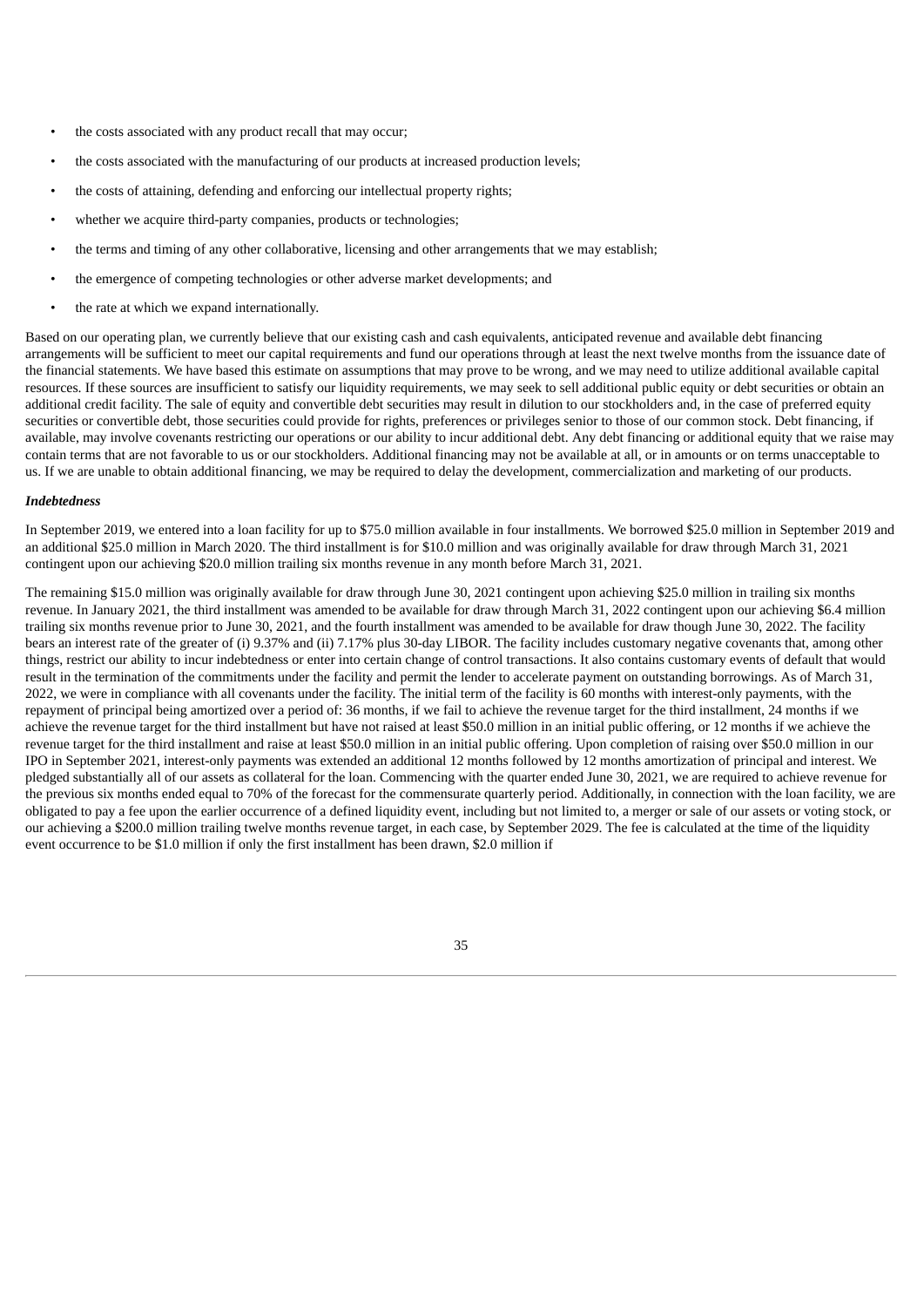the first two installments have been drawn, \$2.4 million if the first three installments have been drawn, or \$3.0 million if all four installments have been drawn, in each case, upon the occurrence of the liquidity event. As of March 31, 2022, we have drawn on the first two installments. As of March 31, 2022, we had \$50.0 million outstanding under the loan facility.

### **Cash Flows**

The following table summarizes our cash flows for the periods presented:

|                                                            |              | <b>Three Months Ended</b><br>March 31, |  |           |
|------------------------------------------------------------|--------------|----------------------------------------|--|-----------|
|                                                            | 2021<br>2022 |                                        |  |           |
|                                                            |              | (in thousands)                         |  |           |
| Net cash (used in) provided by:                            |              |                                        |  |           |
| Operating activities                                       | \$           | $(18,231)$ \$                          |  | (15,198)  |
| Investing activities                                       |              | (55)                                   |  | (39)      |
| <b>Financing activities</b>                                |              | 1,291                                  |  | 1,225     |
| Net increase in cash, cash equivalents and restricted cash |              | $(16,995)$ \$                          |  | (14, 012) |

### *Net Cash Used in Operating Activities*

During the three months ended March 31, 2022, net cash used in operating activities was \$18.2 million, consisting primarily of a net loss of \$17.2 million and an increase in net operating assets of \$3.3 million, partially offset by non-cash charges of \$2.3 million. The cash used in operations was primarily due to our net loss due to the increase in operating expenses to support our commercialization and development activities. The expansion of our commercialization resulted in an increase in accounts receivable and a decrease in accrued compensation. Non-cash charges consisted primarily of stockbased compensation and depreciation.

During the three months ended March 31, 2021, net cash used in operating activities was \$15.2 million, consisting primarily of a net loss of \$12.8 million and an increase in net operating assets of \$3.6 million, partially offset by non-cash charges of \$1.2 million. The cash used in operations was primarily due to our net loss due to the increase in operating expenses to support our commercialization and development activities. The expansion of our commercialization resulted in an increase in accounts receivable, inventory and decrease in accrued compensation, partially offset by an increase in accounts payable. Non-cash charges consisted primarily of depreciation and stock-based compensation.

### *Net Cash Used in by Investing Activities*

During the three months ended March 31, 2022, net cash used in investing activities was \$0.1 million, consisting of purchases of property and equipment. During the three months ended March 31, 2021, net cash used in investing activities was less than \$0.1 million, consisting of purchases of property and equipment.

### *Net Cash Provided by Financing Activities*

During the three months ended March 31, 2022, net cash provided by financing activities was \$1.3 million, consisting of proceeds from exercises of stock options. During the three months ended March 31, 2021, net cash provided by financing activities was \$1.2 million, consisting of proceeds from exercises of stock options.

# **Contractual Commitments and Contingencies**

The information included in Note 9 to the condensed consolidated financial statements included in Part I, Item 1 of this Quarterly Report on Form 10-Q is incorporated herein by reference.

### **Off-Balance Sheet Arrangements**

We did not have during the periods presented, and we do not currently have any off-balance sheet arrangements, such as structured finance, special purpose entities or variable interest entities.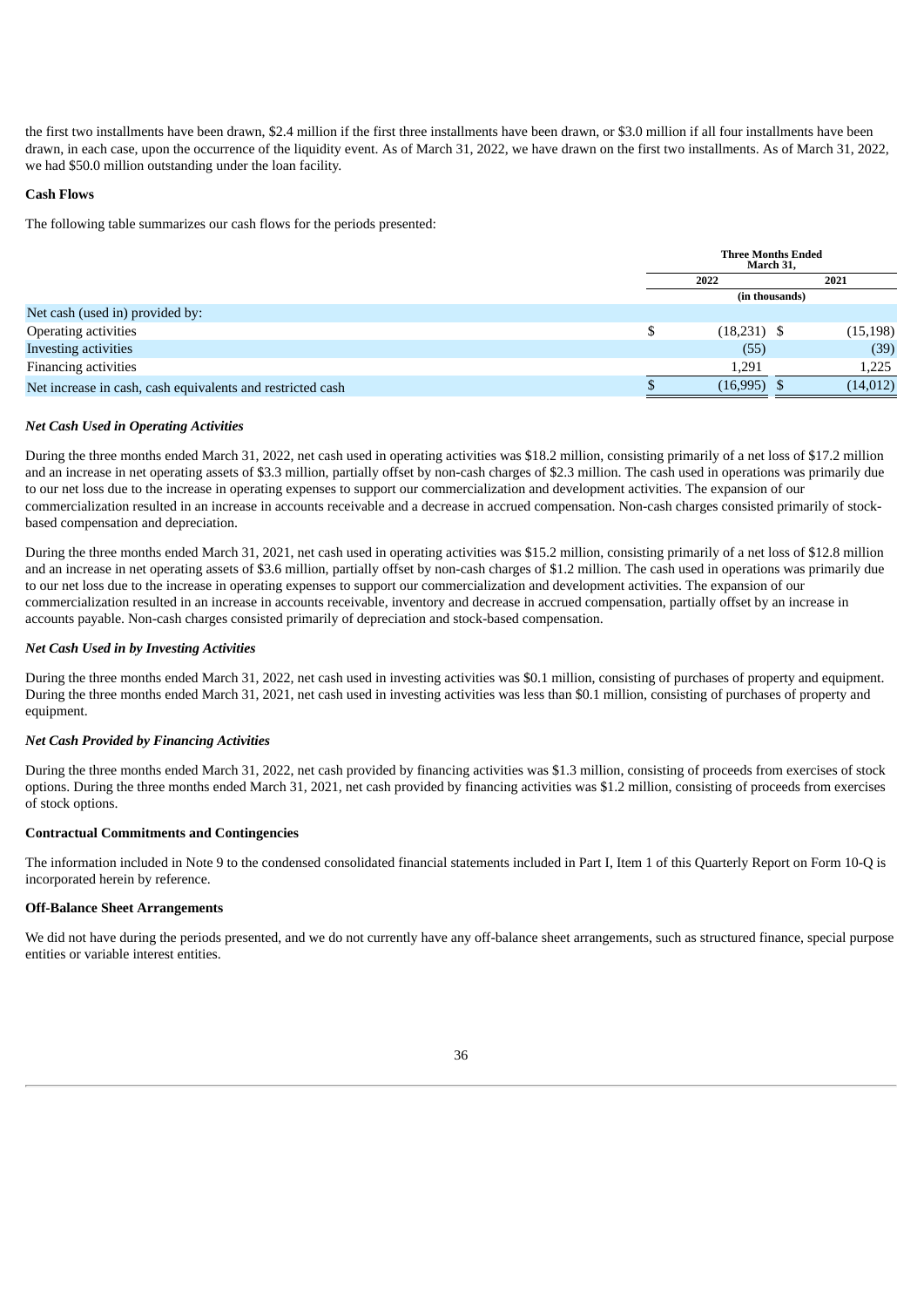### **Critical Accounting Policies and Estimates**

Management's discussion and analysis of our financial condition and results of operations is based on our financial statements, which have been prepared in accordance with U.S. generally accepted accounting principles. The preparation of these financial statements requires us to make estimates and assumptions for the reported amounts of assets, liabilities, revenue, expenses and related disclosures. Our estimates are based on our historical experience and on various other factors that we believe are reasonable under the circumstances, the results of which form the basis for making judgments about the carrying value of assets and liabilities that are not readily apparent from other sources. Actual results may differ from these estimates under different assumptions or conditions and any such differences may be material.

The significant accounting policies and estimates used in preparation of the unaudited condensed consolidated financial statements are described in our audited consolidated financial statements as of and for the year ended December 31, 2021, and the notes thereto, which are included in our Annual Report on Form 10-K dated March 22, 2022, or Annual Report, and in "Management's Discussion and Analysis of Financial Condition and Results of Operations" included in our Annual Report. There have been no material changes to our significant accounting policies during the three months ended March 31, 2022.

## **JOBS Act Accounting Election and Smaller Reporting Company Status**

We are an "emerging growth company," as defined in the JOBS Act. Under the JOBS Act, emerging growth companies can delay adopting new or revised accounting standards issued subsequent to the enactment of the JOBS Act until such time as those standards apply to private companies. We have elected to use this extended transition period for complying with new or revised accounting standards that have different effective dates for public and private companies until the earlier of the date that we (i) are no longer an emerging growth company or (ii) affirmatively and irrevocably opt out of the extended transition period provided in the JOBS Act. As a result, our consolidated financial statements may not be comparable to companies that comply with new or revised accounting pronouncements as of public company effective dates.

We are also a "smaller reporting company" as defined in the Exchange Act. We may continue to be a smaller reporting company even after we are no longer an emerging growth company. We may take advantage of certain of the scaled disclosures available to smaller reporting companies and will be able to take advantage of these scaled disclosures for so long as our voting and non-voting common stock held by non-affiliates is less than \$250.0 million measured on the last business day of our second fiscal quarter, or our annual revenue is less than \$100.0 million during the most recently completed fiscal year and our voting and non-voting common stock held by non-affiliates is less than \$700.0 million measured on the last business day of our second fiscal quarter.

### **Recent Accounting Pronouncements**

The information included in Note 2 to the condensed consolidated financial statements included in Part I, Item 1 of this Quarterly Report on Form 10-Q is incorporated herein by reference.

# <span id="page-34-0"></span>**Item 3. Quantitative and Qualitative Disclosures About Market Risk**

### *Interest Rate Risk*

Cash and cash equivalents of \$284.3 million as of March 31, 2022, consisted of securities carried at quoted market prices with an original maturity of three months or less and therefore there is minimal risk associated with fluctuating interest rates. We do not currently use or plan to use financial derivatives in our investment portfolio.

In addition, as described above under the subsection titled "Indebtedness," amounts outstanding under our loan facility bear interest at a floating rate equal to 7.17% plus the greater of 2.2% or 30-day LIBOR. As a result, we are exposed to risks from changes in interest rates. We do not believe that a hypothetical 100 basis point increase or decrease in interest rates or 30-day LIBOR would have had a material impact on our financial statements included elsewhere in this Quarterly Report on Form 10-Q.

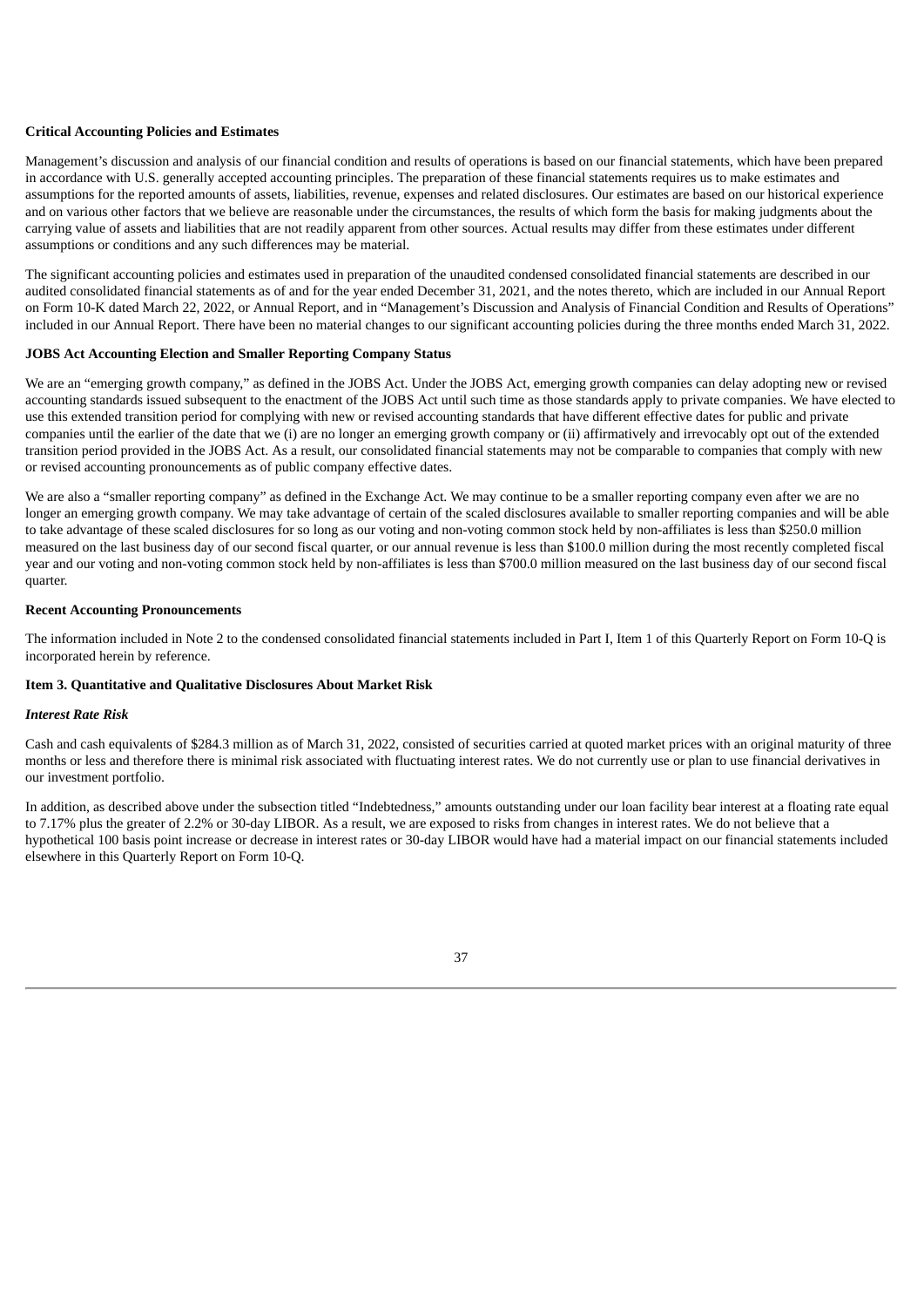# *Credit Risk*

We maintain our cash and cash equivalents with multiple financial institutions in the United States, and our current deposits are in excess of insured limits. We have reviewed the financial statements of these institutions and believe it has sufficient assets and liquidity to conduct its operations in the ordinary course of business with little or no credit risk to us.

Our accounts receivable primarily relate to revenue from the sale or rental of our products. One customer accounted for 11% of accounts receivable at March 31, 2022 and December 31, 2021. We believe that credit risk in our accounts receivable is mitigated by our credit evaluation process, relatively short collection terms and diversity of our customer base.

### *Foreign Currency Risk*

A portion of our net sales and expenses are denominated in foreign currencies, most notably the Euro. Future fluctuations in the value of the U.S. Dollar may affect the price competitiveness of our products outside the United States. For direct sales outside the United States, we sell in both U.S. Dollars and local currencies, which could expose us to additional foreign currency risks, including changes in currency exchange rates. Our operating expenses in countries outside the United States, are payable in foreign currencies and therefore expose us to currency risk. We do not believe that a hypothetical 10% increase or decrease in the relative value of the U.S. dollar to other currencies would have had a material impact on our financial statements included elsewhere in this Quarterly Report on Form 10-Q.

We do not currently maintain a program to hedge exposures to non-U.S. dollar currencies.

### *Effects of Inflation*

Inflation generally affects us by increasing our cost of labor and research and development contract costs. We do not believe that inflation had a material effect on our financial statements included elsewhere in this Quarterly Report on Form 10-Q.

# <span id="page-35-0"></span>**Item 4. Controls and Procedures**

### *Evaluation of Disclosure Controls and Procedures*

Our management, with the participation of our Chief Executive Officer and our Chief Financial Officer, have evaluated the effectiveness of our disclosure controls and procedures (as defined in Rules 13a-15(e) and 15d-15(e) under the Exchange Act) as of the end of the period covered by this Quarterly Report on Form 10-Q. Based on that evaluation, our Chief Executive Officer and our Chief Financial Officer have concluded that, as of March 31, 2022, our disclosure controls and procedures were effective at the reasonable assurance level

### *Limitations on Effectiveness of Disclosure Controls and Procedures*

In designing and evaluating our disclosure controls and procedures, management recognizes that any controls and procedures, no matter how well designed and operated, can provide only reasonable assurance of achieving the desired control objectives. In addition, the design of disclosure controls and procedures must reflect the fact that there are resource constraints and that management is required to apply judgment in evaluating the benefits of possible controls and procedures relative to their costs.

#### *Changes in Internal Control over Financial Reporting*

<span id="page-35-1"></span>There were no changes in our internal control over financial reporting (as defined in Rules 13a-15(f) and 15d-15(f) under the Exchange Act) during the quarter ended March 31, 2022 that have materially affected, or are reasonably likely to materially affect, our internal control over financial reporting.

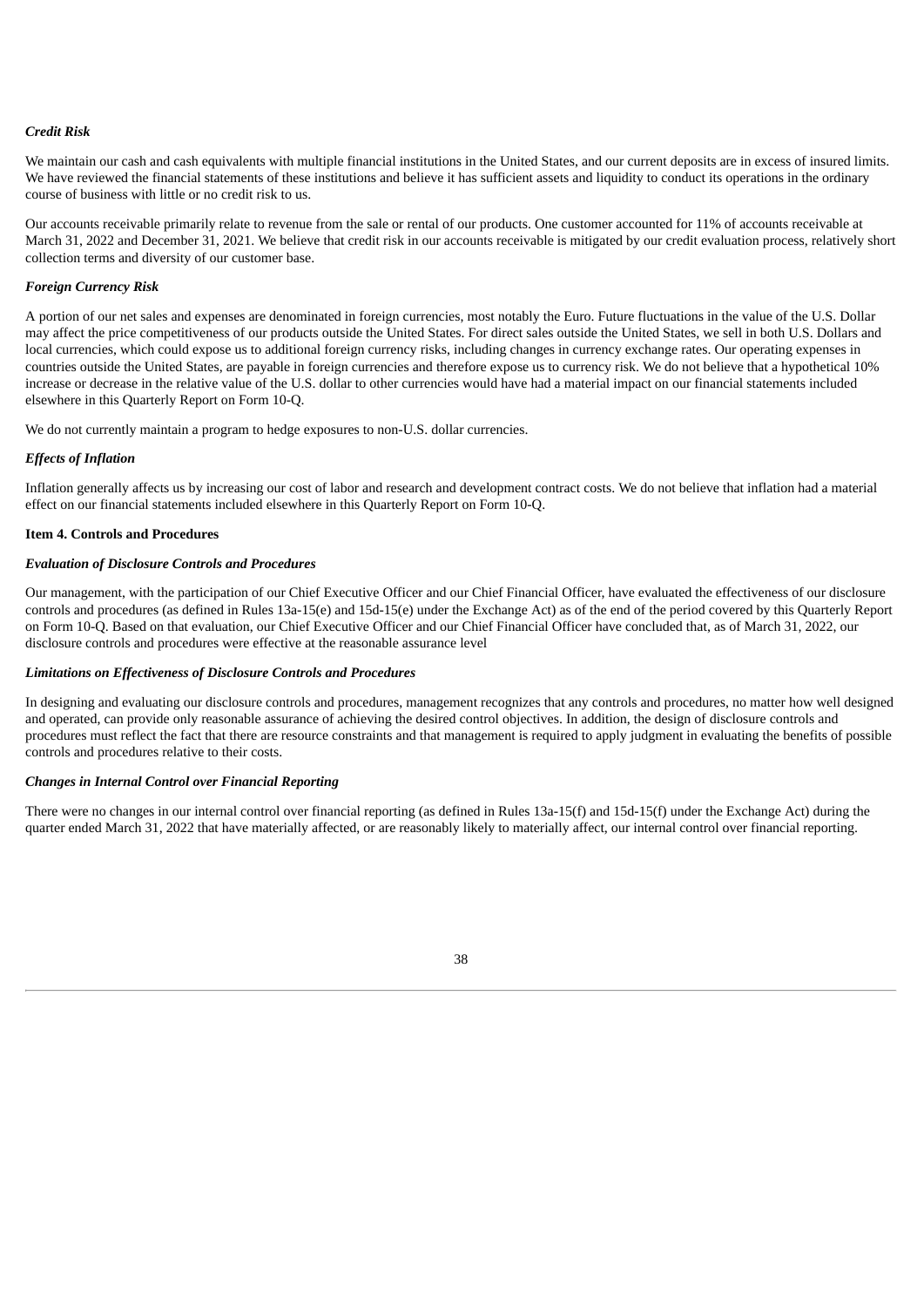# **PART II**

# **OTHER INFORMATION**

### <span id="page-36-0"></span>**Item 1. Legal Proceeding**

We are not subject to any material legal proceedings.

# <span id="page-36-1"></span>**Item 1A. Risk Factors**

Our business, financial condition and operating results are affected by a number of factors, whether currently known or unknown, including risks specific to us or the healthcare industry as well as risks that affect businesses in general. In addition to the information set forth in this Quarterly Report on Form 10-Q, you should consider carefully the factors discussed in Part I, Item 1A, "Risk Factors" in our Annual Report on Form 10-K for the fiscal year ended December 31, 2021, filed with the SEC on March 22, 2022. The risks and uncertainties disclosed in such Annual Report and in this Quarterly Report could materially adversely affect our business, financial condition, cash flows or results of operations and thus our stock price. During the three months ended March 31, 2022, there were no material changes to our previously disclosed risk factors. Besides risk factors disclosed in the Annual Report and this Quarterly Report, additional risks and uncertainties not currently known or we currently deem to be immaterial may also materially adversely affect our business, financial condition or results of operations.

These risk factors may be important to understanding other statements in this Quarterly Report and should be read in conjunction with the unaudited condensed consolidated financial statements and related notes in Part I, Item 1, "Financial Statements" and Part I, Item 2, "Management's Discussion and Analysis of Financial Condition and Results of Operations" of this Quarterly Report. Because of such risk factors, as well as other factors affecting our financial condition and operating results, past financial performance should not be considered to be a reliable indicator of future performance, and investors should not use historical trends to anticipate results or trends in future periods.

### <span id="page-36-2"></span>**Item 2. Unregistered Sales of Equity Securities and Use of Proceeds**

*Sales of Unregistered Securities*

None.

### **Item 3. Defaults Upon Senior Securities**

None.

**Item 4. Mine Safety Disclosures**

Not applicable.

### **Item 5. Other Information**

<span id="page-36-3"></span>None.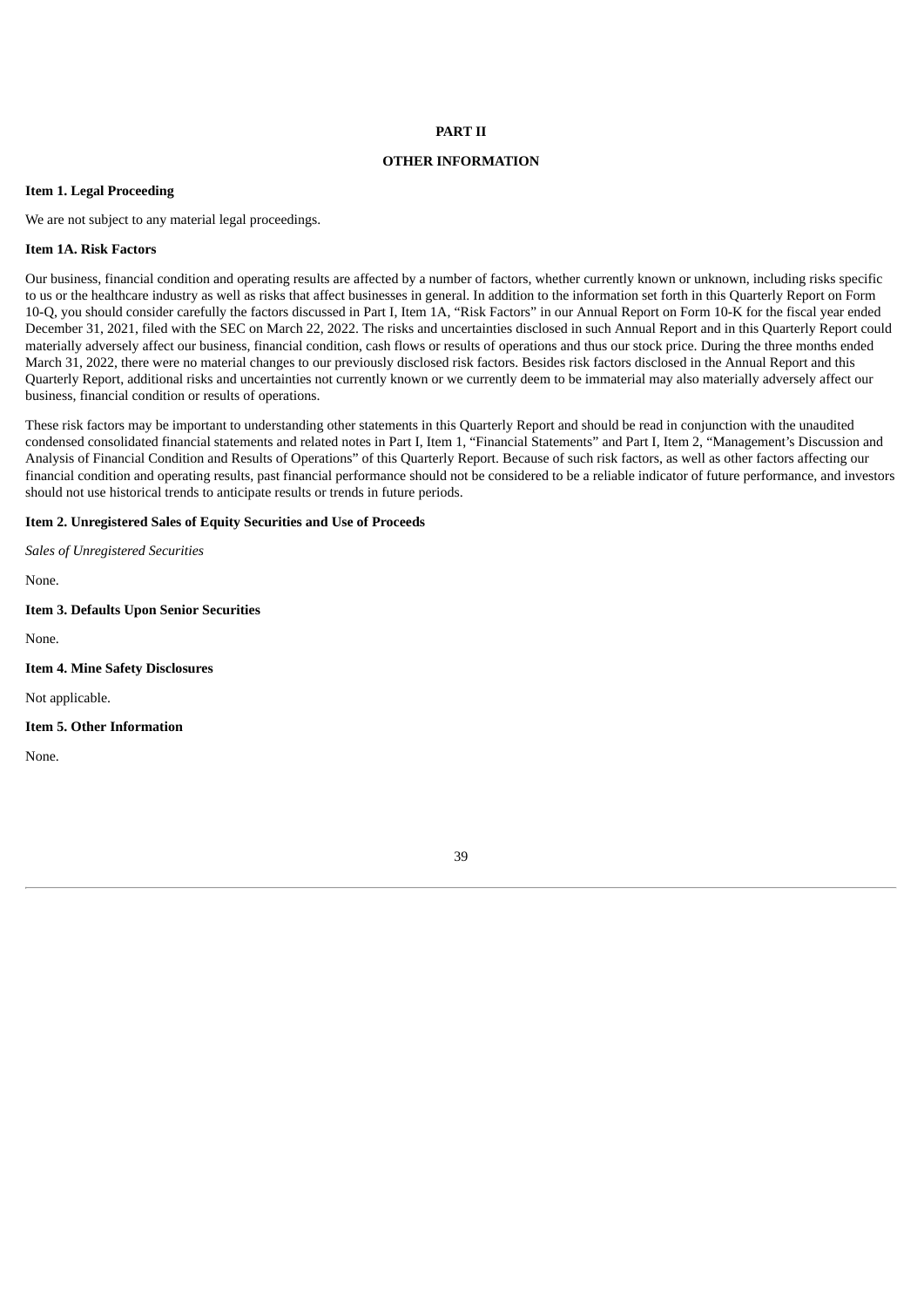# **Item 6. Exhibits**

The following exhibits are filed or furnished as a part of, or incorporated by reference into, this Quarterly Report on Form 10-Q.

| Exhibit No. | <b>Exhibit Description</b>                                                                                                                                                                                 |
|-------------|------------------------------------------------------------------------------------------------------------------------------------------------------------------------------------------------------------|
| 3.1         | Amended and Restated Certificate of Incorporation (incorporated by reference to Exhibit 3.1 to the registrant's<br>Current Report on Form 8-K filed on September 21, 2021)                                 |
| 3.2         | Amended and Restated Bylaws (incorporated by reference to Exhibit 3.2 to the registrant's Current Report on Form<br>8-K filed on September 21, 2021)                                                       |
| $31.1**$    | Certification of Principal Executive Officer Pursuant to Rules 13a-14(a) and 15d-14(a) under the Securities<br>Exchange Act of 1934, as Adopted Pursuant to Section 302 of the Sarbanes-Oxley Act of 2002. |
| $31.2**$    | Certification of Principal Financial Officer Pursuant to Rules 13a-14(a) and 15d-14(a) under the Securities Exchange<br>Act of 1934, as Adopted Pursuant to Section 302 of the Sarbanes-Oxley Act of 2002. |
| $32.1**$    | Certification of Principal Executive Officer Pursuant to 18 U.S.C. Section 1350, as Adopted Pursuant to Section 906<br>of the Sarbanes-Oxley Act of 2002.                                                  |
| $32.2**$    | Certification of Principal Financial Officer Pursuant to 18 U.S.C. Section 1350, as Adopted Pursuant to Section 906<br>of the Sarbanes-Oxley Act of 2002.                                                  |
| 101.INS     | Inline XBRL Instance Document – the instance document does not appear in the Interactive Data file because its<br>XBRL tags are embedded within the Inline XBRL document.                                  |
| 101.SCH     | Inline XBRL Taxonomy Extension Schema Document.                                                                                                                                                            |
| 101.CAL     | Inline XBRL Taxonomy Extension Calculation Linkbase Document.                                                                                                                                              |
| 101.DEF     | Inline XBRL Taxonomy Extension Definition Linkbase Document.                                                                                                                                               |
| 101.LAB     | Inline XBRL Taxonomy Extension Label Linkbase Document.                                                                                                                                                    |
| 101.PRE     | Inline XBRL Taxonomy Extension Presentation Linkbase Document.                                                                                                                                             |
| $104*$      | Cover Page Interactive Data File (embedded within the Inline XBRL document)                                                                                                                                |

 $\frac{1}{2}$  ,  $\frac{1}{2}$  ,  $\frac{1}{2}$  ,  $\frac{1}{2}$  ,  $\frac{1}{2}$  ,  $\frac{1}{2}$  ,  $\frac{1}{2}$  ,  $\frac{1}{2}$  ,  $\frac{1}{2}$  ,  $\frac{1}{2}$ \* Filed herewith.

<span id="page-37-0"></span>\*\* Furnished herewith.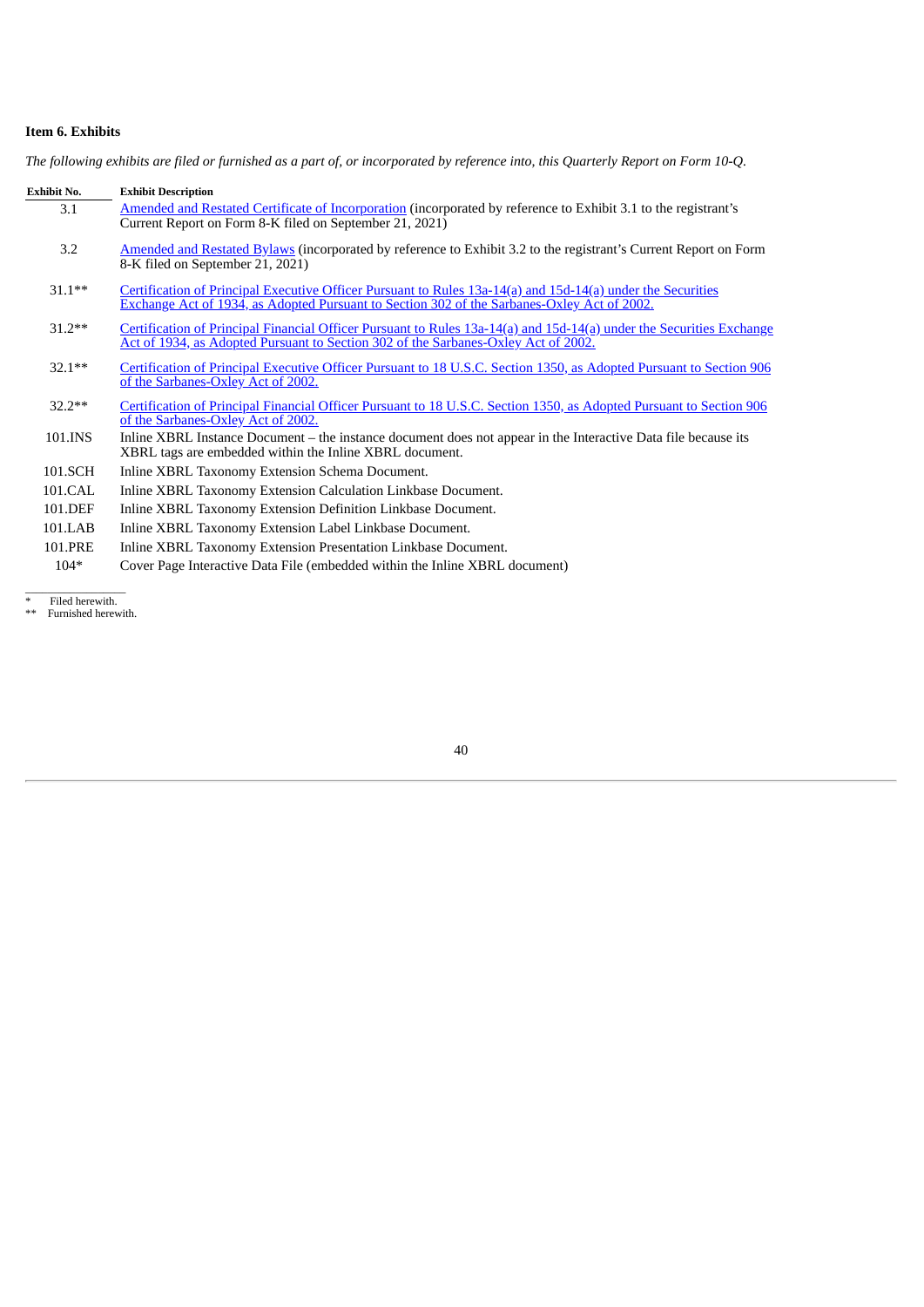## **SIGNATURES**

Pursuant to the requirements of Section 13 or 15(d) of the Securities Exchange Act of 1934, as amended, the Registrant has duly caused this report to be signed on its behalf by the undersigned, thereunto duly authorized.

Dated: May 6, 2022

# **PROCEPT BIOROBOTICS CORPORATION** (Registrant)

/s/ Reza Zadno Reza Zadno, Ph.D. President and Chief Executive Officer (principal executive officer)

/s/ Kevin Waters

Kevin Waters EVP, Chief Financial Officer (principal financial and accounting officer)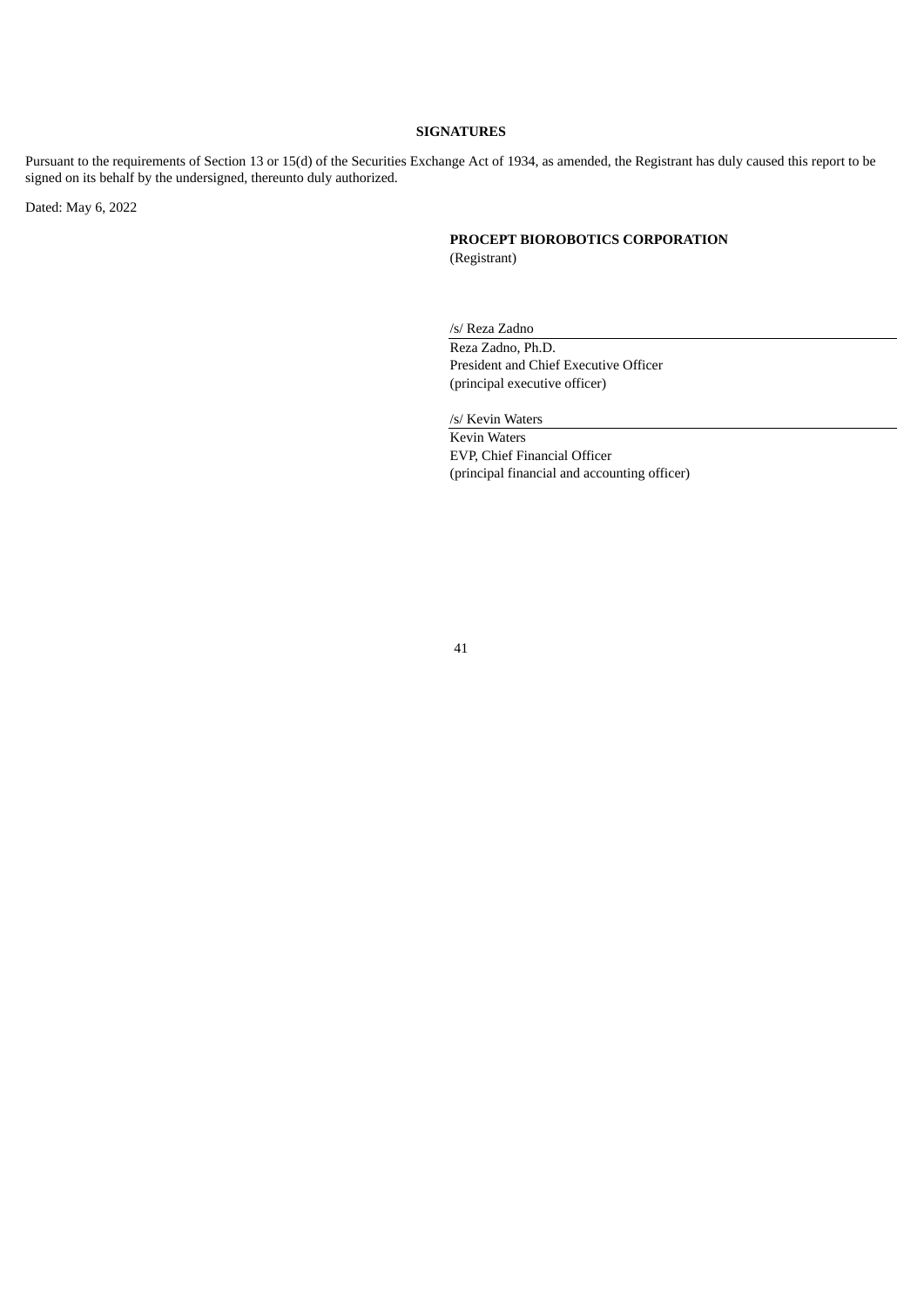### **Exhibit 31.1**

## **CERTIFICATION PURSUANT TO RULES 13a-14(a) AND 15d-14(a) UNDER THE SECURITIES EXCHANGE ACT OF 1934, AS ADOPTED PURSUANT TO SECTION 302 OF THE SARBANES-OXLEY ACT OF 2002**

<span id="page-39-0"></span>I, Reza Zadno, Ph.D., certify that:

- 1. I have reviewed this Quarterly Report on Form 10-Q of PROCEPT BioRobotics Corporation;
- 2. Based on my knowledge, this report does not contain any untrue statement of a material fact or omit to state a material fact necessary to make the statements made, in light of the circumstances under which such statements were made, not misleading with respect to the period covered by this report;
- 3. Based on my knowledge, the financial statements, and other financial information included in this report, fairly present in all material respects the financial condition, results of operations and cash flows of the registrant as of, and for, the periods presented in this report;
- 4. The registrant's other certifying officer(s) and I are responsible for establishing and maintaining disclosure controls and procedures (as defined in Exchange Act Rules  $13a-15(e)$  and  $15d-15(e)$ ) for the registrant and have:
	- (a) Designed such disclosure controls and procedures, or caused such disclosure controls and procedures to be designed under our supervision, to ensure that material information relating to the registrant, including its consolidated subsidiaries, is made known to us by others within those entities, particularly during the period in which this report is being prepared;
	- (b) [omitted];
	- (c) Evaluated the effectiveness of the registrant's disclosure controls and procedures and presented in this report our conclusions about the effectiveness of the disclosure controls and procedures, as of the end of the period covered by this report based on such evaluation; and
	- (d) Disclosed in this report any change in the registrant's internal control over financial reporting that occurred during the registrant's most recent fiscal quarter (the registrant's fourth fiscal quarter in the case of an annual report) that has materially affected, or is reasonably likely to materially affect, the registrant's internal control over financial reporting; and
- 5. The registrant's other certifying officer(s) and I have disclosed, based on our most recent evaluation of internal control over financial reporting, to the registrant's auditors and the audit committee of the registrant's board of directors (or persons performing the equivalent functions):
	- (a) All significant deficiencies and material weaknesses in the design or operation of internal control over financial reporting which are reasonably likely to adversely affect the registrant's ability to record, process, summarize and report financial information; and
	- (b) Any fraud, whether or not material, that involves management or other employees who have a significant role in the registrant's internal control over financial reporting.

Date: May 6, 2022 / 2008 / 2022 / 2012 / 2022 / 2022 / 2022 / 2022 / 2022 / 2022 / 2022 / 2022 / 2022 / 2022 / 2022 / 2022 / 2022 / 2022 / 2022 / 2022 / 2022 / 2022 / 2022 / 2022 / 2022 / 2022 / 2022 / 2022 / 2022 / 2022 /

**Reza Zadno, Ph.D. Chief Executive Officer (Principal Executive Officer)**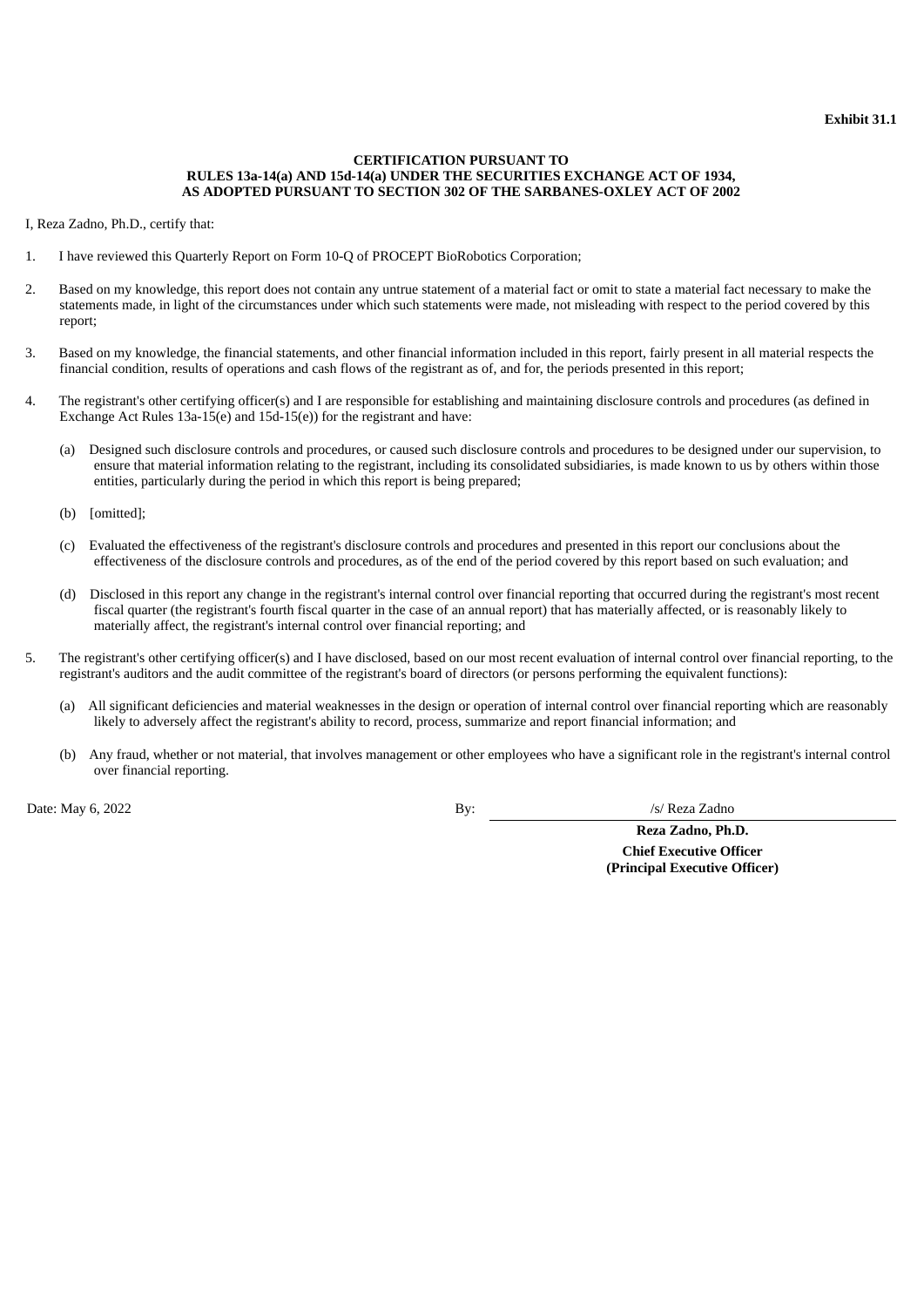### **Exhibit 31.2**

### **CERTIFICATION PURSUANT TO RULES 13a-14(a) AND 15d-14(a) UNDER THE SECURITIES EXCHANGE ACT OF 1934, AS ADOPTED PURSUANT TO SECTION 302 OF THE SARBANES-OXLEY ACT OF 2002**

<span id="page-40-0"></span>I, Kevin Waters, certify that:

- 1. I have reviewed this Quarterly Report on Form 10-Q of PROCEPT BioRobotics Corporation;
- 2. Based on my knowledge, this report does not contain any untrue statement of a material fact or omit to state a material fact necessary to make the statements made, in light of the circumstances under which such statements were made, not misleading with respect to the period covered by this report;
- 3. Based on my knowledge, the financial statements, and other financial information included in this report, fairly present in all material respects the financial condition, results of operations and cash flows of the registrant as of, and for, the periods presented in this report;
- 4. The registrant's other certifying officer(s) and I are responsible for establishing and maintaining disclosure controls and procedures (as defined in Exchange Act Rules  $13a-15(e)$  and  $15d-15(e)$ ) for the registrant and have:
	- (a) Designed such disclosure controls and procedures, or caused such disclosure controls and procedures to be designed under our supervision, to ensure that material information relating to the registrant, including its consolidated subsidiaries, is made known to us by others within those entities, particularly during the period in which this report is being prepared;
	- (b) [omitted];
	- (c) Evaluated the effectiveness of the registrant's disclosure controls and procedures and presented in this report our conclusions about the effectiveness of the disclosure controls and procedures, as of the end of the period covered by this report based on such evaluation; and
	- (d) Disclosed in this report any change in the registrant's internal control over financial reporting that occurred during the registrant's most recent fiscal quarter (the registrant's fourth fiscal quarter in the case of an annual report) that has materially affected, or is reasonably likely to materially affect, the registrant's internal control over financial reporting; and
- 5. The registrant's other certifying officer(s) and I have disclosed, based on our most recent evaluation of internal control over financial reporting, to the registrant's auditors and the audit committee of the registrant's board of directors (or persons performing the equivalent functions):
	- (a) All significant deficiencies and material weaknesses in the design or operation of internal control over financial reporting which are reasonably likely to adversely affect the registrant's ability to record, process, summarize and report financial information; and
	- (b) Any fraud, whether or not material, that involves management or other employees who have a significant role in the registrant's internal control over financial reporting.

Date: May 6, 2022 **By:** *By: By: By: Isl Kevin Waters* 

**Kevin Waters Chief Financial Officer (Principal Financial Officer and Principal Accounting Officer)**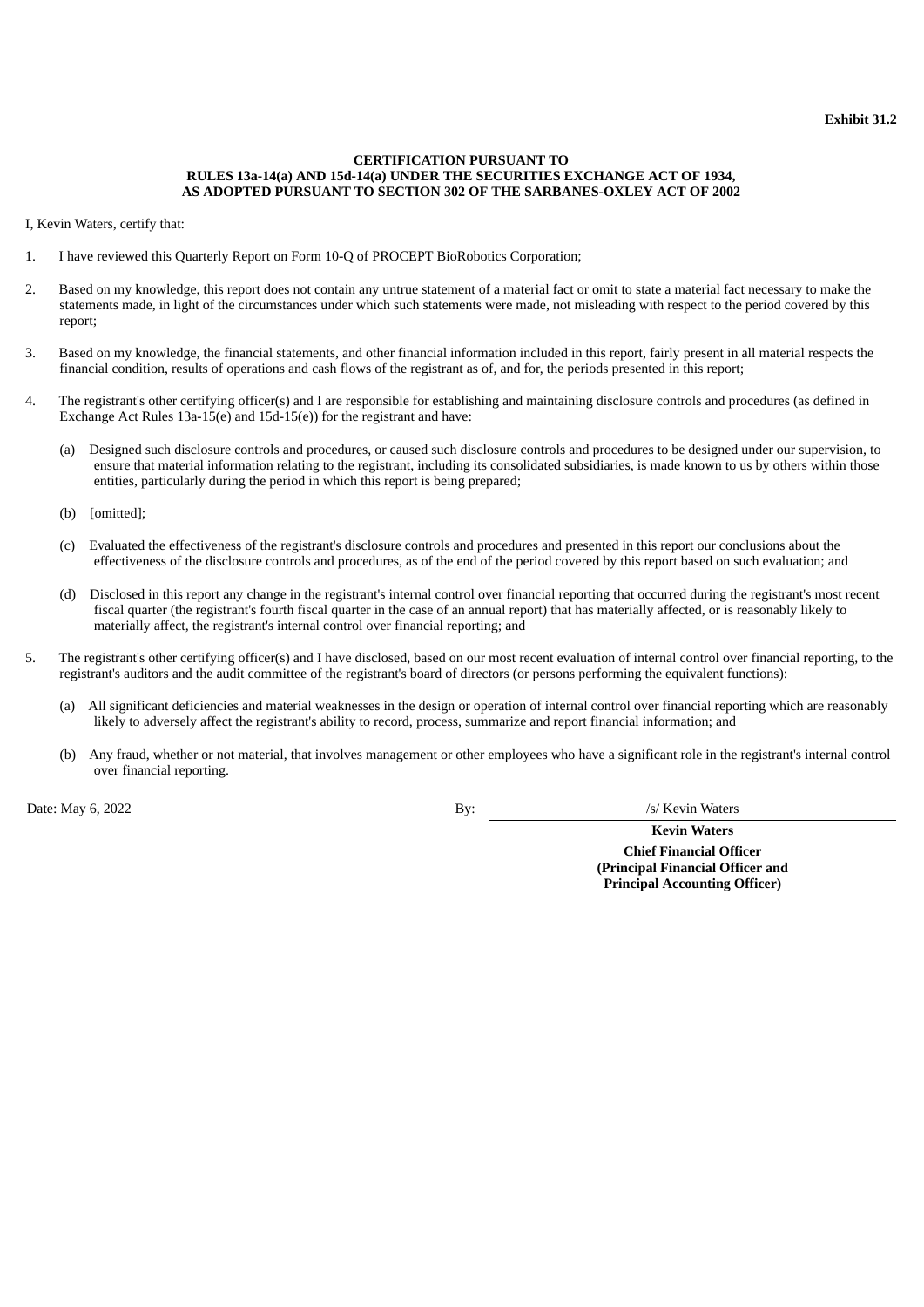### **CERTIFICATION PURSUANT TO 18 U.S.C. SECTION 1350, AS ADOPTED PURSUANT TO SECTION 906 OF THE SARBANES-OXLEY ACT OF 2002**

<span id="page-41-0"></span>In connection with the Quarterly Report of PROCEPT BioRobotics Corporation (the "Company") on Form 10-Q for the period ending March 31, 2022 as filed with the Securities and Exchange Commission on the date hereof (the "Report"), I certify, pursuant to 18 U.S.C. § 1350, as adopted pursuant to § 906 of the Sarbanes-Oxley Act of 2002, that:

- (1) The Report fully complies with the requirements of section 13(a) or 15(d) of the Securities Exchange Act of 1934; and
- (2) The information contained in the Report fairly presents, in all material respects, the financial condition and result of operations of the Company.

Date: May 6, 2022 / /s/ Reza Zadno

**Reza Zadno, Ph.D. Chief Executive Officer (Principal Executive Officer)**

The foregoing certification is being furnished solely to accompany the Report pursuant to 18 U.S.C. § 1350, and is not being filed for purposes of Section 18 of the Securities Exchange Act of 1934, as amended, and is not to be incorporated by reference into any filing of the Company, whether made before or after the date hereof, regardless of any general incorporation language in such filing.